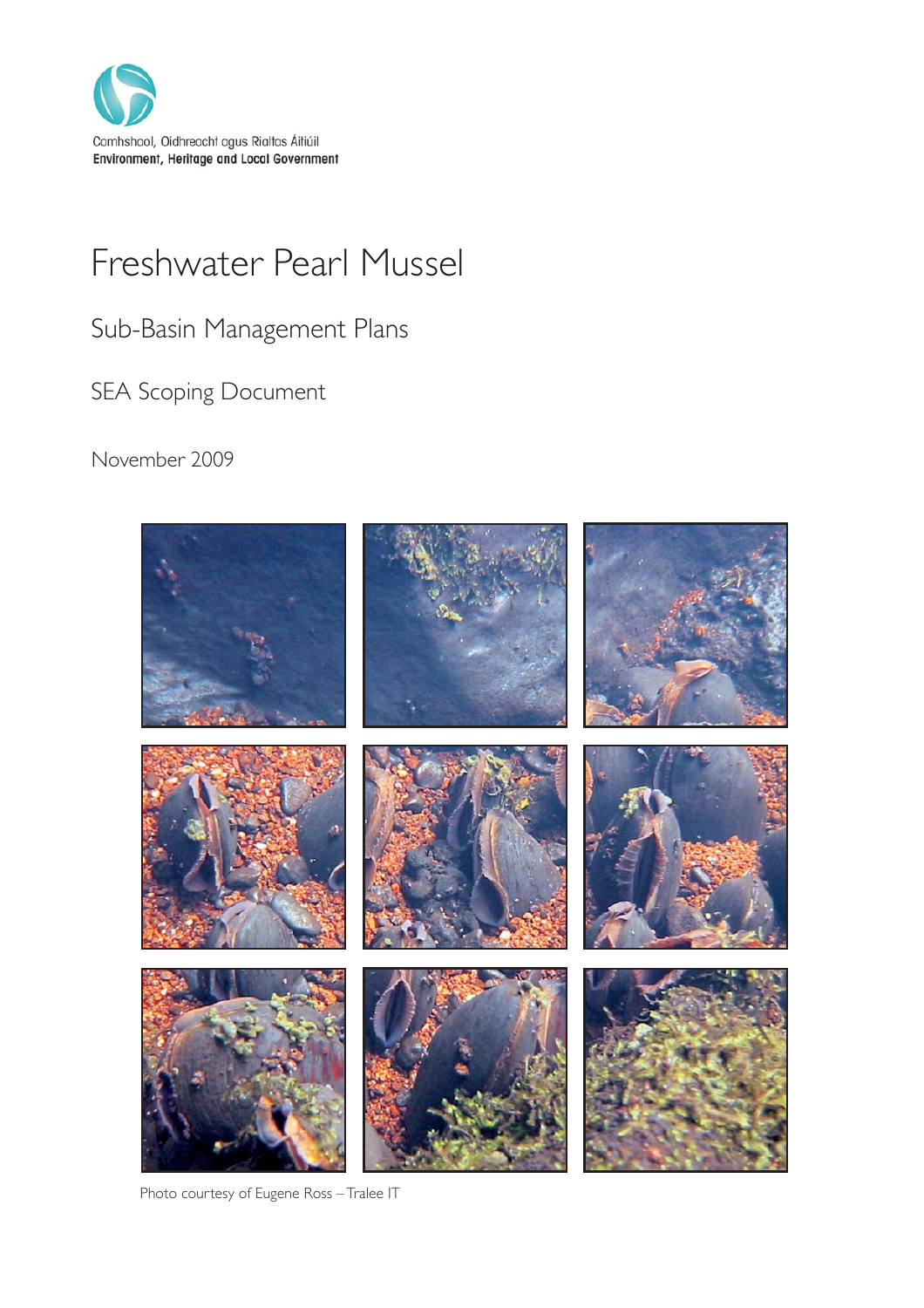

## **SEA for Freshwater Pearl Mussel Sub-Basin Management Plans**

# **DOCUMENT CONTROL SHEET**

| Client               | <b>NPWS</b>                 |                                                            |      |                |                 |                      |
|----------------------|-----------------------------|------------------------------------------------------------|------|----------------|-----------------|----------------------|
| <b>Project Title</b> |                             | SEA for Freshwater Pearl Mussel Sub-Basin Management Plans |      |                |                 |                      |
| Document Title       | <b>SEA Scoping Document</b> |                                                            |      |                |                 |                      |
| Document No.         | MDE0948Rp0001               |                                                            |      |                |                 |                      |
| This Document        | DCS                         | <b>TOC</b>                                                 | Text | List of Tables | List of Figures | No. of<br>Appendices |
| Comprises            |                             |                                                            | 35   |                |                 |                      |

| Rev.            | <b>Status</b>         | Author(s)   | <b>Reviewed By</b> | <b>Approved By</b> | <b>Office of Origin</b> | <b>Issue Date</b> |
|-----------------|-----------------------|-------------|--------------------|--------------------|-------------------------|-------------------|
| D <sub>01</sub> | Draft                 | A. Gaughran | Jennifer<br>Haddow | Alan Barr          | Westpier                |                   |
| A01             | Consultation<br>Draft | A. Gaughran | Jennifer<br>Haddow | Alan Barr          | Westpier                | 23 Oct 2009       |
| F01             | Final                 | A.Gaughran  | Jennifer<br>Haddow | Alan barr          | Westpier                | 03 Nov 2009       |
|                 |                       |             |                    |                    |                         |                   |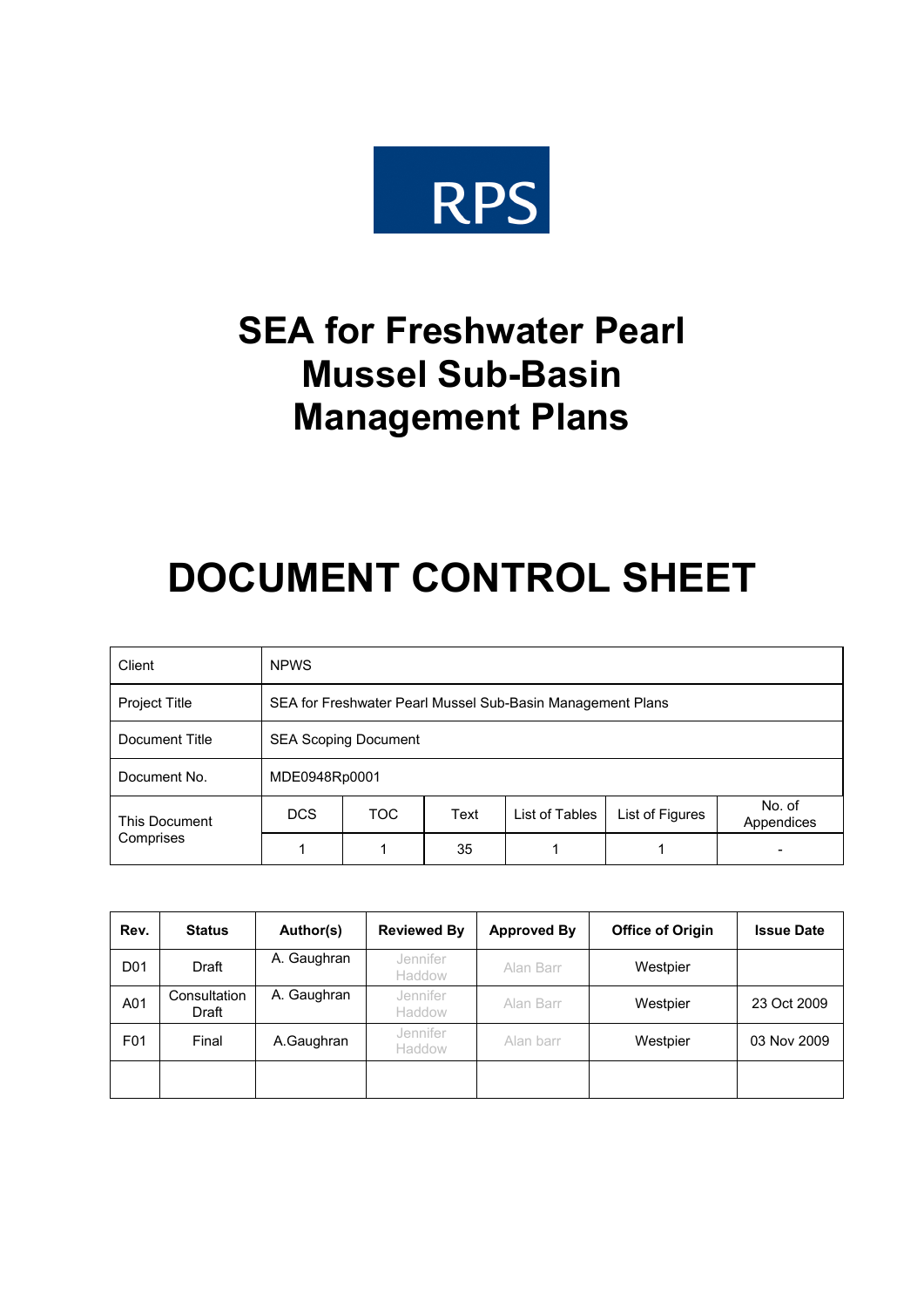## **TABLE OF CONTENTS**

| 7            |     |                                                         |  |
|--------------|-----|---------------------------------------------------------|--|
| 6            |     |                                                         |  |
|              | 54  |                                                         |  |
|              | 5.3 |                                                         |  |
|              | 5.2 |                                                         |  |
|              | 5.1 |                                                         |  |
| 5            |     |                                                         |  |
|              | 4.2 |                                                         |  |
|              | 4.1 |                                                         |  |
| 4            |     |                                                         |  |
|              | 3.2 |                                                         |  |
|              | 3.1 |                                                         |  |
| 3            |     |                                                         |  |
|              | 2.1 |                                                         |  |
| $\mathbf{2}$ |     | INTERACTION WITH OTHER RELEVANT PLANS AND PROGRAMMES 14 |  |
|              | 1.2 |                                                         |  |
|              | 1.1 |                                                         |  |
| 1            |     |                                                         |  |

## **LIST OF FIGURES**

| Figure 1 |  |
|----------|--|
|          |  |
| Figure 3 |  |
| Figure 4 |  |

## **LIST OF TABLES**

Table 1: List of the 27 Sub-basin Catchments Designated as SAC for Freshwater Pearl Mussel Populations ........................................................................................................................................... 2

Table 2: Preliminary Review of Legislations, Plans, Policies and Programmes - International .... 14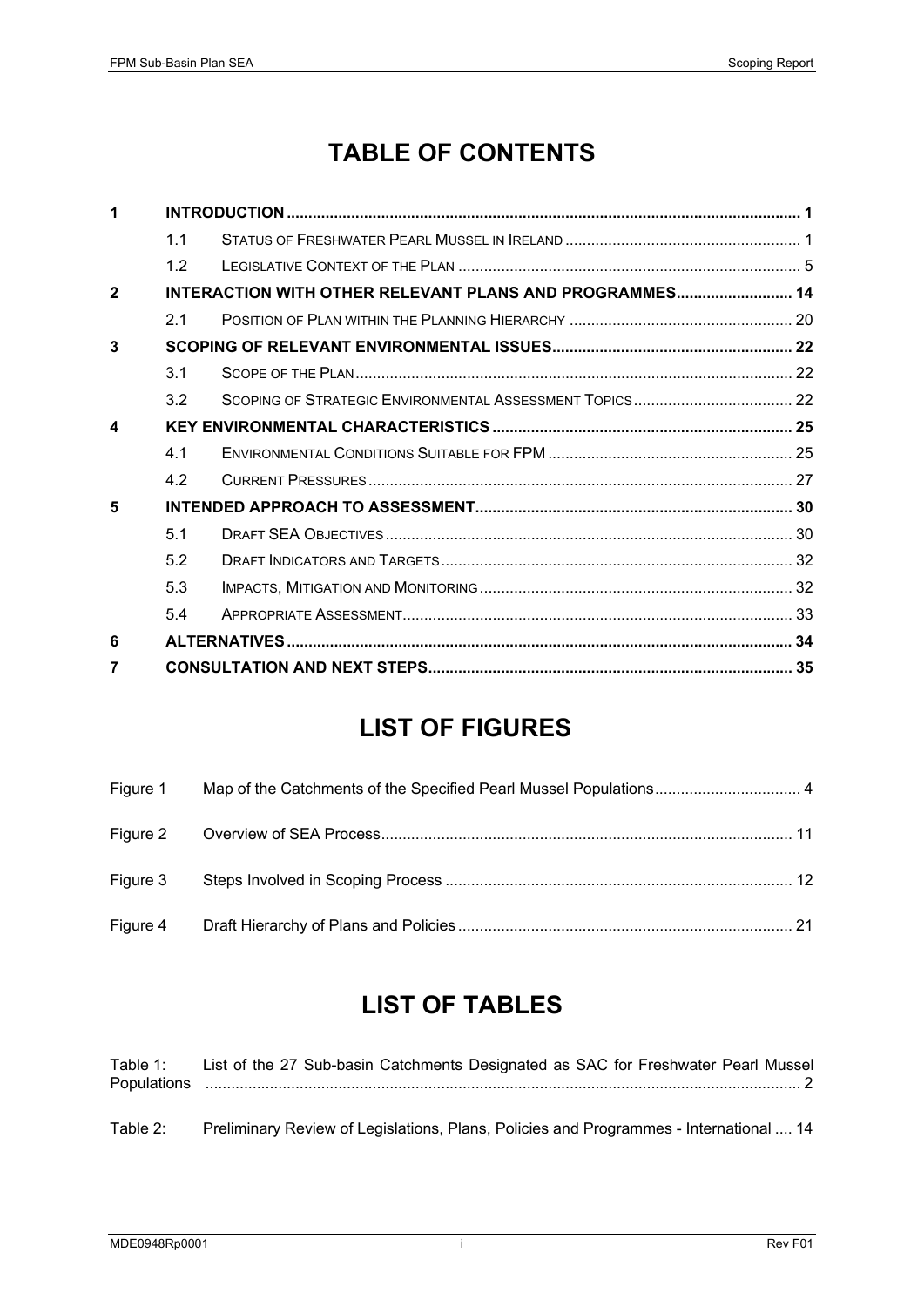| Table 3:  | Preliminary Review of Legislations, Plans, Policies and Programmes - European Union |
|-----------|-------------------------------------------------------------------------------------|
| Table 4:  | Preliminary Review of Legislations, Plans, Policies and Programmes - Ireland  17    |
| Table 5:  |                                                                                     |
| Table 6:  | Ecological Quality Objectives (EQO) for Freshwater Pearl Mussel Habitat  27         |
| Table 7:  |                                                                                     |
| Table 8:  | Alternatives Compared to Draft SEA Objectives for Generic Activity (EXAMPLE ONLY)   |
| Table 9:  |                                                                                     |
| Table 10: |                                                                                     |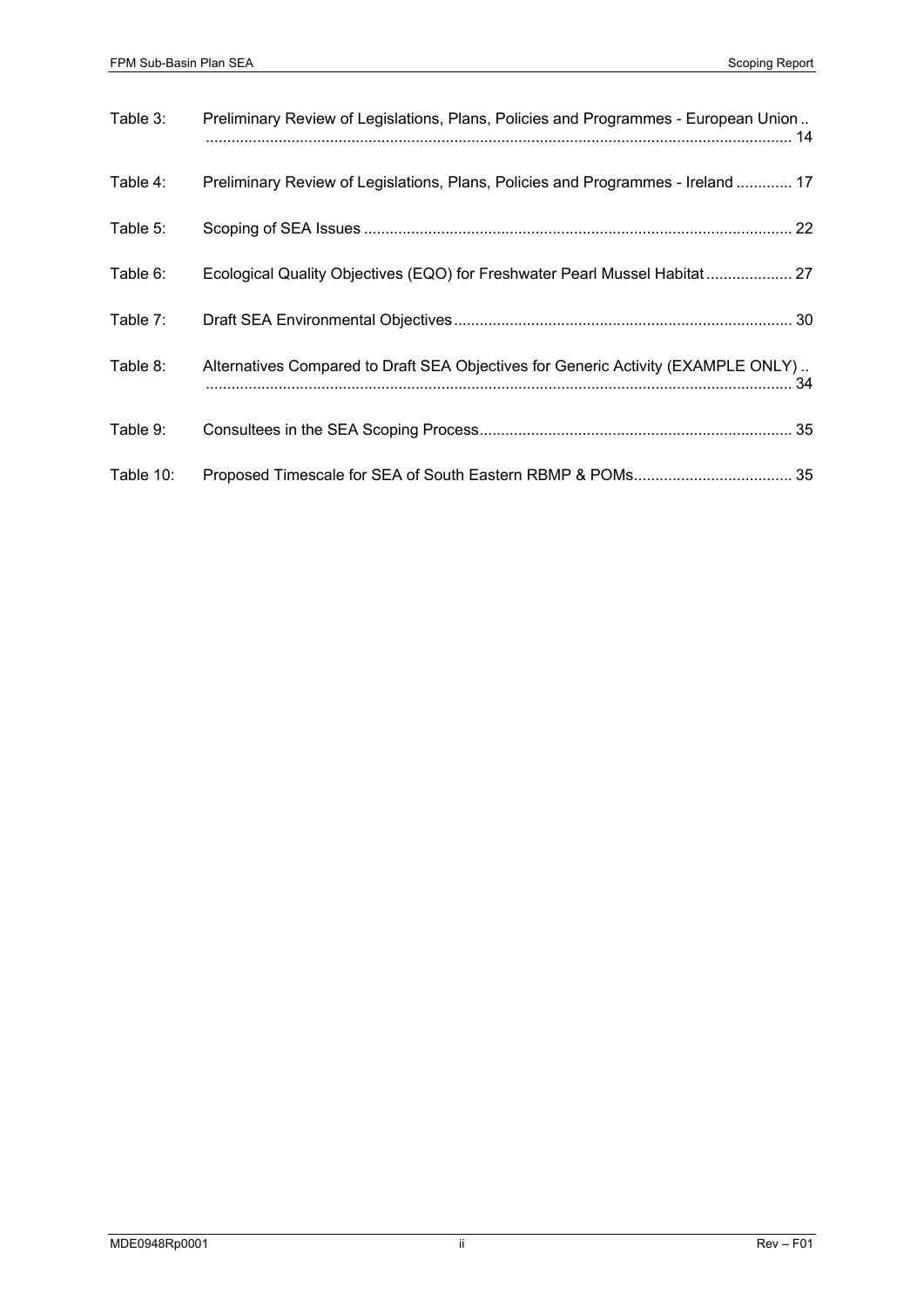## **1 INTRODUCTION**

#### **1.1 STATUS OF FRESHWATER PEARL MUSSEL IN IRELAND**

Freshwater Pearl Mussels (FPM) are widespread in Ireland, particularly in the South West, West and North West of the country. There are 96 populations of pearl mussels in the Republic of Ireland and a total of 27 populations have been designated within 19 Special Areas of Conservation (SAC) (**Figure 1, Table 1**). None of the 96 populations in the country is considered to be in favourable conservation status as reproduction and juvenile survival does not match adult mortality rates and numbers are declining annually.

Many of the non-designated rivers contain very small populations of 5,000 or less, and although some of these are still internationally important compared with the remaining populations of other countries, the most important Irish populations, and the ones of most international concern are those with populations between 500,000 and 3,000,000. These are populations within catchments that were near pristine up until very recent times, but have declined within the lifetime of their designation as SACs, although much of the decline may have been the result of activities occurring before designation.

Recent declines have been due to a number of issues, which have combined to lower the quality of the river water and river bed habitat. The purpose of these sub-basin management plans is to address the catchment-wide issues that are contributing to this decline and to develop a strategy for implementing measures that will bring the catchments and thus the populations back to favourable condition.

The National Technical Co-ordination Group (NTCG) for the Water Framework Directive (WFD) established a subcommittee, the National Conservation Working Group (NCWG), to work on the development of nature conservation aspects of the WFD. The NCWG is chaired by the National Parks and Wildlife Service (NPWS) of the Department of Environment, Heritage and Local Government (DEHLG), who have statutory responsibility for nature conservation in Ireland.

The initial task of the NCWG is to refine and further develop a national set ("toolkit") of standard catchment measures for freshwater pearl mussels that are practical, functional and cost effective. The objective is to ensure that the water needs of the two endangered species of freshwater pearl mussel, *Margaritifera margaritifera and Margaritifera durrovensis* can be met while minimising disruption to other land uses in the catchments*.*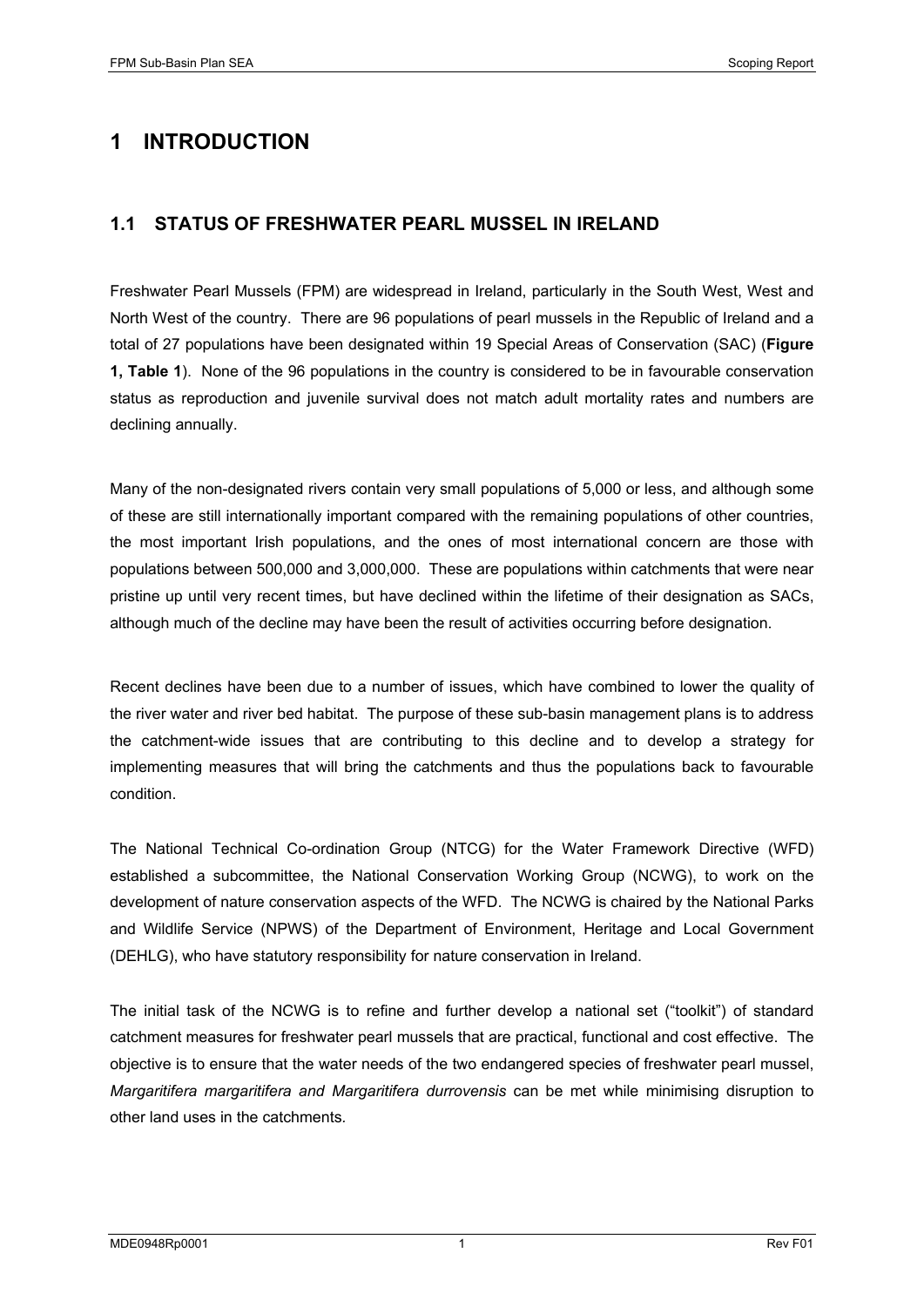#### **Table 1: List of the 27 Sub-basin Catchments Designated as SAC for Freshwater Pearl Mussel Populations**

|                | <b>Freshwater</b><br>pearl<br>mussel<br>population <sup>1</sup> | <b>SAC</b><br><b>Site</b><br>Code | <b>SAC Site Name</b>                                                                                                                            | <b>Rivers</b><br>lakes<br>and<br>containing<br>Margaritifera (list not<br>exhaustive)                         |
|----------------|-----------------------------------------------------------------|-----------------------------------|-------------------------------------------------------------------------------------------------------------------------------------------------|---------------------------------------------------------------------------------------------------------------|
| 1              | Bandon                                                          | 002171                            | <b>Bandon River cSAC</b>                                                                                                                        | Bandon & Caha                                                                                                 |
| $\overline{2}$ | Aughavaud<br>(Barrow)                                           | 002162                            | River Barrow and River<br>Nore cSAC                                                                                                             | Aughavaud                                                                                                     |
| 3              | Ballymurphy<br>(Barrow)                                         | 002162                            | River Barrow and River<br>Nore cSAC                                                                                                             | Ballymurphy                                                                                                   |
| 4              | Mountain<br>(Barrow)                                            | 002162                            | River Barrow and River<br>Nore cSAC                                                                                                             | Mountain, Aughnabrisky                                                                                        |
| 5              | Bundorragha                                                     | 001932                            | Mweelrea/<br>Shreefry/<br>Erriff Complex cSAC                                                                                                   | Bundorragha                                                                                                   |
| 6              | Caragh                                                          | 000365                            | Killarney National Park,<br>Macgillycuddy's<br>Reeks<br>Caragh<br>River<br>and<br>Catchment cSAC                                                | Caragh,<br>Owenroe,<br>Meelagh,<br>Caraghbeg,<br>Glashawee, Lough Beg<br>Stream, Lough Acoose,<br>Cloon Lough |
| $\overline{7}$ | Clady                                                           | 000140                            | Fawnboy Bog/<br>Lough<br>Nacung cSAC                                                                                                            | Clady                                                                                                         |
| 8              | Owenriff<br>(Corrib)                                            | 000297                            | Lough Corrib cSAC                                                                                                                               | Owenriff, Glengawbeg                                                                                          |
| 9              | Currane                                                         | 000365                            | Killarney National Park,<br>Macgillycuddy's<br>Reeks<br>Caragh<br>River<br>and<br>Catchment cSAC                                                | Capall, Cummeragh                                                                                             |
| 10             | Dawros                                                          | 002031                            | Twelve<br>The<br>Bens/<br>Garraun Complex cSAC                                                                                                  | Dawros                                                                                                        |
| 11             | Eske                                                            | 000163                            | Eske<br>Lough<br>and<br>Ardnamona Wood cSAC                                                                                                     | Eske                                                                                                          |
| 12             | Kerry<br><b>Blackwater</b>                                      | 002173<br>000365                  | Blackwater River (Kerry)<br>cSAC<br>&<br>Killarney<br>National<br>Park,<br>Macgillycuddy's<br>Reeks<br>Caragh<br>River<br>and<br>Catchment cSAC | Blackwater,<br>Kealduff,<br>Derreendarragh                                                                    |
| 13             | Gearhameen<br>(Laune)                                           | 000365                            | Killarney National Park,<br>Macgillycuddy's<br><b>Reeks</b><br>and<br>Caragh<br>River<br>Catchment cSAC                                         | &<br>Gearhameen<br>Owenreagh                                                                                  |
| 14             | Glaskeelan<br>(Leannan)                                         | 002047                            | Cloghernagore Bog and<br>Glenveagh<br>National<br>Park cSAC                                                                                     | Glaskeelan                                                                                                    |
| 15             | Leannan                                                         | 002176                            | Leannan River cSAC                                                                                                                              | Leannan                                                                                                       |

 $1$  Population named after river of highest stream-order that contains mussels

1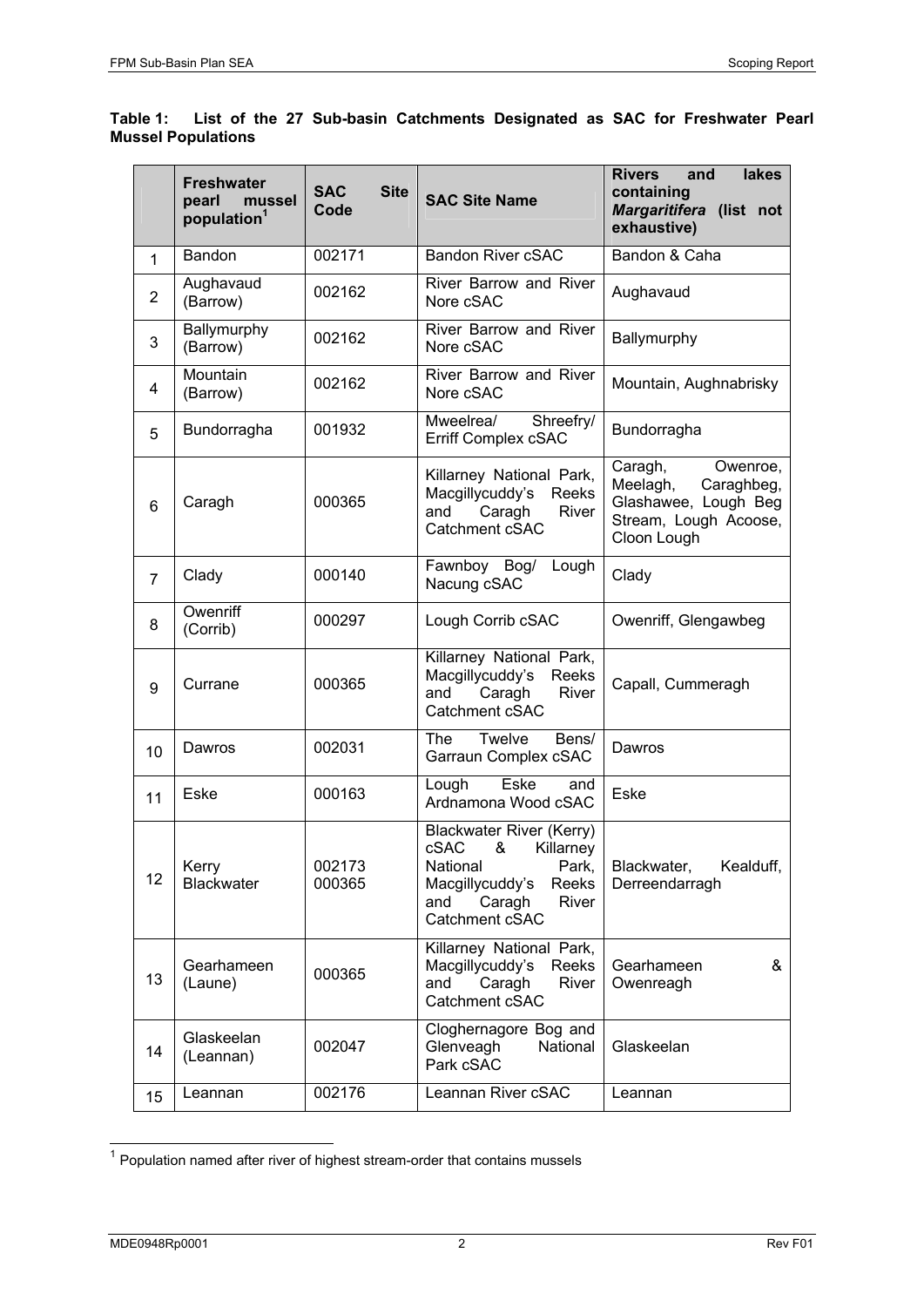|    | <b>Freshwater</b><br>pearl<br>mussel<br>population <sup>1</sup> | <b>SAC</b><br><b>Site</b><br>Code | <b>SAC Site Name</b>                                        | lakes<br><b>Rivers</b><br>and<br>containing<br>Margaritifera (list not<br>exhaustive) |
|----|-----------------------------------------------------------------|-----------------------------------|-------------------------------------------------------------|---------------------------------------------------------------------------------------|
| 16 | Allow<br>(Munster<br>Blackwater)                                | 002170                            | <b>Blackwater</b><br>River<br>(Cork/Waterford) cSAC         | Allow                                                                                 |
| 17 | Licky                                                           | 002170                            | Blackwater<br>River<br>(Cork/Waterford) cSAC                | Licky                                                                                 |
| 18 | Munster<br><b>Blackwater</b>                                    | 002170                            | <b>Blackwater</b><br>River<br>(Cork/Waterford) cSAC         | Munster<br><b>Blackwater</b><br>(main channel)                                        |
| 19 | Newport                                                         | 002144                            | Newport River cSAC                                          | Newport                                                                               |
| 20 | <b>Nore</b>                                                     | 002162                            | <b>River Barrow and River</b><br>Nore cSAC                  | <b>Nore</b>                                                                           |
| 21 | Owencarrow                                                      | 002047                            | Cloghernagore Bog and<br>National<br>Glenveagh<br>Park cSAC | Owencarrow                                                                            |
| 22 | Owenea                                                          | 000197                            | West of Ardara/Maas<br>Road cSAC                            | Owenea                                                                                |
| 23 | Owenmore                                                        | 000375                            | Mount Brandon cSAC                                          | Owenmore                                                                              |
| 24 | Ownagappul                                                      | 001879                            | Glanmore Bog cSAC                                           | Ownagappul & Barrees                                                                  |
| 25 | Cloon (Shannon<br>Estuary)                                      | 002165                            | Lower River Shannon<br>cSAC                                 | Cloon                                                                                 |
| 26 | Derreen<br>(Slaney)                                             | 000781                            | River<br>Slaney<br>Valley<br>cSAC                           | Derreen                                                                               |
| 27 | Clodiagh (Suir)                                                 | 002137                            | Lower River Suir cSAC                                       | Clodiagh                                                                              |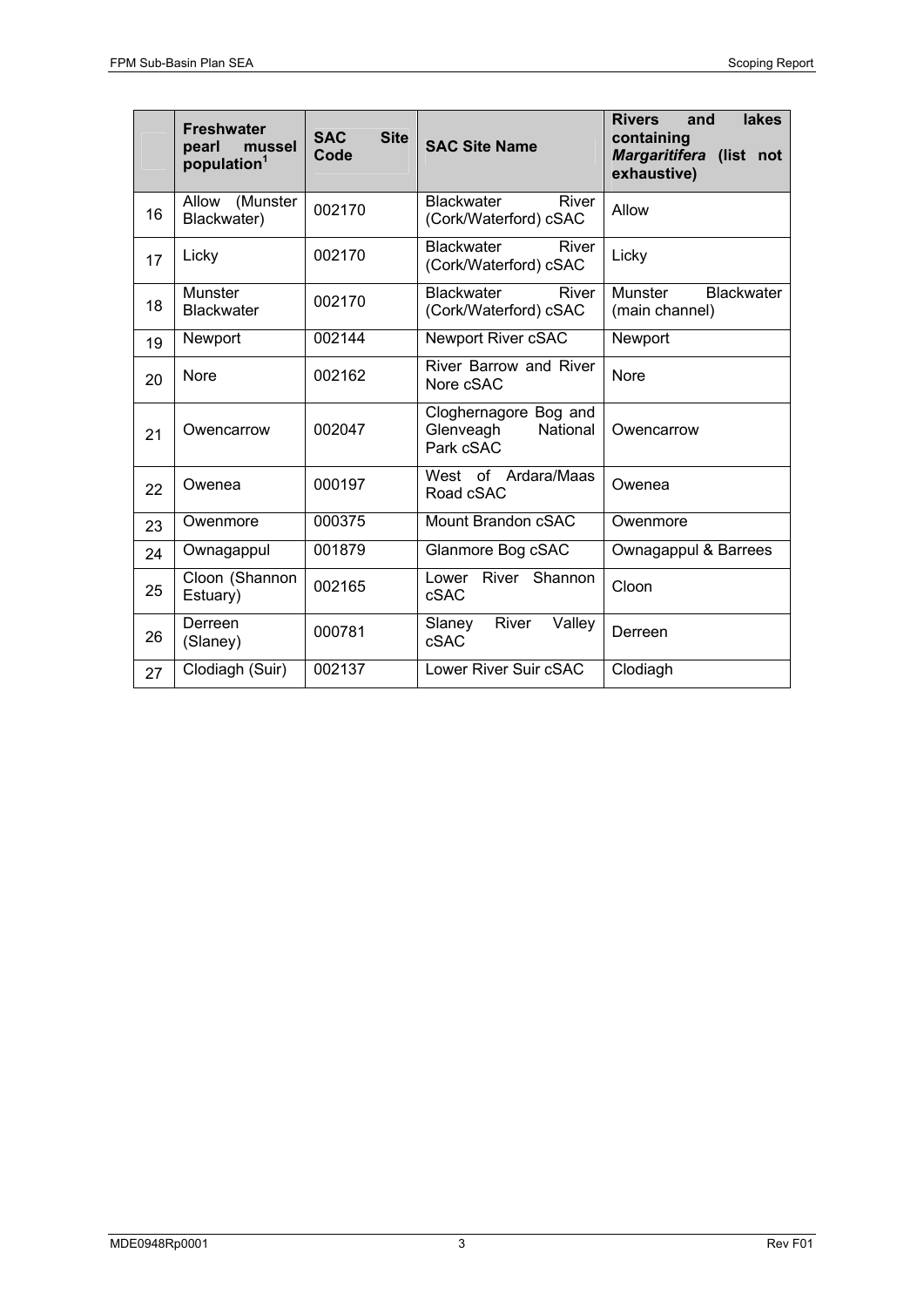

#### **Figure 1 Map of the Catchments of the Specified Pearl Mussel Populations**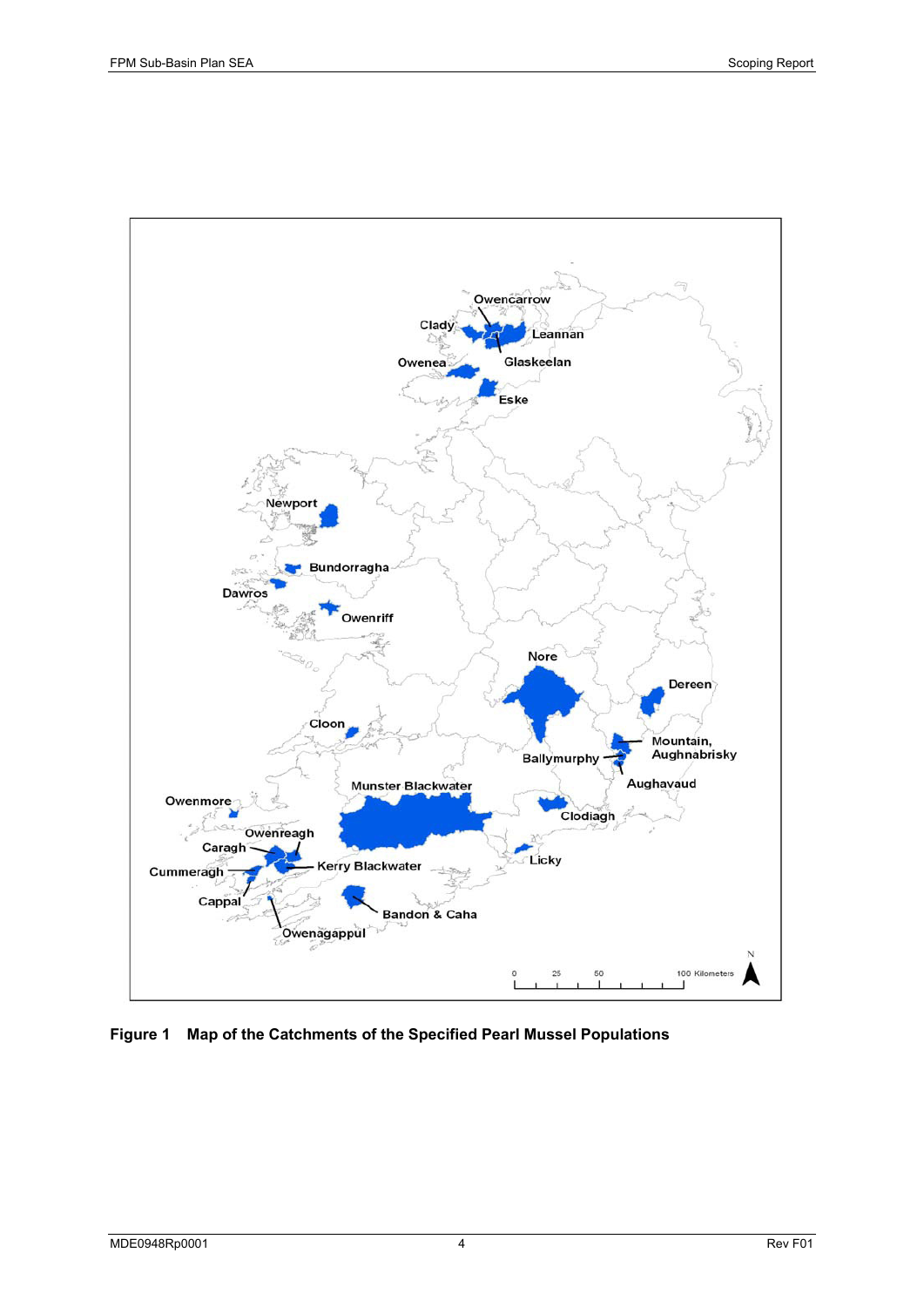### **1.2 LEGISLATIVE CONTEXT OF THE PLAN**

#### **1.2.1 Water Framework Directive**

The Water Framework Directive (WFD) (2000/60/EC) came into force in December 2000 and establishes a framework for community action in the field of water policy and for the protection of inland surface waters, transitional waters, coastal waters and groundwater. The WFD rationalises and updates existing legislation and provides for water management on the basis of River Basin Districts (RBDs). The WFD was transposed into law in Ireland by the European Communities (Water Policy) Regulations 2003 (S.I. 722 of 2003). The purpose of the WFD is to maintain the "high status" of waters where it exists, prevent deterioration in existing status of waters and to achieve at least *"*good status*"* in relation to all waters by 2015. The mechanism by which this is to be achieved under the WFD is through the adoption and implementation of River Basin Management Plans (RBMPs) and Programmes of Measures (POMs) for each of the identified RBDs.

In accordance with the requirements of the WFD the EPA has compiled a Register of Protected Areas. The protected areas are those identified as requiring special protection under existing national or European legislation, either to protect their surface water or groundwater, or to conserve habitats or species that directly depend on those waters. The register consists of an inventory of protected area sites representing a number of protected area categories including: *Areas Designated for the Protection of Habitats or Species*. These include areas designated under the Birds Directive (79/409/EEC) and the Habitats Directive (92/43/EEC).

One of the WFD's core environmental objectives relates to these protected areas. The Directive requires all such areas to achieve compliance with standards and objectives by 2015. Ireland's SAC, established under the EU Habitats Directive, are part of the WFD Register of Protected areas and are therefore directly linked to this objective.

The WFD requires that a programme of measures is established in order to achieve its environmental objectives. The programme shall include "basic measures" which include those measures required to implement Community legislation for the protection of water including measures specified under 11 named Directives, one of which is the Habitats Directive. The programme of measures is to be established by 22 December 2009 and made operational by 22 December 2012 at the latest. Consequently, the FPM Sub-Basin Management Plans and environmental objectives established for those pearl mussel populations designated under the Habitats Directive are also part of the WFD river basin programme of measures. They form part of the basic measures and the objectives for these protected areas must be achieved by 2015.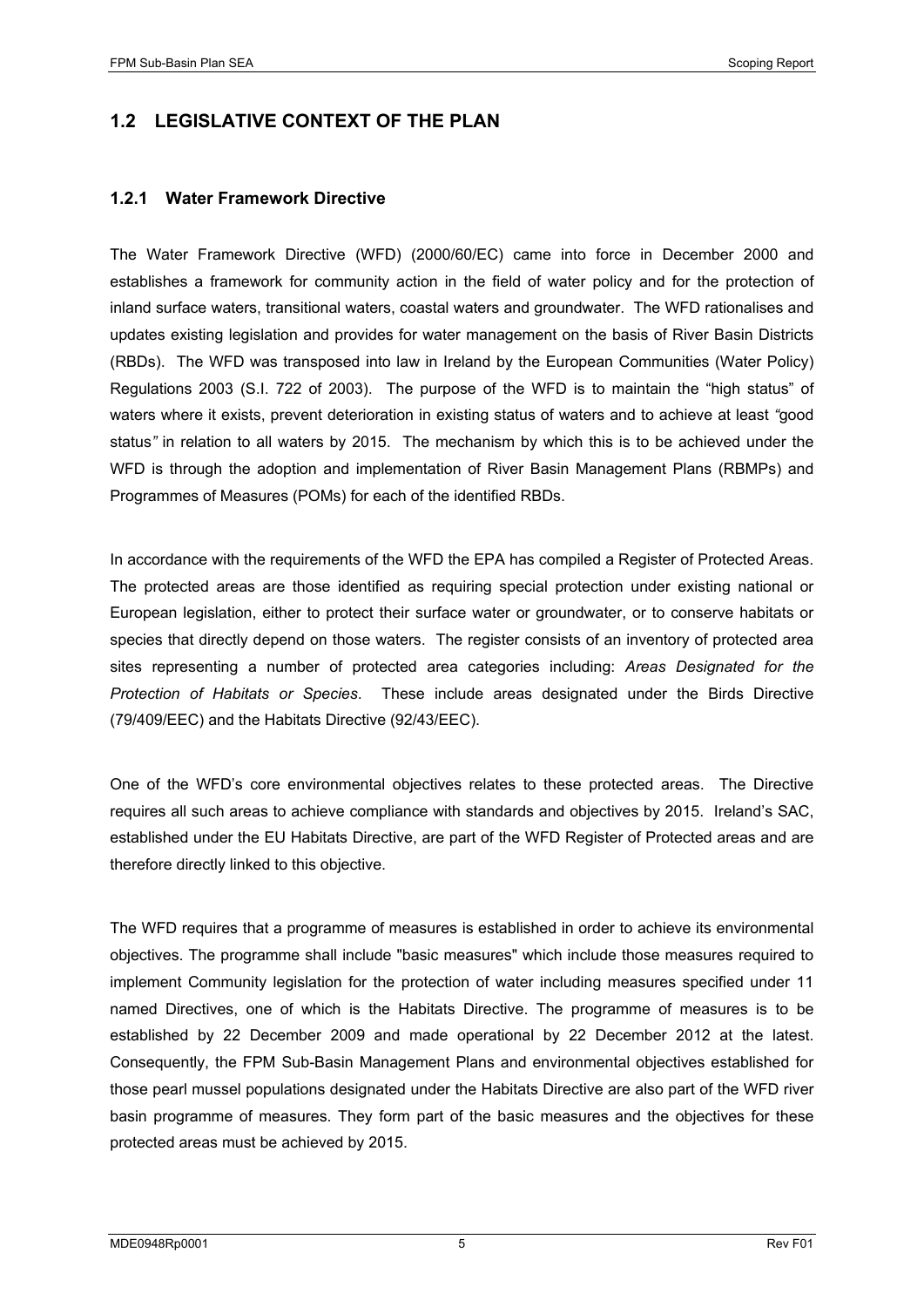#### **1.2.2 EU Habitats Directive and Natura 2000 Network**

The Water Framework Directive has obvious synergies and linkages with other EU directives, most notably the Birds (79/409/EEC) and Habitats (92/43/EC) Directives. The WFD contains both direct and indirect references to these two directives in particular. The following summarises the main legislative links from the WFD:

| <b>Article</b><br>Annex<br><b>or</b><br><b>Reference in WFD</b> | Relevance to (79/409/EEC) and Habitats (92/43/EC) Directives                                                                                                                                                                                                                                                                                                                                                                                                                                                                                               |
|-----------------------------------------------------------------|------------------------------------------------------------------------------------------------------------------------------------------------------------------------------------------------------------------------------------------------------------------------------------------------------------------------------------------------------------------------------------------------------------------------------------------------------------------------------------------------------------------------------------------------------------|
| Article $4(1)$ (c)                                              | <b>Protected Area Objectives</b>                                                                                                                                                                                                                                                                                                                                                                                                                                                                                                                           |
|                                                                 | Member States shall achieve compliance with any standards and objectives at<br>the latest 15 years after the date of entry into force of this Directive, unless<br>otherwise specified in the Community legislation under which the individual<br>protected areas have been established.                                                                                                                                                                                                                                                                   |
| Article 4(2)                                                    | Where more than one of the objectives under paragraph 1 relates to a given<br>body of water, the most stringent shall apply.                                                                                                                                                                                                                                                                                                                                                                                                                               |
| Article 4(8)                                                    | When applying paragraphs 3, 4, 5, 6 and 7, a Member State shall ensure that<br>the application does not permanently exclude or compromise the achievement<br>of the objectives of this Directive in other bodies of water within the same river<br>basin district and is consistent with the implementation of other Community<br>environmental legislation.                                                                                                                                                                                               |
| Article 6                                                       | <b>Register of Protected Areas</b><br>Member States shall ensure the establishment of a register or registers of all<br>areas lying within each river basin district which have been designated as<br>requiring special protection under specific Community legislation for the<br>protection of their surface water and groundwater or for the conservation of<br>habitats and species directly depending on water. They shall ensure that the<br>register is completed at the latest four years after the date of entry into force of<br>this Directive. |
| Annex IV                                                        | The register of protected areas required under Article 6 shall include the<br>following types of protected areas:<br>(v) areas designated for the protection of habitats or species where the<br>maintenance or improvement of the status                                                                                                                                                                                                                                                                                                                  |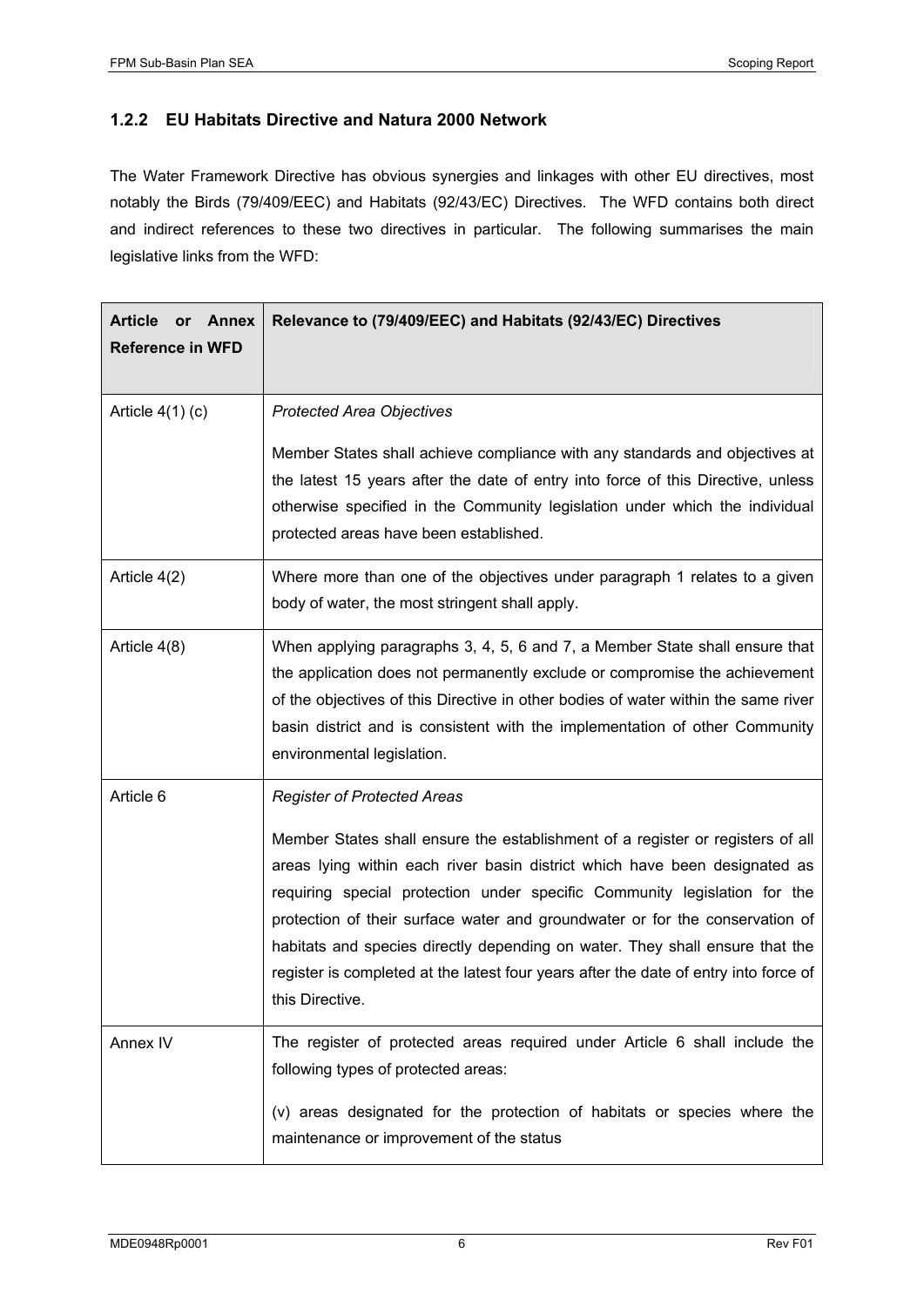| Article or Annex<br>Reference in WFD | Relevance to (79/409/EEC) and Habitats (92/43/EC) Directives                                                                                                                                                                                                                                    |  |
|--------------------------------------|-------------------------------------------------------------------------------------------------------------------------------------------------------------------------------------------------------------------------------------------------------------------------------------------------|--|
|                                      | of water is an important factor in their protection, including relevant Natura<br>2000 sites designated under Directive 92/43/EEC (1) and Directive<br>79/409/EEC (2).                                                                                                                          |  |
| Article 8                            | Monitoring of surface water status, groundwater status and protected areas<br>Member States shall ensure the establishment of programmes for the<br>monitoring of water status in order to establish a coherent and comprehensive<br>overview of water status within each river basin district: |  |
| Annex V 1.3.5                        | Monitoring of ecological status and chemical status for surface waters<br>1.3.5 Additional monitoring requirements for protected areas.                                                                                                                                                         |  |

While it is likely that these links will compliment the Birds and Habitats Directives by improving the status of the designated sites, it is also recognised that there is still a need to consider the various elements and proposals coming from the WFD for Appropriate Assessment on a case by case basis to ensure potential indirect negative impacts are not overlooked (WAPPA, 2007<sup>2</sup>).

#### **1.2.3 European Communities Environmental Objectives (Freshwater Pearl Mussel) Regulations 2009**

In 2009, national legislation was developed to support the achievement of favourable conservation status for FPM: The European Communities Environmental Objectives (Freshwater Pearl Mussel) Regulations 2009. That legislation sets environmental quality objectives for FPM habitat, requires the production of sub-basin plans with programmes of measures to achieve these objectives and sets out the responsibilities of the public authorities in respect of implementing the sub-basin plans and associated measures. The legislation requires that the sub-basin plans include the following;

- a) Specific objectives and targets, in accordance with Regulation 2 and the Third and Fourth Schedules, and deadlines for their achievement;
- b) The investigation of sources of pressures leading to the unfavourable conservation status of the pearl mussel;

<sup>-</sup><sup>2</sup> The Water Framework Directive, Assessment, Participation and Protected Areas: What are the Relationships? (WAPPA) EPA, 2007.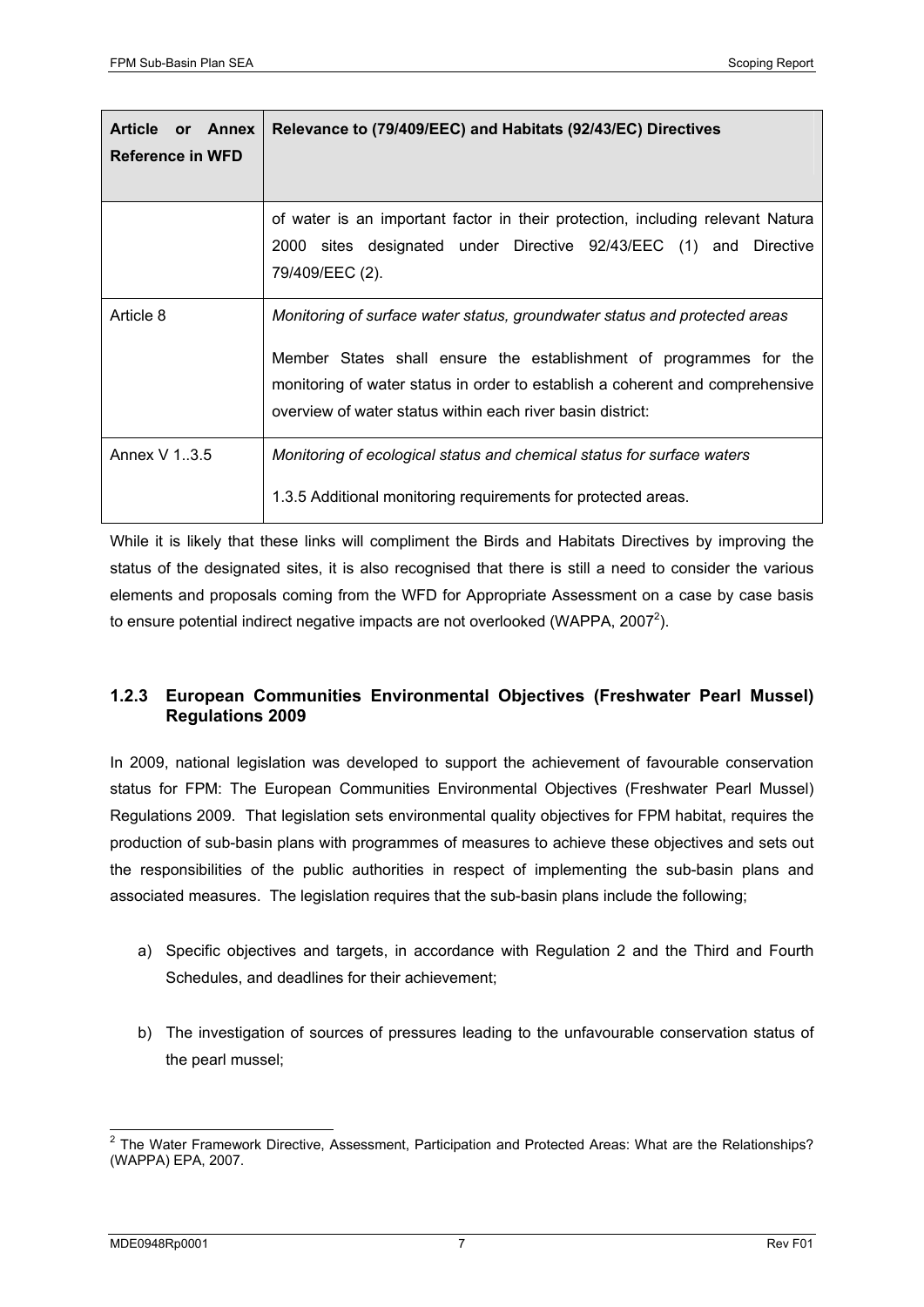- c) The establishment of a programme, including a timeframe, for the reduction of pressures giving rise to unfavourable conservation status. The programme shall include pressure reduction targets and deadlines, either in relation to individual pollutants or to particular sectors or activities or both, to be implemented within the sub-basin, or parts of the sub-basin as appropriate;
- d) A detailed programme of monitoring to be implemented within the sub-basin, or parts of the sub-basin as appropriate, in order to evaluate the effectiveness of measures and progress made towards restoring favourable conservation status.

#### **1.2.4 Strategic Environmental Assessment Directive**

Strategic Environmental Assessment (SEA) is a process for evaluating, at the earliest appropriate stage, the environmental quality and consequences of Policy, Plan or Programme initiatives by statutory bodies. The purpose is to ensure that the environmental consequences of plans and programmes are assessed both during their preparation and prior to adoption. The SEA process also gives interested parties an opportunity to comment on the environmental impacts of the proposed plan or programme and to be kept informed during the decision making process.

The European Directive (2001/42/EC) on the Assessment of the Effects of Certain Plans and Programmes on the Environment (the SEA Directive), was transposed into national legislation in Ireland by the European Communities (Environmental Assessment of Certain Plans and Programmes) Regulations 2004 (S.I. 435/2004) and the Planning and Development (Strategic Environmental Assessment) Regulations 2004 (S.I. 436/2004).

The SEA Directive requires that certain Plans and Programmes, prepared by statutory bodies, which are likely to have a significant impact on the environment, be subject to the SEA process. The SEA process is comprised of the following steps:

- **Screening:** Decision on whether or not an SEA of a Plan/Programme is required.
- **Scoping:** Consultation with the defined statutory bodies on the scope and level of detail to be considered in the assessment.
- **Environmental**  An assessment of the likely significant impacts on the environment as a **Assessment:**  result of the Plan or Programme.

Publication of an Environmental Report.

• **Consultation:** Consultation on the draft Plan/Programme and associated Environmental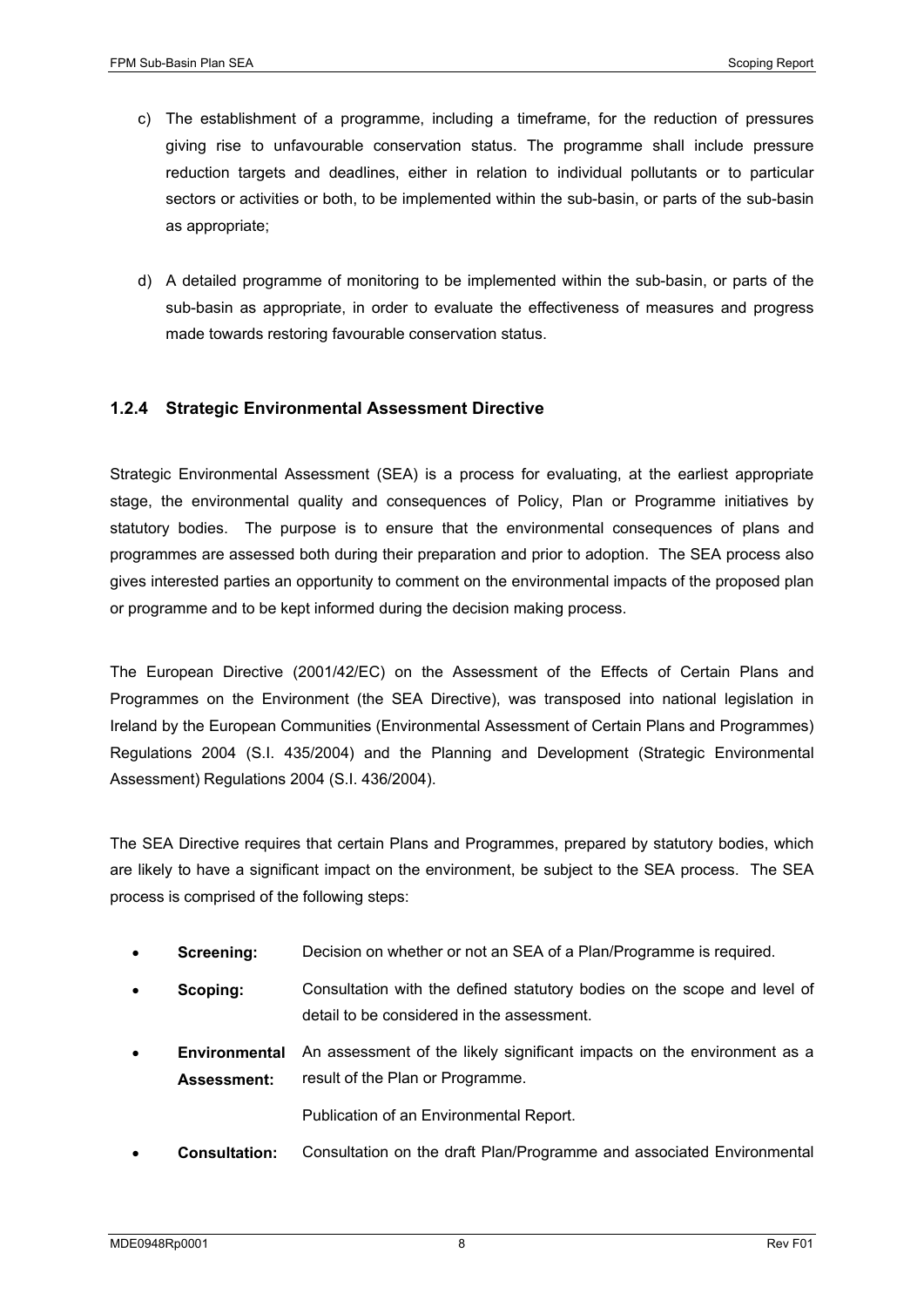#### Report

Evaluation of the submissions and observations made on the draft Plan/Programme and Environmental Report.

• **SEA Statement:**  Issuance of an SEA Statement identifying how environmental considerations and consultation have been integrated into the Final Plan/Programme.

**Figure 2** shows the key steps required to complete the statutory SEA process in accordance with the relevant national legislation.

#### **1.2.4.1 Requirement for a SEA**

Article 3(2) of the SEA Directive requires SEA for plans and programmes:

- a) which are prepared for agriculture, forestry, fisheries, energy, industry, transport, waste management, **water management**, telecommunications, tourism, town and county planning or land use and which set the framework for future development consent for projects listed in Annexes I or II of the Environmental Impact Assessment (EIA) Directive (85/337/EEC); or
- b) which, in view of the likely effect on protected sites, have been determined to require an assessment pursuant to Article 6 or 7 of the Habitats Directive (92/43/EEC).

#### **Scoping**

Under Article 6 of the SEA Directive, the competent authority preparing the plan or programme is required to consult with specific "environmental authorities" (statutory consultees) on the scope and level of detail of the information to be included in the Environmental Report. The competent authority in relation to the Freshwater Pearl Mussel Sub-Basin Plans is the National Parks and Wildlife Service (NPWS) of the Department of the Environment, Heritage and Local Government. The statutory consultees for SEA are established within the national legislation as being:

- Environmental Protection agency
- Department of the Environment, Heritage and Local Government
- Department of Communications, Energy and Natural Resources (DCENR) (formerly Department of Communications Marine and Natural Resources (DCMNR))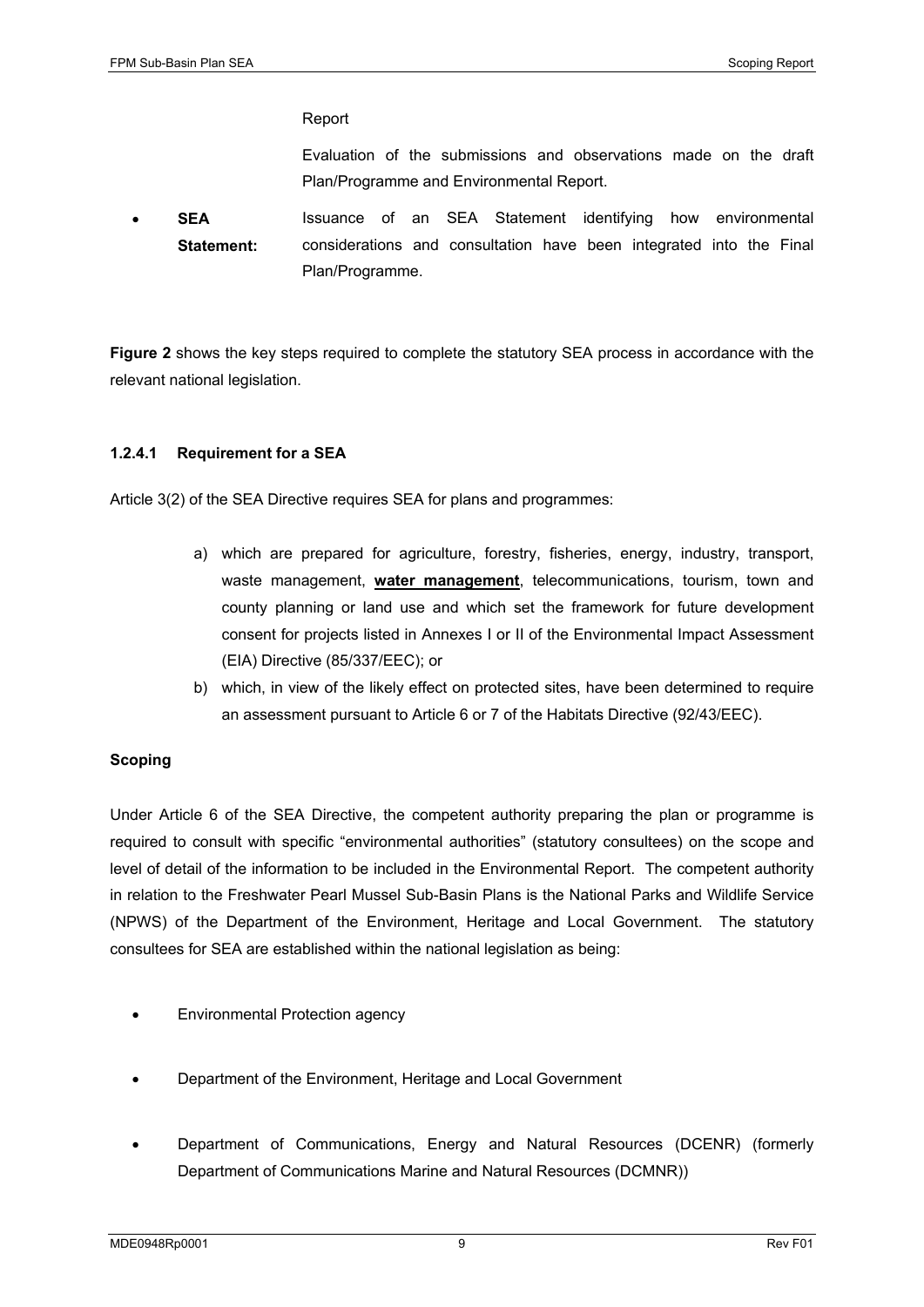The main objective of scoping is to identify key issues of concern that should be addressed in the assessment of the Plan and the appropriate level of detail to which they should be considered. The scoping exercise should answer the following questions:

- What are the relevant significant issues to be addressed by the SEA?
- Against what environmental objectives should the potential options be evaluated?

The steps involved in the scoping process are outlined in **Figure 3**.

While the issuance of a Scoping Document is not a formal requirement of the SEA Regulations, it is recommended as good practice. A Scoping Document can inform stakeholders about the key environmental issues and the key elements of the Plan/Programme (P/P). In addition, the Scoping Document can be used as a tool to generate comments from stakeholders on the scope and approach of the SEA.

This document has been compiled as part of the scoping stage of the SEA for the Freshwater Pearl Mussel Sub-Basin Management Plans. This Scoping Document has been compiled on behalf of the NPWS.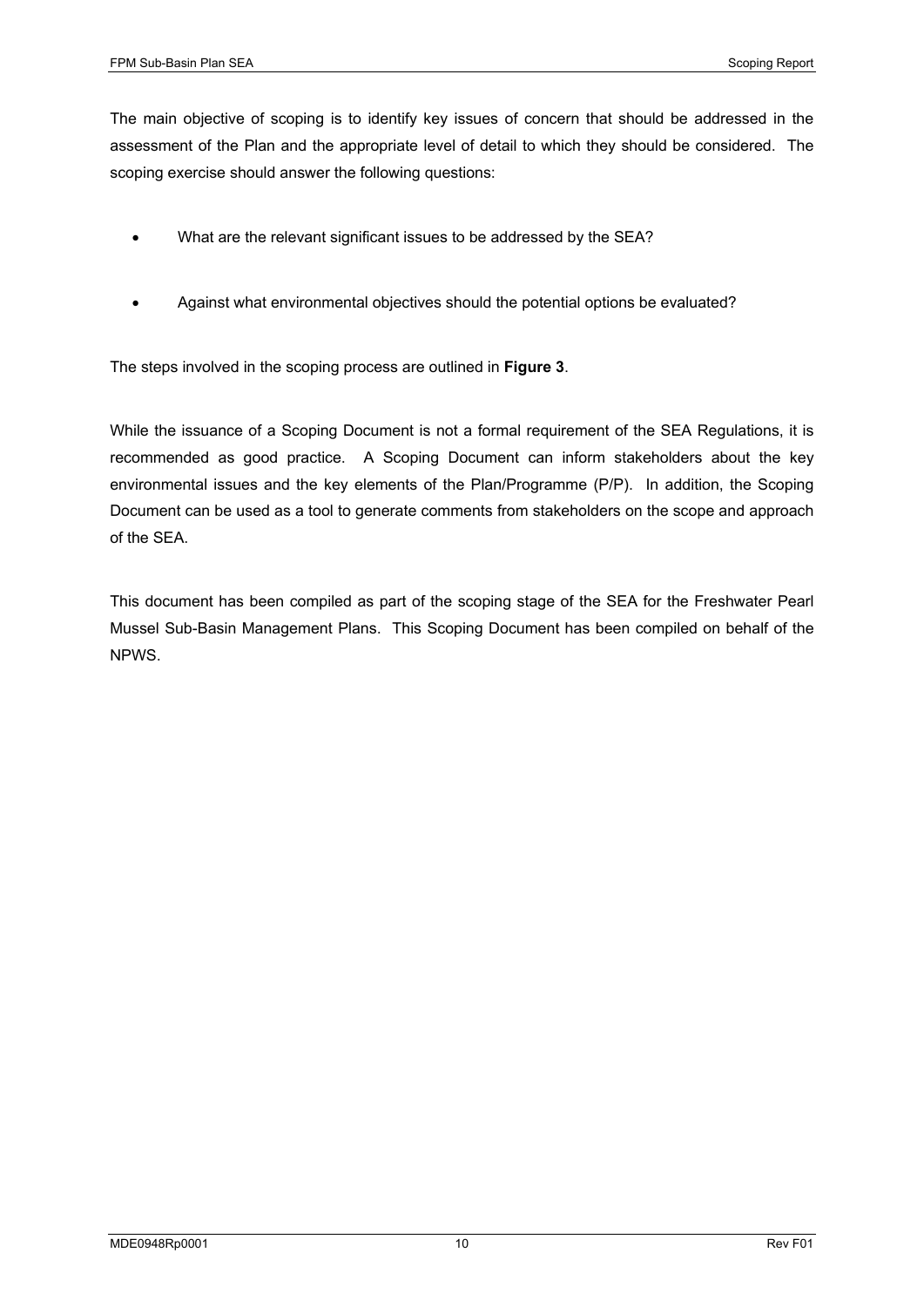

**Figure 2 Overview of SEA Process**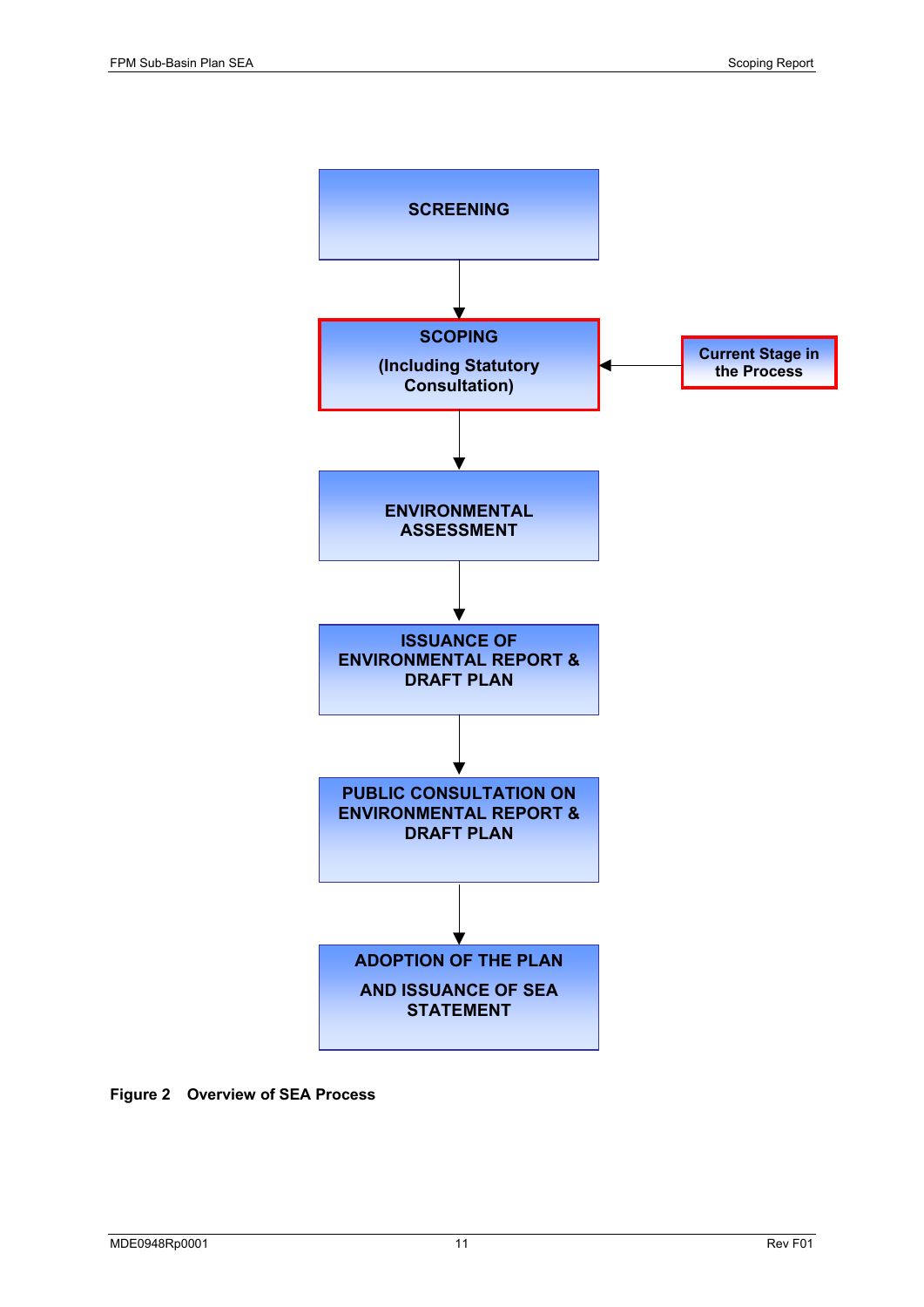

**Figure 3 Steps Involved in Scoping Process**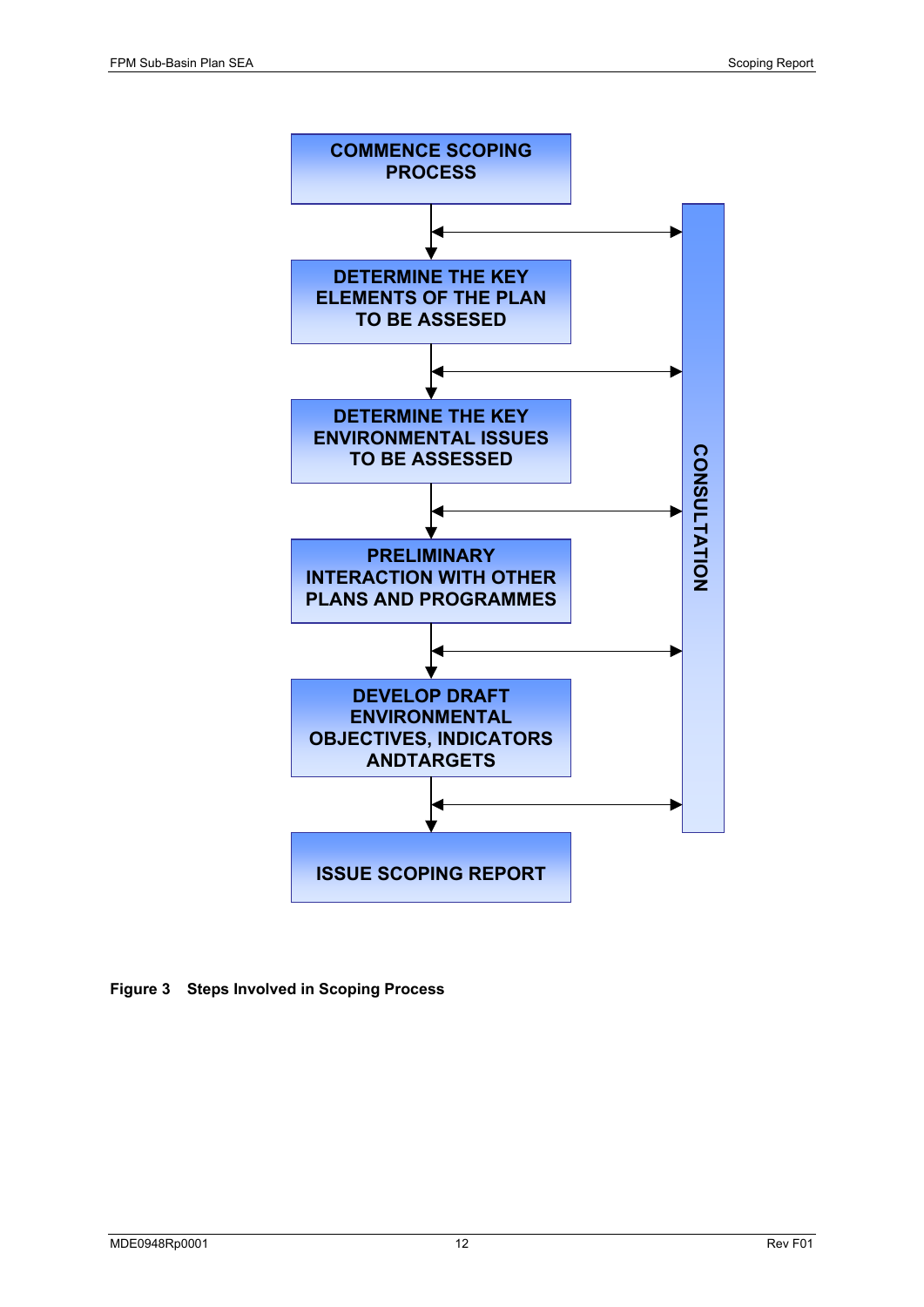#### **SEA Guidance**

The Environmental Report will contain the findings of the assessment of the likely significant effects on the environment resulting from implementation of the proposed Freshwater Pearl Mussel Sub-Basin Management Plans. It will reflect the requirements of the SEA Directive (2001/42/EC) on the assessment of the effects of certain plans and programmes on the environment and also the transposed regulations in Ireland (S.I. 435/2004).

The following principal sources of guidance will be used during the overall SEA process and during preparation of the Environmental Report.

- Strategic Environmental Assessment (SEA) Checklist Consultation Draft. January 2008. Environmental Protection Agency.
- GISEA Manual Consultation Draft. April 2009 Environmental Protection Agency.
- Implementation of SEA Directive (2001/42/EC). Assessment of Certain Plans and Programmes on the Environment. Guidelines for Regional Planning Authorities. November 2004. Department of Environment, Heritage and Local Government.
- Development of Strategic Environmental Assessment (SEA) Methodologies for Plans and Programmes in Ireland. Synthesis Report. 2003. Environmental Protection Agency.
- Guidelines on SEA. Department of Communications, Energy and Natural Resources.
- Strategic Environmental Assessment Toolkit (Version 1). September 2006. Scottish Executive.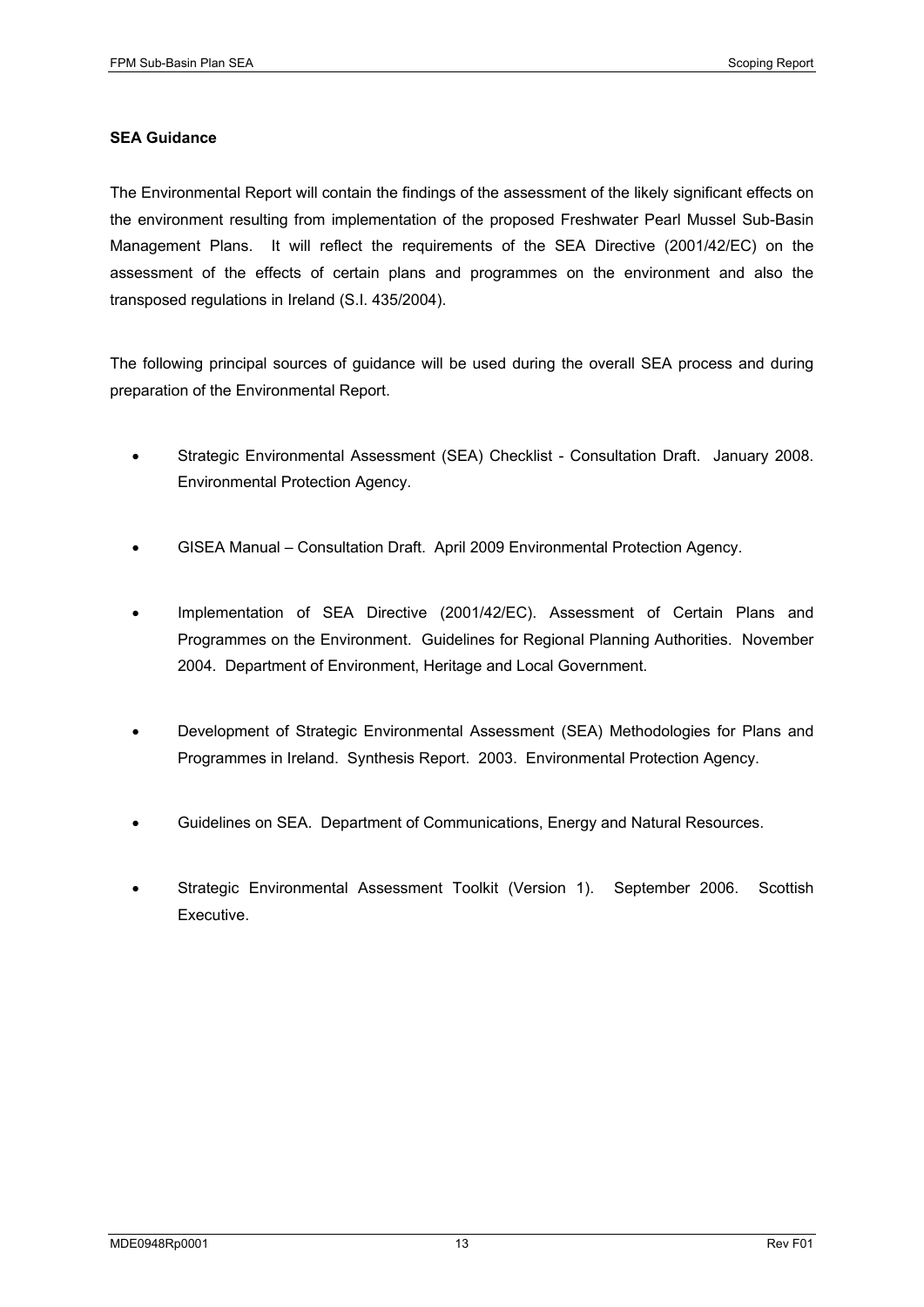## **2 INTERACTION WITH OTHER RELEVANT PLANS AND PROGRAMMES**

As part of the SEA process the context of the Freshwater Pearl Mussel Sub-Basin Management Plans must be established with regard to other plans and programmes that have been adopted at the International, European and National Levels. In particular the interaction of the environmental protection objectives and standards included within these plans and programmes with the Freshwater Pearl Mussel Sub-Basin Management Plans requires consideration.

**Tables 2 to 4** summarise the findings of an initial review of environmental plans and programmes, adopted at International, European Community or Member State level, which would be expected to influence, or be influenced by, the Freshwater Pearl Mussel Sub-Basin Management Plans. A more detailed list will be compiled as part of the Environmental Report and suggestions are welcomed as part of the scoping consultation.

#### **Table 2: Preliminary Review of Legislations, Plans, Policies and Programmes - International**

| <b>Topic</b> | <b>Title</b>                                                                                                         | <b>Summary of Objectives</b>                                                                                                          |
|--------------|----------------------------------------------------------------------------------------------------------------------|---------------------------------------------------------------------------------------------------------------------------------------|
| Biodiversity | UN Convention on<br>Biological Diversity (1992)                                                                      | Objectives include the maintenance and enhancement of<br>Biodiversity.                                                                |
|              | The Ramsar Convention<br>The Convention on<br>Wetlands of International<br>Importance (1971 and<br>amendments)       | Objectives include protection and conservation of wetlands,<br>particularly those of importance to waterfowl as Waterfowl<br>Habitat. |
| Climate      | UN Kyoto Protocol<br>The United Nations<br>Framework Convention on<br>Climate Change (UNFCCC)<br>Kyoto Protocol 1997 | Objectives seek to alleviate the impacts of climate change and<br>reduce global emissions of GHGs.                                    |

#### **Table 3: Preliminary Review of Legislations, Plans, Policies and Programmes - European Union**

| <b>Topic</b>                             | <b>Title</b>                                                                                             | <b>Summary of Objectives</b>                                                                                                            |
|------------------------------------------|----------------------------------------------------------------------------------------------------------|-----------------------------------------------------------------------------------------------------------------------------------------|
| <b>Biodiversity</b>                      | The EU Biodiversity Strategy<br>Communication on a<br>European Community<br><b>Biodiversity Strategy</b> | Objectives seek to prevent and eliminate the causes of<br>biodiversity loss and maintain and enhance current levels of<br>biodiversity. |
| The EU Habitats Directive<br>(92/43/EEC) |                                                                                                          | Objectives seek to prevent and eliminate the causes of habitat<br>loss and maintain and enhance current levels of biodiversity.         |
|                                          | The EU Birds Directive (as<br>modified) (79/409/EEC)                                                     | Objectives seek to prevent and eliminate the causes of bird<br>species loss and maintain and enhance current levels of<br>biodiversity. |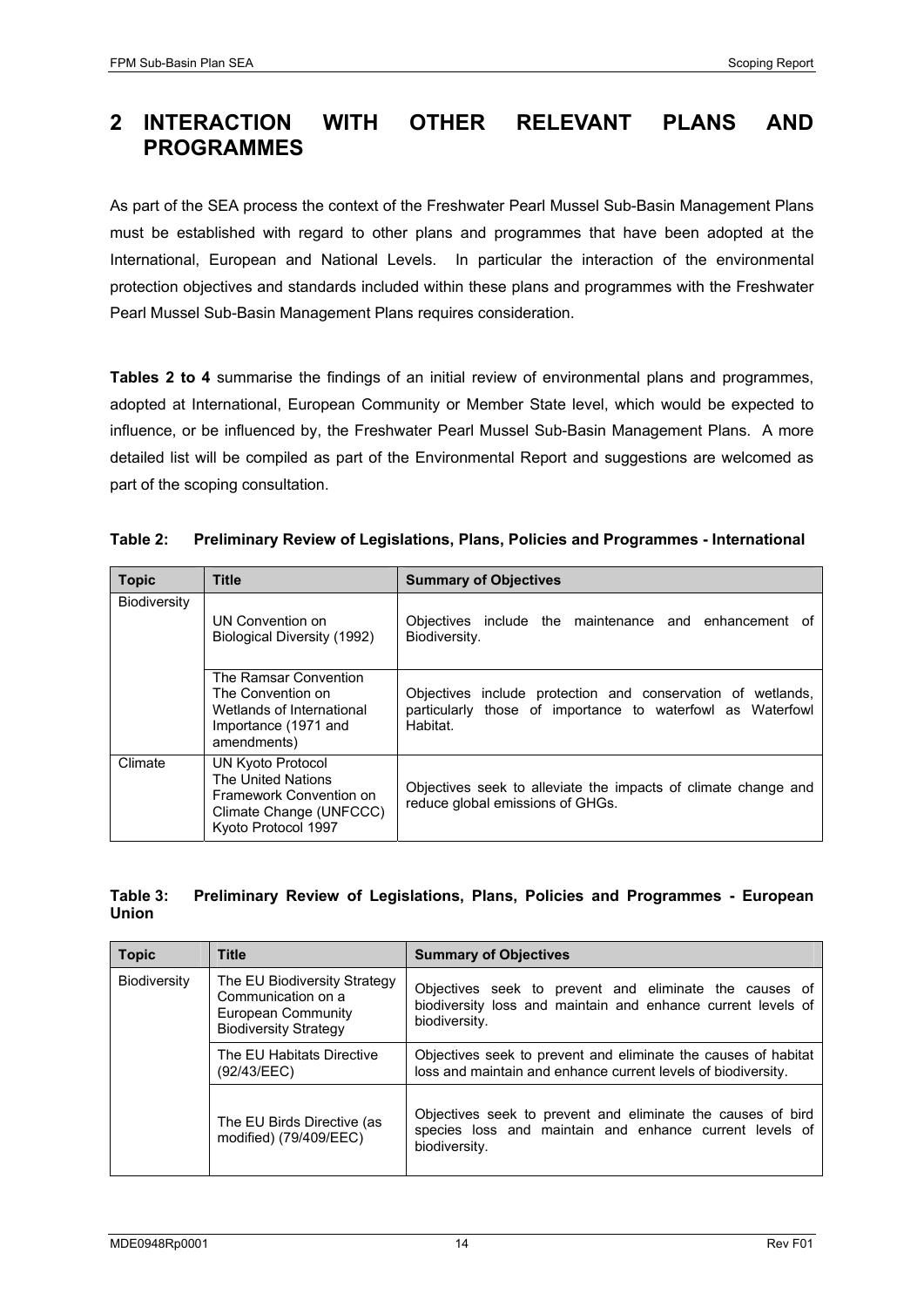| <b>Topic</b>               | <b>Title</b>                                                                                                                                                                           | <b>Summary of Objectives</b>                                                                                                                                                                                                                                                                                                                                                                                                                                                 |
|----------------------------|----------------------------------------------------------------------------------------------------------------------------------------------------------------------------------------|------------------------------------------------------------------------------------------------------------------------------------------------------------------------------------------------------------------------------------------------------------------------------------------------------------------------------------------------------------------------------------------------------------------------------------------------------------------------------|
|                            | <b>Bern Convention</b><br>(Convention on the<br>Conservation of European<br><b>Wildlife and Natural</b><br>Habitats),                                                                  | Objectives seek to conserve wild flora and fauna and their<br>natural habitats and to monitor and control endangered and<br>vulnerable species. The convention also seeks to promote<br>cooperation between states.                                                                                                                                                                                                                                                          |
|                            | The EU Freshwater Fish<br>Directive (78/659/EEC)                                                                                                                                       | Objectives seek to protect those fresh water bodies identified by<br>Member States as waters suitable for sustaining fish<br>populations. For those waters it sets physical and chemical<br>water quality objectives for salmonid waters and cyprinid waters                                                                                                                                                                                                                 |
|                            | Action plans for Margaritifera<br>auricularia and Margaritifera<br>margaritifera<br>Europe.<br>in<br>Nature and Environment,<br>No. 117. Council of Europe<br>Publishing, Strasbourg.) | Conservation of populations, their habitats, future viability and<br>long-term survival.                                                                                                                                                                                                                                                                                                                                                                                     |
| Climate                    | Second European Climate<br>Change Programme (ECCP<br>II) 2005.                                                                                                                         | Objectives seek to develop the necessary elements of a strategy<br>to implement the Kyoto protocol.                                                                                                                                                                                                                                                                                                                                                                          |
|                            | Adapting to climate change<br>in Europe - options for EU<br>action {SEC(2007) 849}                                                                                                     | Objective is to kick-start a Europe-wide public debate and<br>consultation on how to take forward possible avenues for action<br>in adapting to climate change at EU level.                                                                                                                                                                                                                                                                                                  |
| Cultural<br>Heritage       | The Valletta Convention<br>(1992)                                                                                                                                                      | Objective is to protect the archaeological heritage as a source of<br>the European collective memory and as an instrument for<br>historical and scientific study.                                                                                                                                                                                                                                                                                                            |
| Human<br>Health            | The EU Environment and<br>Health Strategy 2004-2010<br>(first period)                                                                                                                  | Objectives seek to prevent and reduce the impacts of pollution<br>on human health.                                                                                                                                                                                                                                                                                                                                                                                           |
|                            | The EU REACH Initiative<br>Registration, Evaluation and<br>Authorisation of Chemicals<br>(REACH)                                                                                       | Objectives seek to limit the harmful effects to the environment<br>and human health from certain chemicals through improved<br>analysis and data collection.                                                                                                                                                                                                                                                                                                                 |
|                            | The Plant Protection<br><b>Products Directive</b><br>(91/414/EEC)                                                                                                                      | To harmonise the overall arrangements for authorisation of plant<br>protection products within the European Union. This is achieved<br>by harmonising the process for considering the safety of active<br>substances at a European Community level by establishing<br>agreed criteria for considering the safety of those products.<br>Product authorisation remains the responsibility of individual<br>Member States.                                                      |
|                            | The Seveso (II) Directive<br>(96/82/EC as amended)                                                                                                                                     | Objective to prevent major accidents involving dangerous<br>substances and limit their consequences for man and the<br>environment, with a view to ensuring high levels of protection<br>throughout the Community                                                                                                                                                                                                                                                            |
| Soils                      | The Soils Directive (Draft)                                                                                                                                                            | The proposed Directive lays down a framework for the<br>protection and sustainable use of soil based on the principles of<br>integration of soil issues into other policies, preservation of soil<br>functions within the context of sustainable use, prevention of<br>threats to soil and mitigation of their effects, as well as<br>restoration of degraded soils to a level of functionality consistent<br>at least with the current and approved future use of the land. |
| Sustainable<br>Development | EU Common Agricultural<br>Policy                                                                                                                                                       | Aims to provide farmers with a reasonable standard of living,<br>consumers with quality food at fair prices and to preserve rural<br>heritage.                                                                                                                                                                                                                                                                                                                               |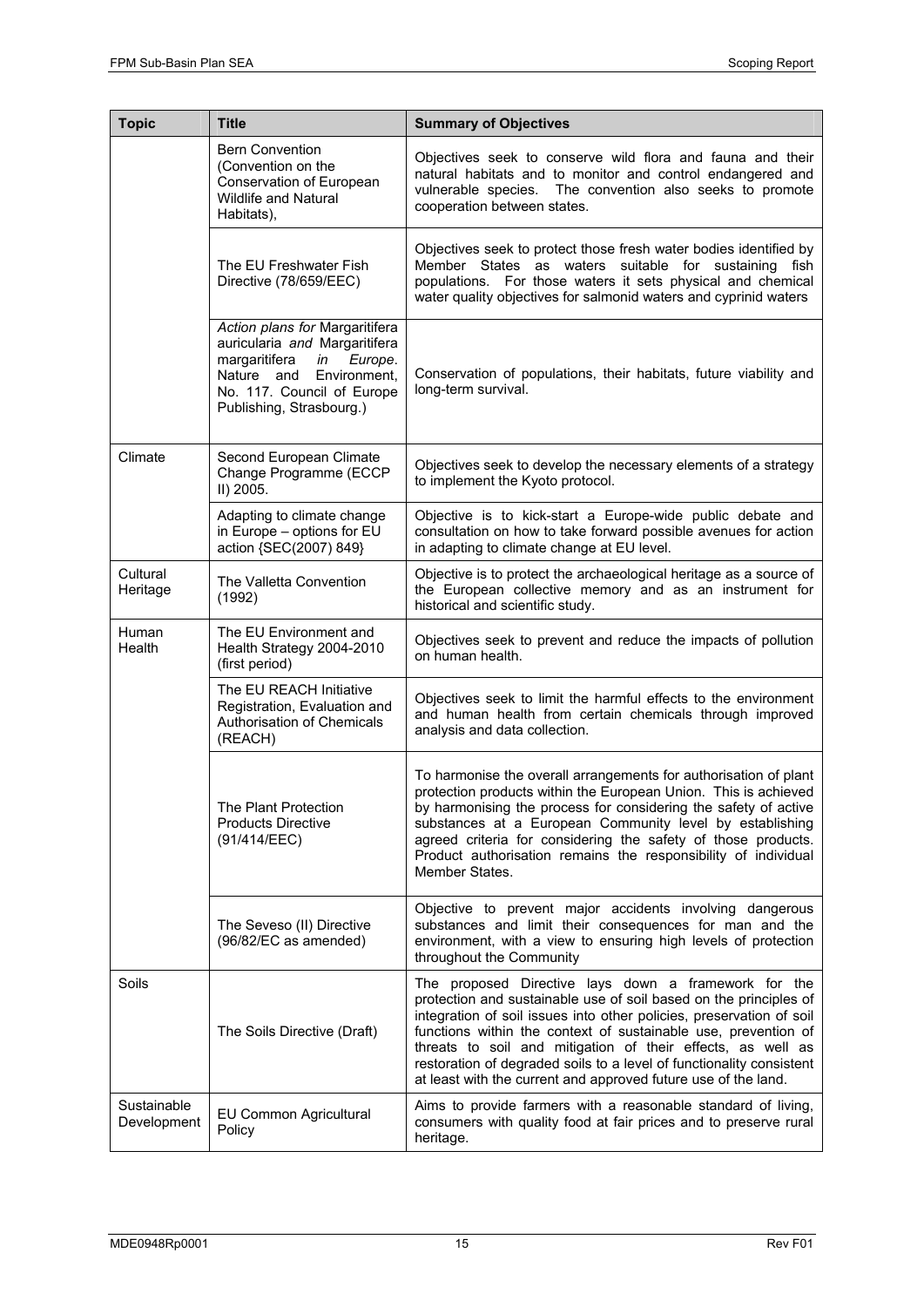| <b>Topic</b> | <b>Title</b>                                                                                                                 | <b>Summary of Objectives</b>                                                                                                                                                                                                                                                                                                                                                                                                                                                     |  |  |
|--------------|------------------------------------------------------------------------------------------------------------------------------|----------------------------------------------------------------------------------------------------------------------------------------------------------------------------------------------------------------------------------------------------------------------------------------------------------------------------------------------------------------------------------------------------------------------------------------------------------------------------------|--|--|
|              | The Gothenburg Strategy<br>(2001)<br>Communication from the<br>Commission on "a<br>Sustainable Europe for a<br>Better World" | Objectives seek to make the future development of the EU more<br>sustainable.                                                                                                                                                                                                                                                                                                                                                                                                    |  |  |
|              | The Sixth Environmental<br>Action Programme (EAP) of<br>the European Community<br>2002-2012                                  | Objectives seek to make the future development of the EU more<br>sustainable.                                                                                                                                                                                                                                                                                                                                                                                                    |  |  |
|              | The SEA Directive<br>(2001/42/EC)                                                                                            | Objective is to provide for a high level of protection of the<br>environment and to contribute to the integration of<br>environmental considerations into the preparation and adoption<br>of plans and programmes with a view to promoting sustainable<br>development, by ensuring that, in accordance with this Directive,<br>an environmental assessment is carried out of certain plans and<br>programmes which are likely to have significant effects on the<br>environment. |  |  |
|              | The EIA Directive                                                                                                            | Objective is to require Environmental Impact Assessment of the<br>environmental effects of those public and private projects which<br>are likely to have significant effects on the environment.                                                                                                                                                                                                                                                                                 |  |  |
| Water        | <b>EU Dangerous Substances</b><br>Directive (76/464/EEC)                                                                     | The objective is to regulate potential aquatic pollution by<br>thousands of chemicals produced in Europe. The Directive<br>covered discharges to inland surface waters, territorial waters,<br>inland coastal waters and groundwater.                                                                                                                                                                                                                                            |  |  |
|              | <b>EU Water Framework</b><br>Directive (2000/60/EC)                                                                          | Objectives seek to maintain and enhance the quality of all<br>surface waters in the EU. The RBMPs and POMs are a<br>requirement of this directive.                                                                                                                                                                                                                                                                                                                               |  |  |
|              | The Groundwater Directive<br>(1980/68/EC)                                                                                    | Objectives seek to maintain and enhance the quality of all<br>groundwater in the EU.                                                                                                                                                                                                                                                                                                                                                                                             |  |  |
|              | <b>EU Floods Directive</b><br>(2007/60/EC)                                                                                   | The Floods Directive applies to river basins and coastal areas at<br>risk of flooding. With trends such as climate change and<br>increased domestic and economic development in flood risk<br>zones, this poses a threat of flooding in coastal and river basin<br>areas.                                                                                                                                                                                                        |  |  |
|              | <b>Bathing Water Directive</b><br>2006/7/EC                                                                                  | The overall objective of the revised Directive remains the<br>protection of public health whilst bathing, but it also offers an<br>opportunity to improve management practices at bathing waters<br>and to standardise the information provided to bathers across<br>Europe.                                                                                                                                                                                                     |  |  |
|              | Nitrates Directive<br>91/676/EEC                                                                                             | This Directive has the objective of reducing water pollution<br>caused or induced by nitrates from agricultural sources and<br>preventing further such pollution.                                                                                                                                                                                                                                                                                                                |  |  |
|              | Urban Wastewater<br><b>Treatment Directive</b><br>91/271/EEC. Amended<br>under Directive 98/15/EEC                           | The primary objective is to protect the environment from the<br>adverse effects of discharges of urban wastewater, by the<br>provision of urban wastewater collecting systems (sewerage)<br>and treatment plants for urban centres. The Directive also<br>provides general rules for the sustainable disposal of sludge<br>arising from wastewater treatment.                                                                                                                    |  |  |
|              | The Sewage Sludge<br>Directive 86/278/EEC                                                                                    | Objective is to encourage the use of sewage sludge in<br>agriculture and to regulate its use in such a way as to prevent<br>harmful effects on soil, vegetation, animals and man. To this<br>end, it prohibits the use of untreated sludge on agricultural land<br>unless it is injected or incorporated into the soil.                                                                                                                                                          |  |  |
|              | <b>Groundwater Directive</b><br>(2006/118/EC)                                                                                | This new directive establishes a regime which sets underground<br>water quality standards and introduces measures to prevent or<br>limit inputs of pollutants into groundwater.                                                                                                                                                                                                                                                                                                  |  |  |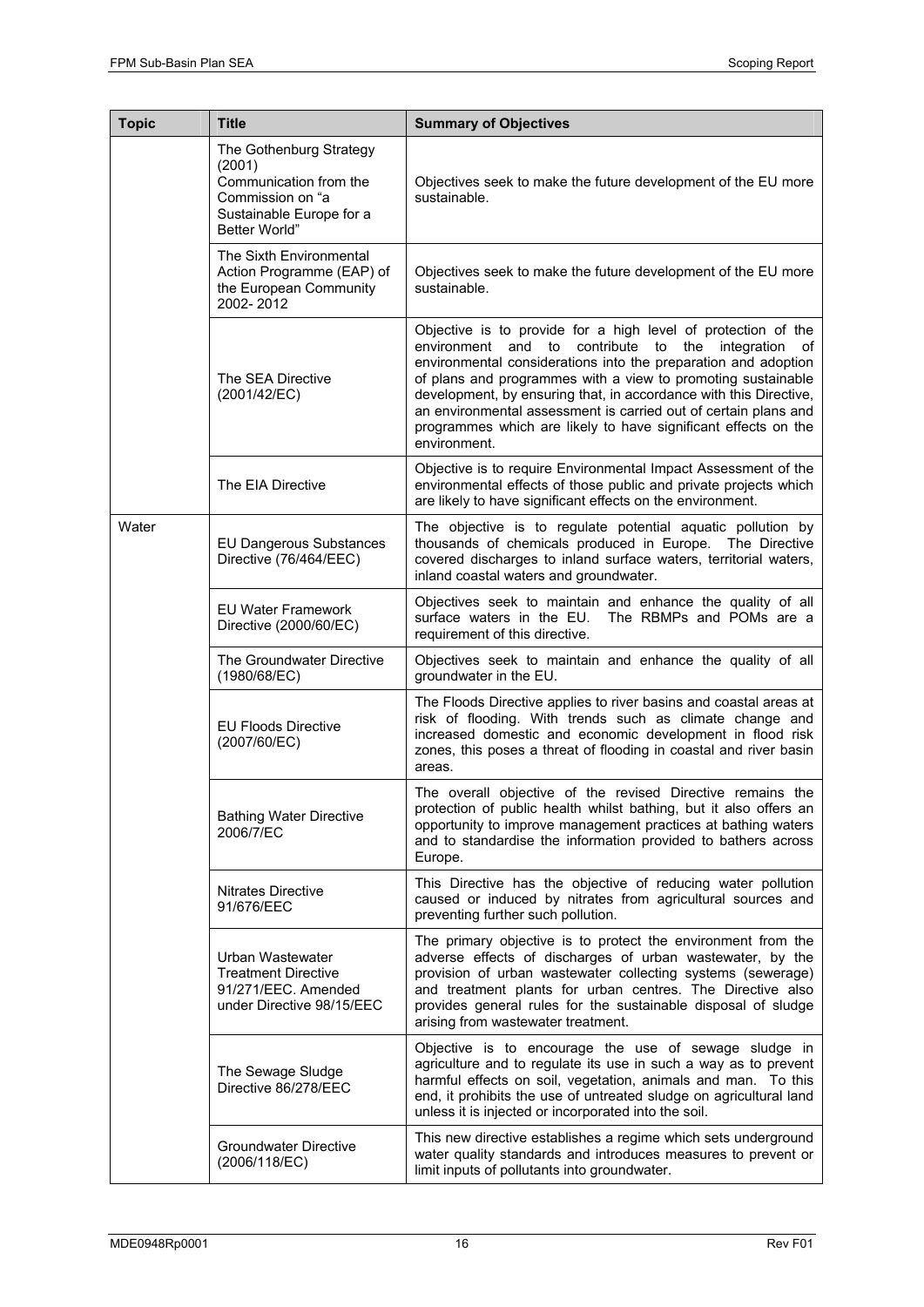| <b>Topic</b> | <b>Title</b>                                                    | <b>Summary of Objectives</b>                                                                                                                                                                                                                                                                                                                                                                                                                                 |  |
|--------------|-----------------------------------------------------------------|--------------------------------------------------------------------------------------------------------------------------------------------------------------------------------------------------------------------------------------------------------------------------------------------------------------------------------------------------------------------------------------------------------------------------------------------------------------|--|
|              | IPPC Directive (2008/1/EC)                                      | Objective is to achieve a high level of protection of the<br>environment through measures to prevent or, where that is not<br>practicable, to reduce emissions to air, water and land. The<br>Directive provides an integrated approach to establish pollution<br>prevention from stationary "installations". This codified act<br>includes all the previous amendments to the Directive 96/61/EC<br>and introduces some linguistic changes and adaptations. |  |
|              | Drinking Water Directive<br>(DWD) Council Directive<br>98/83/EC | The primary objective is to protect the health of the consumers<br>in the European Union and to make sure the water is<br>wholesome and clean.                                                                                                                                                                                                                                                                                                               |  |

#### **Table 4: Preliminary Review of Legislations, Plans, Policies and Programmes - Ireland**

| <b>Topic</b> | <b>Title</b>                                                                                                        | <b>Summary of Objectives</b>                                                                                                                                                                                                                                                                                                                                                                                                      |  |  |
|--------------|---------------------------------------------------------------------------------------------------------------------|-----------------------------------------------------------------------------------------------------------------------------------------------------------------------------------------------------------------------------------------------------------------------------------------------------------------------------------------------------------------------------------------------------------------------------------|--|--|
| Biodiversity | The National Biodiversity<br>Plan (2002)                                                                            | Objectives include the enhancement and conservation of<br>biodiversity.                                                                                                                                                                                                                                                                                                                                                           |  |  |
|              | The Wildlife Act 1976. The<br>Wildlife (Amendment) act<br>2000                                                      | The purpose of the Wildlife Act, 1976 and the Wildlife<br>Amendment Act, 2000 is to provide for the protection of Wildlife<br>(both Flora and Fauna) and the control of activities which may<br>impact adversely on the conservation of Wildlife.                                                                                                                                                                                 |  |  |
|              | European Communities<br><b>Environmental Objectives</b><br>(Freshwater Pearl Mussel)<br>Regulations 2009 (SI 296)   | These regulations establish a programme,<br>including a<br>timeframe, for the reduction of pressures giving rise to<br>unfavourable conservation status. The programme shall include<br>pressure reduction targets and deadlines, either in relation to<br>individual pollutants or to particular                                                                                                                                 |  |  |
|              | European Communities<br>(Natural Habitats)<br>Regulations, SI 94/1997, as<br>amended SI 233/1998 and<br>SI 378/2005 | These Regulations give effect to Council Directive 92/43/EEC on<br>the conservation of natural habitats and of wild fauna and flora<br>(Habitats Directive) and the Minister to designate special areas<br>of conservation (endangered species and habitats<br>of<br>endangered species) as a contribution to an EU Community<br>network to be known as NATURA 2000.                                                              |  |  |
|              | Flora Protection Order 1999                                                                                         | Objectives are to protect listed flora and their habitats from<br>alteration, damage or interference in any way. This protection<br>applies wherever the plants are found and is not confined to<br>sites designated for nature conservation.                                                                                                                                                                                     |  |  |
|              | <b>Quality of Salmonid Waters</b><br>Regulations 1988 (SI 293 of<br>1988)                                           | Prescribe quality standards for salmonid waters and designate<br>the waters to which they apply, together with the sampling<br>programmes and the methods of analysis and inspection to be<br>used by local authorities to determine compliance with the<br>standards. Also, give effect to Council Directive No. 78/659/EEC<br>on the quality of fresh waters needing protection or improvement<br>in order to support fish life |  |  |
|              | <b>NPWS Conservation Plans</b><br>and/or Conservation<br>Objectives for SAC and<br><b>SPAs</b>                      | The aim of conservation planning is to: to identify and evaluate<br>the features of interest for a site; to set clear objectives for the<br>conservation of the features of interest; to describe the site and<br>its management; to identify issues (both positive and negative)<br>that might influence the site; and to set out appropriate<br>strategies/management actions to achieve the objectives.                        |  |  |
|              |                                                                                                                     | General conservation objectives have been compiled for SACs<br>and SPAs based on the sites qualifying features. It is the goal to<br>plans for all areas designated for<br>have conservation<br>conservation.                                                                                                                                                                                                                     |  |  |
| Climate      | National Climate Change<br>Strategy (2000) and National<br><b>Climate Change Strategy</b>                           | Objectives include the reduction of national GHG emissions<br>(including those from the water sector)                                                                                                                                                                                                                                                                                                                             |  |  |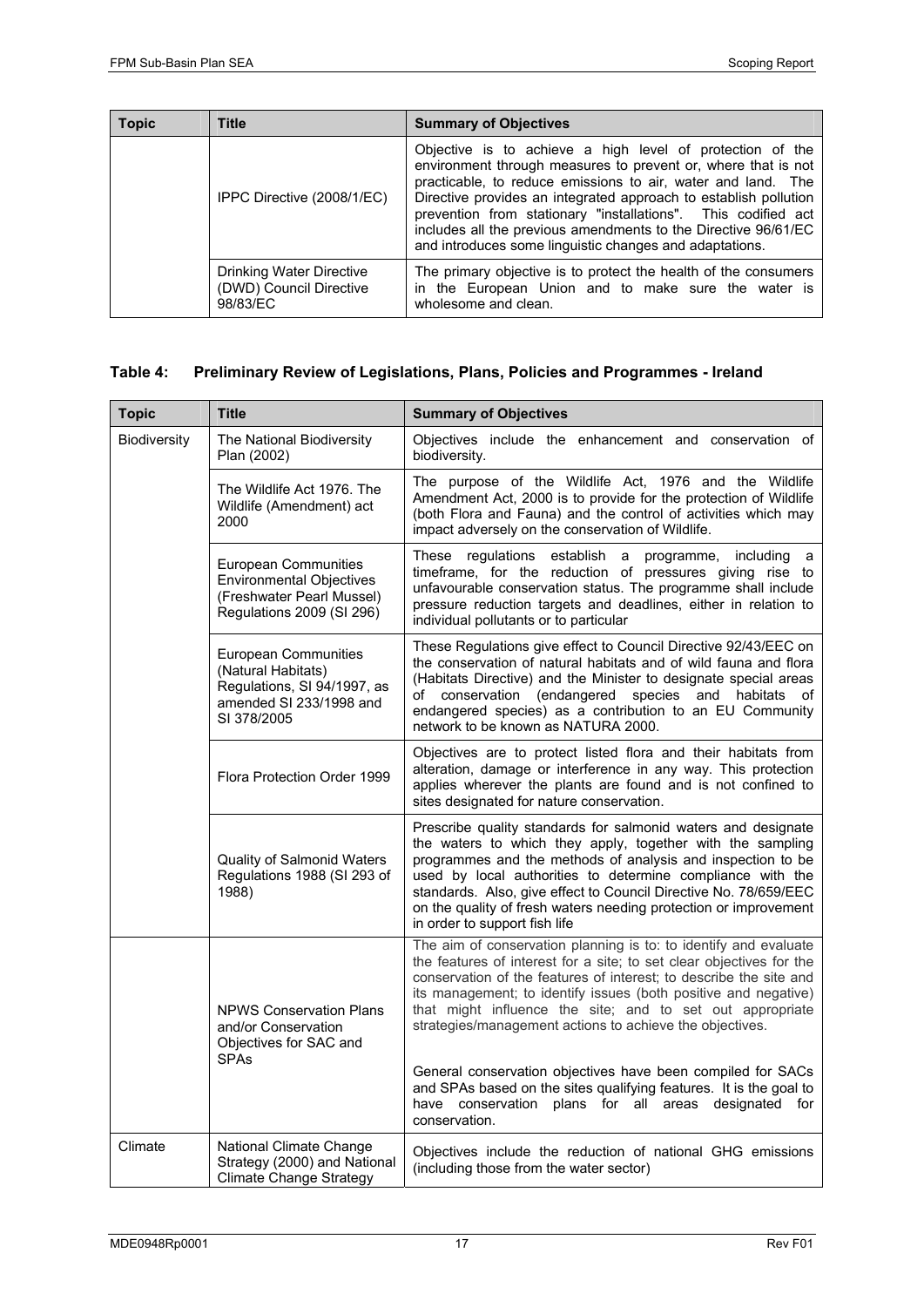| <b>Topic</b>               | <b>Title</b>                                                                                                                        | <b>Summary of Objectives</b>                                                                                                                                                                                                                                                                                                                                                                                                                                                                                                                                |  |  |
|----------------------------|-------------------------------------------------------------------------------------------------------------------------------------|-------------------------------------------------------------------------------------------------------------------------------------------------------------------------------------------------------------------------------------------------------------------------------------------------------------------------------------------------------------------------------------------------------------------------------------------------------------------------------------------------------------------------------------------------------------|--|--|
|                            | 2007-2012                                                                                                                           |                                                                                                                                                                                                                                                                                                                                                                                                                                                                                                                                                             |  |  |
| Cultural<br>Heritage       | National Heritage Plan<br>(2002)                                                                                                    | Core objective is to protect Ireland's heritage. Plan uses the<br>"polluter pays principle" and the "precautionary principle". Sets<br>out archaeological policies and principles that should be applied<br>by all bodies when undertaking a development.                                                                                                                                                                                                                                                                                                   |  |  |
| Human<br>Health            | Quality of Bathing Waters<br>Regulations 1988 (SI 84 of<br>1988) and amendments                                                     | Prescribe bathing water quality standards and the bathing areas<br>to which they apply, together with the sampling programmes and<br>the methods of analysis and inspection to be used by local<br>authorities to determine compliance with the standards. Give<br>effect to Council Directive No. 76/160/EEC concerning the<br>quality of bathing water.                                                                                                                                                                                                   |  |  |
| Planning                   | <b>National Spatial Strategy</b><br>2002-2020 (2002)                                                                                | Objectives of the NSS are to achieve a better balance of social,<br>economic and physical development across Ireland, supported<br>by more effective planning.                                                                                                                                                                                                                                                                                                                                                                                              |  |  |
|                            | National Development Plan<br>from 2007 to 2013                                                                                      | Objectives of the NDP are to promote more balanced spatial and<br>economic development.                                                                                                                                                                                                                                                                                                                                                                                                                                                                     |  |  |
|                            | Planning and Development<br>Act 2000                                                                                                | Revised and consolidated the law relating to planning and<br>development by repealing and re-enacting with amendments the<br>Local Government (Planning and Development) Acts, 1963 to<br>1999; to provide, in the interests of the common good, for proper<br>planning and sustainable development including the provision of<br>housing; to provide for the licensing of events and control of<br>funfairs; to amend the Environmental Protection Agency Act<br>1992, the Roads Act 1993, the Waste Management Act 1996,<br>and certain other enactments. |  |  |
| Sustainable<br>Development | Sustainable Development: A<br>Strategy for Ireland (1997)<br>(DEHLG)                                                                | Objectives are to ensure that future development in Ireland<br>occurs in a sustainable manner.                                                                                                                                                                                                                                                                                                                                                                                                                                                              |  |  |
|                            | European Communities<br>(Environmental Assessment<br>of Certain Plans and<br>Programmes Regulations<br>2004 (S.I. 435 of 2004)      | The EU SEA Directive was transposed into Irish Law under S.I.<br>435 in 2004.                                                                                                                                                                                                                                                                                                                                                                                                                                                                               |  |  |
| Environment                | The Environmental<br>Protection Agency Act 1992                                                                                     | Objectives include the better protection of the environment and<br>the control of pollution through improved licensing<br>and<br>monitoring.                                                                                                                                                                                                                                                                                                                                                                                                                |  |  |
|                            | The Protection of the<br>Environment Act 2003                                                                                       | Objectives include for better protection of the environment and<br>the control of pollution through improved licensing and<br>monitoring.                                                                                                                                                                                                                                                                                                                                                                                                                   |  |  |
| Water                      | Drinking Water Regulations<br>SI 439 of 2000                                                                                        | Prescribe quality standards to be applied in relation to certain<br>supplies of drinking water, including requirements as to sampling<br>frequency, methods of analysis, the provision of information to<br>consumers and related matters. Give effect to provisions of EU<br>Council Directive 98/83/EC on the quality of water intended for<br>human consumption.                                                                                                                                                                                         |  |  |
|                            | Local Government (Water<br>Pollution) Act, 1977 (Water<br>Quality Standards for<br>Phosphorus) Regulations<br>1998 (SI 258 of 1998) | Provide for specified improvements in water quality conditions in<br>rivers and lakes based on phosphorus concentrations or related<br>water quality classifications and give effect to certain<br>requirements arising under Council Directive 76/46/EC on<br>pollution caused by certain dangerous substances discharged<br>into the aquatic environment of the Community.                                                                                                                                                                                |  |  |
|                            | Water Quality in Ireland<br>2001-2003                                                                                               | This document assesses the quality of Ireland's aquatic<br>ecosystems concentrating on ambient water quality indicators.                                                                                                                                                                                                                                                                                                                                                                                                                                    |  |  |
|                            | Water Quality in Ireland<br>2005: Key indicators of the<br><b>Aquatic Environment</b>                                               | The quality of rivers, lakes, estuaries, coastal waters, ground<br>waters and canals is discussed in this report.                                                                                                                                                                                                                                                                                                                                                                                                                                           |  |  |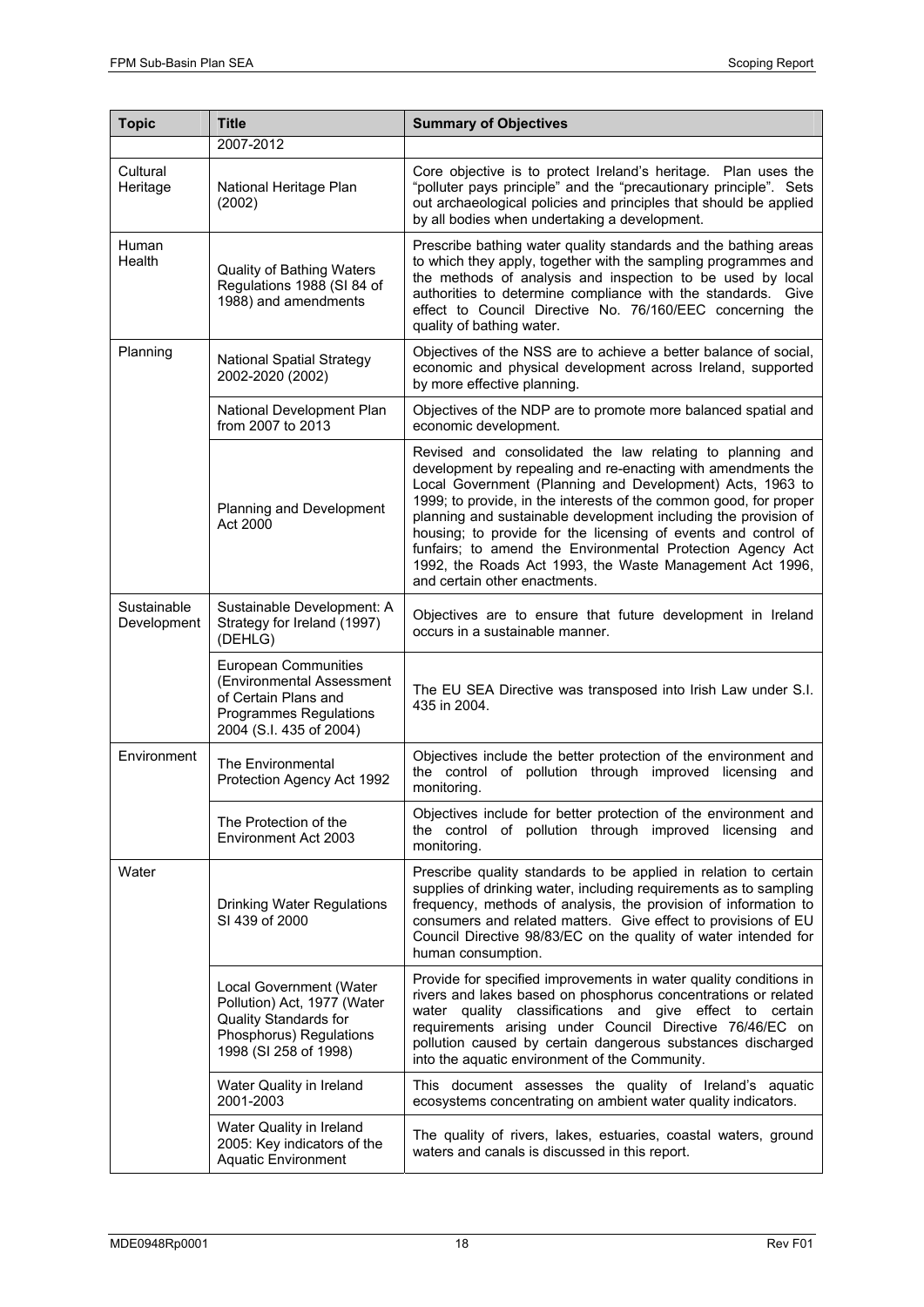| <b>Topic</b> | <b>Title</b>                                                                                                                   | <b>Summary of Objectives</b>                                                                                                                                                                                                                                                                                                                                                                                                                                                                                        |  |
|--------------|--------------------------------------------------------------------------------------------------------------------------------|---------------------------------------------------------------------------------------------------------------------------------------------------------------------------------------------------------------------------------------------------------------------------------------------------------------------------------------------------------------------------------------------------------------------------------------------------------------------------------------------------------------------|--|
|              | Towards setting guideline<br>values for the protection of<br>groundwater in Ireland<br>(2003)                                  | Proposals for setting environmental quality objectives and<br>standards for groundwater through use of guideline values.                                                                                                                                                                                                                                                                                                                                                                                            |  |
|              | European Communities<br>(Water Policy) Regulations<br>(SI 722 of 2003)                                                         | Provide for the transposition into Irish national law of the<br>provisions of the EU Water Framework Directive.                                                                                                                                                                                                                                                                                                                                                                                                     |  |
|              | European Communities<br>(Good Agricultural Practice<br>for Protection of Waters)<br>Regulations 2005 (S.I. No.<br>378 of 2006) | Objective is to provide statutory support for good agricultural<br>practice to protect waters against pollution from agricultural<br>sources. Give further effect to several EU Directives including<br>Directives in relation to protection of waters against pollution<br>from agricultural sources ("the Nitrates Directive"), dangerous<br>substances in water, waste management, protection of<br>groundwater, public participation in policy development and<br>water policy (the Water Framework Directive). |  |
|              | Arterial Drainage Acts, 1945<br>and 1995                                                                                       | Deals with the improvement of lands by drainage and the<br>preventing or sustainably reducing the flooding of lands. Sets up<br>the process of Arterial Drainage Schemes and provides for the<br>maintenance of these works. Also implements a number of<br>drainage and flood reduction related measures such as approval<br>procedures for bridges and weirs, and iterates reporting<br>requirements for Drainage Districts.                                                                                      |  |
|              | <b>Surface Water Regulations</b><br>(SI 272 of 2009),                                                                          | These Regulations apply to all surface waters and are made to<br>give effect to the measures needed to achieve the environmental<br>objectives established for bodies of surface water by the Water<br>Framework Directive, including the environmental quality<br>standards. They also give further effect to the requirements of<br>the Dangerous Substances Direct                                                                                                                                               |  |
|              | Waste<br>Water<br>Discharge<br>(Authorisation)<br>Regulations<br>(SI 684 of 2007)                                              | The purpose of these Regulations is to prevent and reduce the<br>pollution of waters by waste water discharges by giving effect to<br>Article 6 of the Dangerous Substances Directive and includes<br>the purpose of implementing measures required under the Water<br>Framework Directive e.g. Article 4(1), Article 7(2) and (3), Article<br>16 (1) and (8).                                                                                                                                                      |  |
|              | Groundwater<br>Draft<br>Regulations                                                                                            | The draft Regulations establish a new regime for the protection<br>of groundwater in line with the requirements of the WFD and by<br>the Groundwater Directive (20006/118/EC).<br>This is to be<br>achieved<br>establishing<br>Environmental<br>Objectives,<br>by<br>Groundwater Quality Standards and Threshold Values for the<br>classification of groundwater.                                                                                                                                                   |  |
| Waste        | The Waste Management Act<br>1996 and amendments                                                                                | Objectives include (amongst others) the more effective and<br>environmentally sensitive management of wastes in Ireland.                                                                                                                                                                                                                                                                                                                                                                                            |  |

For additional relevant plans and programmes in Ireland please also see the document, *Register of Plans and Programmes, Background Document to the River Basin Management Plans in accordance with Article 13(3) of the European Communities (Water Policy) Regulations 2003 (S.I. No 722 of 2003)*, prepared by the Shannon IRBD (September 2008).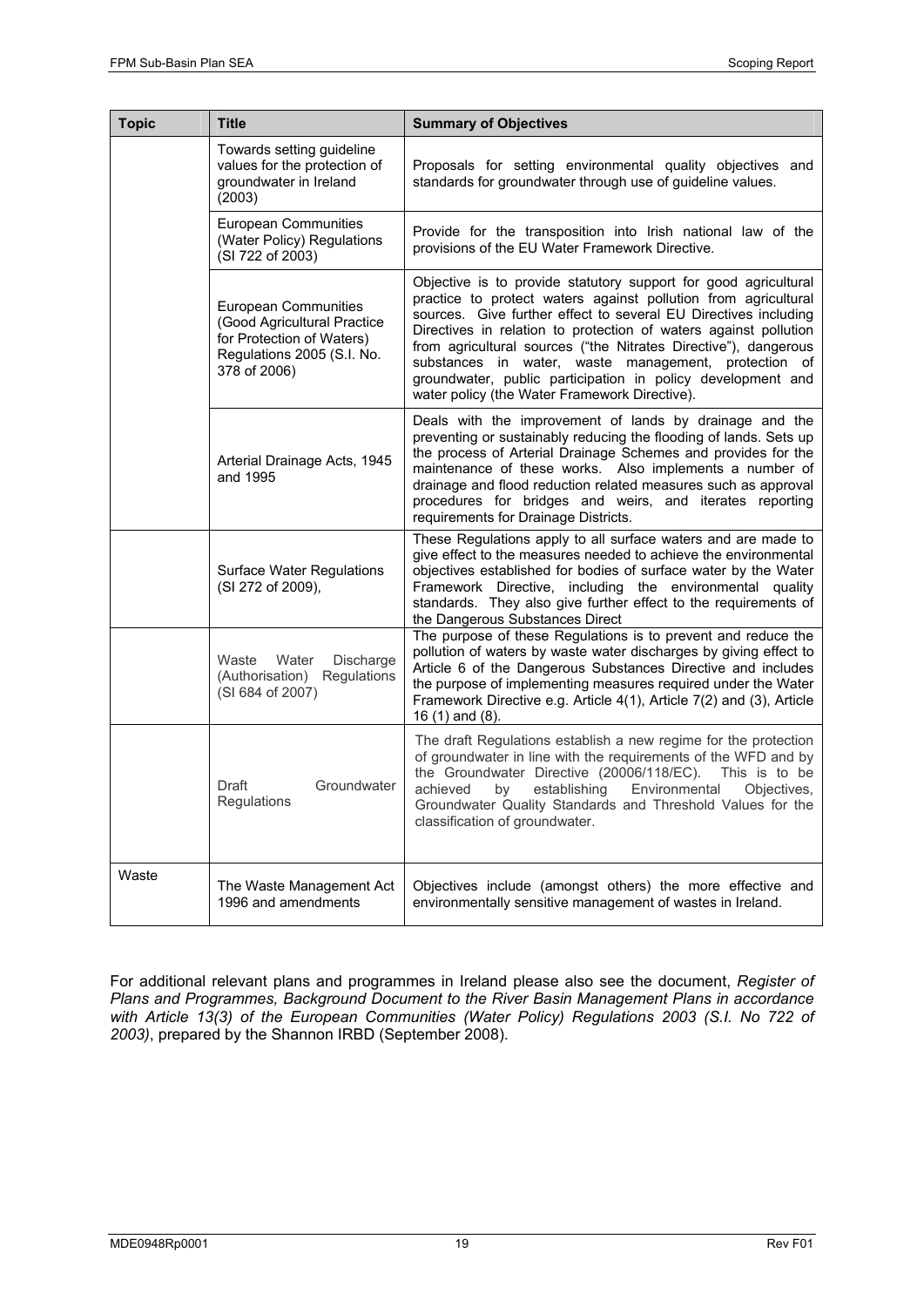#### **2.1 POSITION OF PLAN WITHIN THE PLANNING HIERARCHY**

The Freshwater Pearl Mussel Sub-Basin Management Plans will be administered wholly within Ireland. Therefore, the planning hierarchy in Ireland must be considered when placing the sub-plans in the context of other adopted plans and programmes. Within Ireland, the Planning and Development Act, 2000, has established a hierarchy in relation to planning as follows:

- National Development Plan (NDP);
- National Spatial Strategy (NSS);
- Regional Planning Guidelines;
- County, Borough and Urban District Development Plans; and
- Local Area Plans, Integrated Area Plans, Action Area Plans.

A draft Hierarchy of Plans and Programmes in which the Freshwater Pearl Mussel Sub-Basin Management Plans are placed in context is illustrated in **Figure 4**. The Freshwater Pearl Mussel Sub-Basin Plans represent higher level regional planning and will inform regional and county development plans and other local level planning strategies.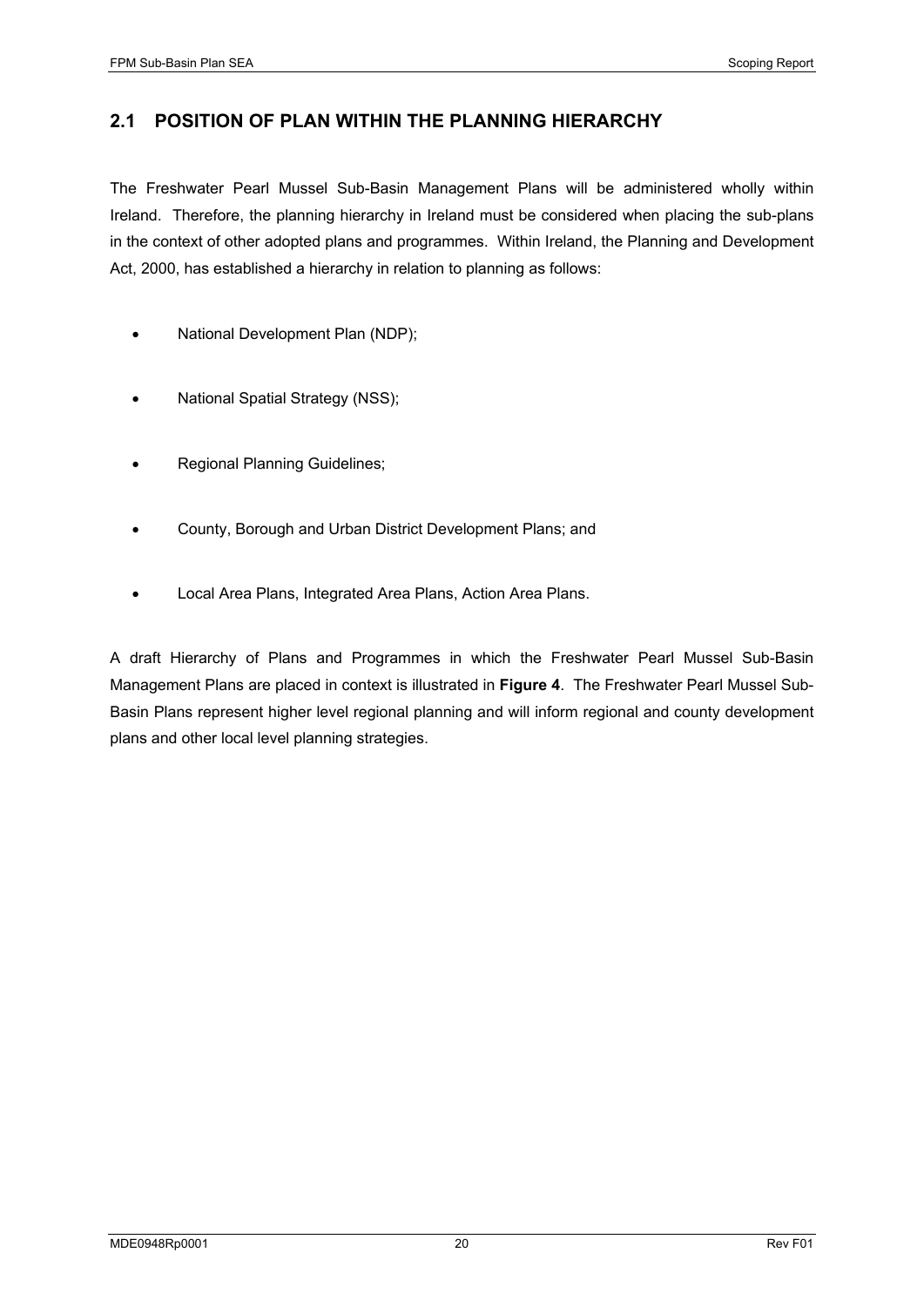| <b>International/EU Level</b> | <b>EU Water Framework Directive</b>                                          |  |  |
|-------------------------------|------------------------------------------------------------------------------|--|--|
|                               | <b>SEA Directive</b>                                                         |  |  |
|                               | <b>Floods Directive</b>                                                      |  |  |
|                               | <b>Groundwater Directive</b>                                                 |  |  |
|                               | <b>Habitats Directive</b>                                                    |  |  |
|                               | <b>Birds Directive</b>                                                       |  |  |
|                               | <b>Freshwater Fish Directive</b>                                             |  |  |
|                               | <b>Drinking Water Directive</b>                                              |  |  |
|                               | <b>Bathing Water Directive</b>                                               |  |  |
|                               | <b>EIA Directive</b>                                                         |  |  |
|                               | Seveso Directive                                                             |  |  |
|                               | Sewage Sludge Directive                                                      |  |  |
|                               | Urban Waste Water Treatment Directive                                        |  |  |
|                               | Nitrates Directive                                                           |  |  |
|                               | <b>IPPC Directive</b>                                                        |  |  |
|                               | <b>Plant Protection (Products) Directive</b>                                 |  |  |
|                               | Soils Directive (Draft)                                                      |  |  |
| <b>National Level</b>         | Influencing Predetermined Conditions<br>National Development Plan            |  |  |
|                               | <b>National Spatial Strategy</b>                                             |  |  |
|                               | National Climate Change Strategy 2007-2012                                   |  |  |
| <b>Regional Level</b>         | River Basin Management Plans                                                 |  |  |
|                               | <b>Freshwater</b><br>Sub-Basin<br>Pearl<br>Mussel<br><b>Management Plans</b> |  |  |
|                               | <b>Regional Planning Guidelines</b>                                          |  |  |
|                               | Regional Development Strategies/Plans                                        |  |  |
|                               | <b>Flood Risk Management Plans</b>                                           |  |  |
|                               | Regional Waste Management Plans                                              |  |  |
|                               | <b>Groundwater Protection Schemes</b>                                        |  |  |
| <b>Local Level</b>            | County and City Development Plans                                            |  |  |
|                               | Heritage/Biodiversity Plans                                                  |  |  |
|                               | Local Area Plans, Area Action Plans                                          |  |  |
| <b>Project Level</b>          | <b>Environmental Impact Assessment</b>                                       |  |  |
|                               | Discharge Licences                                                           |  |  |
|                               | <b>IPPC Licences</b>                                                         |  |  |
|                               | <b>Planning Permissions</b>                                                  |  |  |

#### **Figure 4 Draft Hierarchy of Plans and Policies**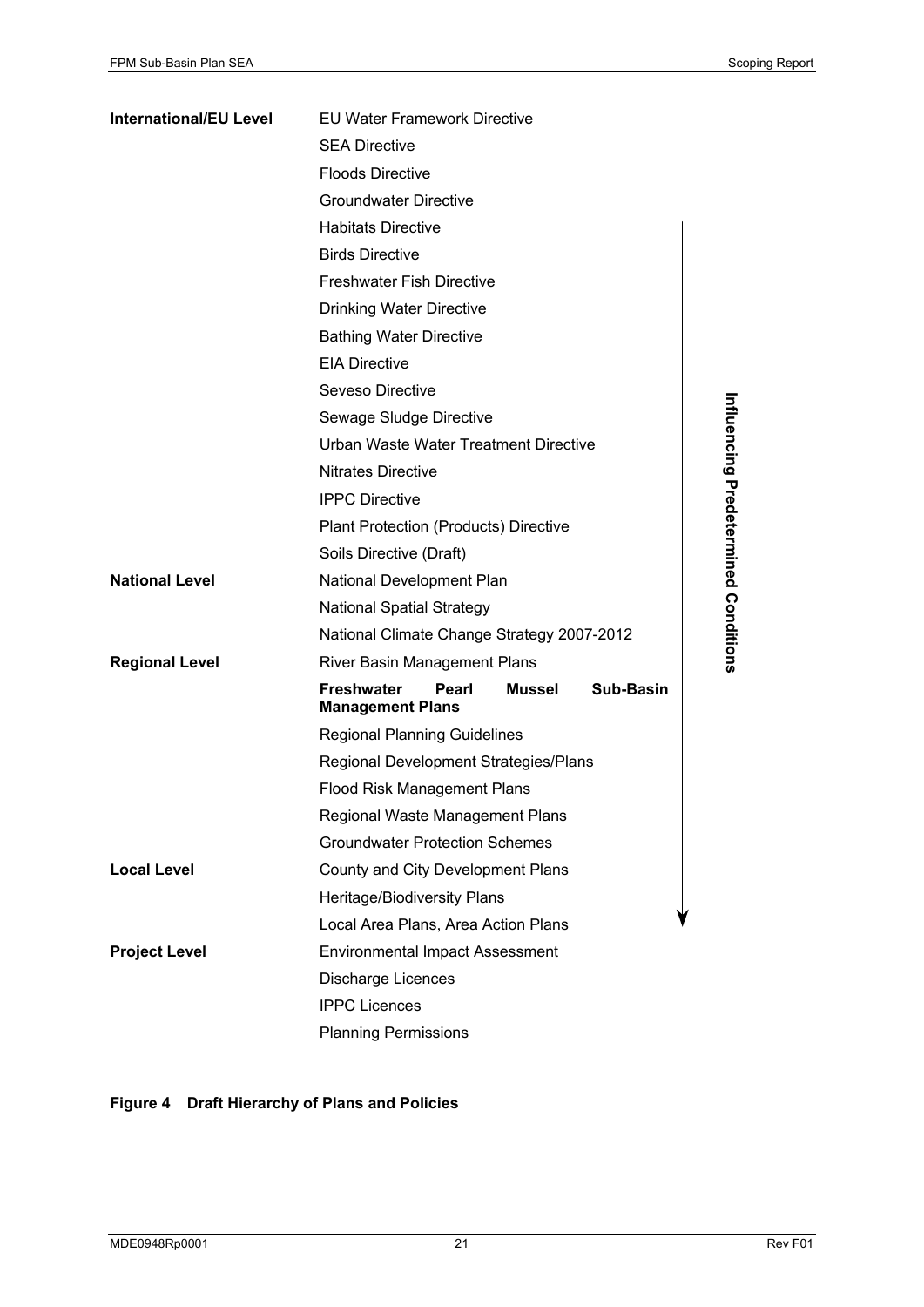## **3 SCOPING OF RELEVANT ENVIRONMENTAL ISSUES**

#### **3.1 SCOPE OF THE PLAN**

#### **3.1.1 Geographic Scope**

The Freshwater Pearl Mussel Sub-Basin Management Plans relate to a total of 19 SAC (designated for the pearl mussel), covering 27 sub-basins. Twenty-six of these sub-basins hold *Margaritifera margaritifera* and one, the River Nore, contains *M. durrovensis*. **Figure 2** shows the national distribution of the 27 sub-basins.

#### **3.1.2 Temporal Scope**

The Freshwater Pearl Mussel Sub-Basin Management Plans will cover the period from 2009 up to 2014, and will be reviewed after five years. In line with the SEA Directive, short, medium and longterm impacts (including reference to secondary, cumulative, synergistic, permanent and temporary, positive and negative effects) will be considered during the assessment.

#### **3.2 SCOPING OF STRATEGIC ENVIRONMENTAL ASSESSMENT TOPICS**

In accordance with S.I. 435 of 2004 (SEA Regulations, Ireland) consideration has been given to whether the environmental effects, positive or negative, of the Freshwater Pearl Mussel Sub-Basin Management Plans are likely to be significant. A summary of the conclusions is listed in **Table 5**, below.

#### **Table 5: Scoping of SEA Issues**

| <b>SEA Issue</b>                 | Scoped In /<br>Out | Reason for scoping SEA environmental issue in or out                                                                                                                                                                                                                                                                                                                                                                                                                                                                                                                                                                                                                         |  |
|----------------------------------|--------------------|------------------------------------------------------------------------------------------------------------------------------------------------------------------------------------------------------------------------------------------------------------------------------------------------------------------------------------------------------------------------------------------------------------------------------------------------------------------------------------------------------------------------------------------------------------------------------------------------------------------------------------------------------------------------------|--|
| Biodiversity, Flora<br>and Fauna | In                 | Likely effects on protected areas: European (e.g. SAC,<br>$\bullet$<br>Special Protection Areas (SPA), Ramsar sites) and water<br>dependent Natural Heritage Areas (NHA)<br>Likely effects on flora, fauna and habitats linked to water<br>٠<br>Likely effects on salmonids, other protected fish and shellfish<br>species<br>Likely effects on sensitive habitats<br>٠<br>Interaction with Habitats Directive, i.e. Article 6<br>٠<br>Potential to protect and enhance biodiversity as a whole on a<br>٠<br>national, regional and local level<br>Control of impacts from habitat loss and fragmentation<br>٠<br>Control of impacts from alien species and invasive species |  |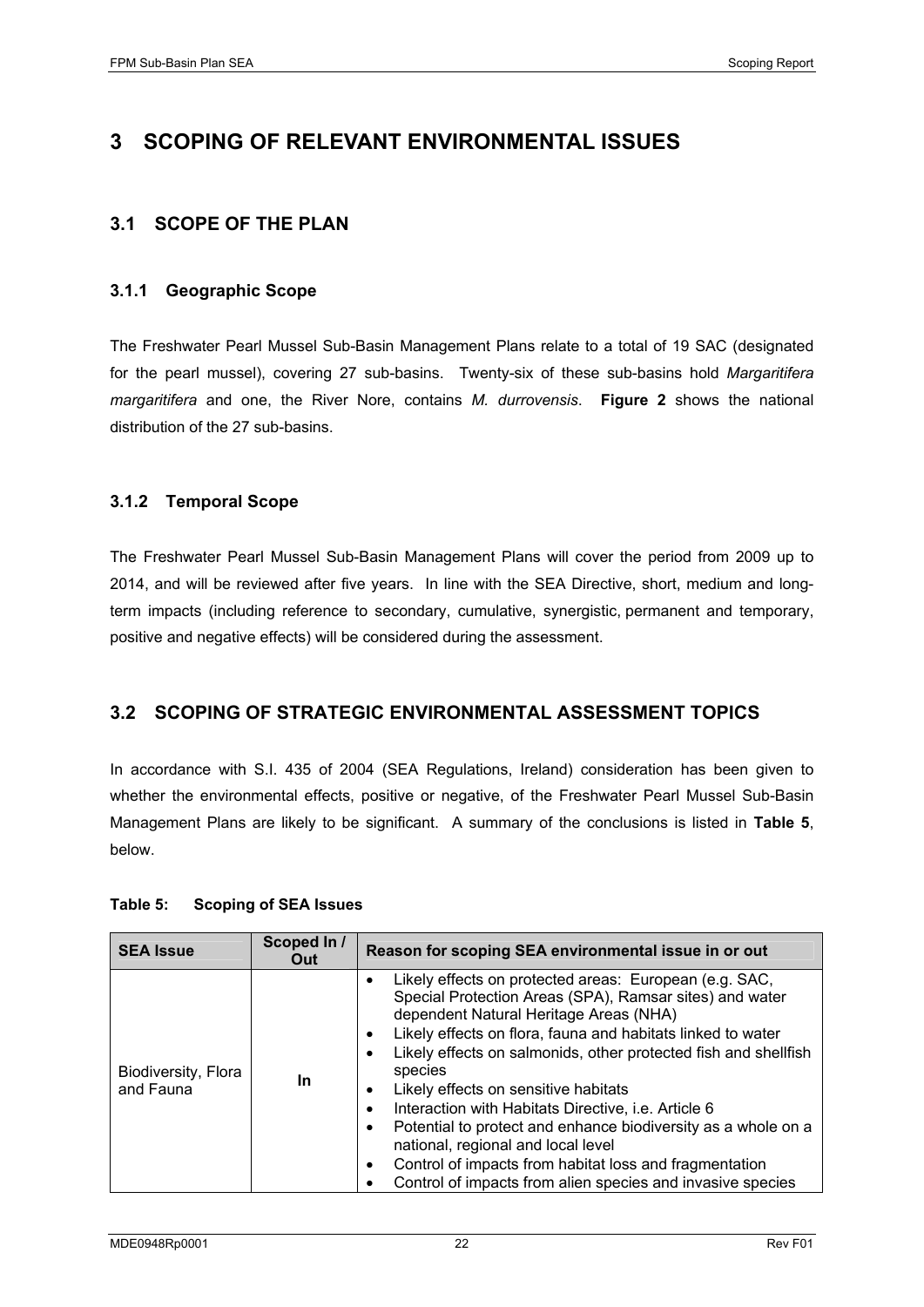| <b>SEA Issue</b> | Scoped In /<br>Out | Reason for scoping SEA environmental issue in or out                                                                                                                                                                                                                                                                                                                                                                                                                                                                                                                                                                                                                                                                                                                                                                                                                                                                                                                                  |  |
|------------------|--------------------|---------------------------------------------------------------------------------------------------------------------------------------------------------------------------------------------------------------------------------------------------------------------------------------------------------------------------------------------------------------------------------------------------------------------------------------------------------------------------------------------------------------------------------------------------------------------------------------------------------------------------------------------------------------------------------------------------------------------------------------------------------------------------------------------------------------------------------------------------------------------------------------------------------------------------------------------------------------------------------------|--|
| Population       | In                 | Recreational use of water (e.g. bathing, fishing)<br>$\bullet$<br><b>Effects on Eco-Tourism</b><br>$\bullet$<br>Possible effects on tourism (e.g. navigation, fishing, water<br>$\bullet$<br>sports)<br>Effects on National Parks and other designated areas<br>$\bullet$<br>Improving degraded sites affecting water quality<br>$\bullet$<br>Commercial and agricultural activities with an influence on<br>$\bullet$<br>water<br>Increase in demand for wastewater treatment either at the<br>$\bullet$<br>municipal level or individual wastewater treatment systems<br>Increase in demand for water supply<br>$\bullet$                                                                                                                                                                                                                                                                                                                                                           |  |
| Human Health     | In                 | Effects on protected bathing waters<br>$\bullet$<br>Effects on shellfish protected waters<br>$\bullet$<br>Effects from drinking water abstraction (surface and<br>$\bullet$<br>groundwater)<br>Effects on drinking water protected areas<br>$\bullet$<br>Effects on overall water quality, including municipal and<br>$\bullet$<br>private drinking water supplies<br>Effects from invasive species (e.g. Giant Hogweed)<br>$\bullet$<br>Effects from toxic algal blooms<br>$\bullet$                                                                                                                                                                                                                                                                                                                                                                                                                                                                                                 |  |
| Soil             | In                 | Impacts of afforestation/deforestation on water environment<br>$\bullet$<br>Effects of contaminated land on the water environment<br>$\bullet$<br>Effects of historical landfills on the water environment<br>$\bullet$<br>Land vulnerable to erosion<br>$\bullet$<br>Nitrate vulnerability (also connected to groundwater quality)<br>$\bullet$<br>Erosion and soil function<br>$\bullet$<br>Effects of peat cutting<br>$\bullet$<br>Influence on land use practices (e.g. fertiliser application)<br>$\bullet$<br>Effects of existing/historical mining activities on the water<br>$\bullet$<br>environment<br>Effects on geomorphology (i.e. river channels, landforms)<br>$\bullet$<br>Effects of discharges on receiving aquatic sediments<br>$\bullet$                                                                                                                                                                                                                          |  |
| Water            | In                 | Pressures and impacts on ecological status of water bodies<br>$\bullet$<br>Water pollution from point or diffuse sources<br>$\bullet$<br>Morphological impacts on FPM areas from engineering and<br>$\bullet$<br>other works<br>Impacts on FPM areas from abstraction (including fish<br>$\bullet$<br>passage)<br>Impacts on FPM areas from landfills, mines/quarries,<br>$\bullet$<br>contaminated land, landspreading of organic was<br>Impacts on FPM areas from peat extraction<br>٠<br>Impacts on groundwater quality and quantity<br>$\bullet$<br>Impacts on combined stormwater overflows<br>$\bullet$<br>Impacts of forestry on the water environment<br>$\bullet$<br>Effects on lakes, ponds, standing waters and other wetlands<br>$\bullet$<br>including peatlands<br>Impacts on water supply (including potable) and water<br>$\bullet$<br>conservation<br>Potential to improve water body status, including heavily<br>$\bullet$<br>modified and artificial water bodies |  |
| Air              | Out                | Effect of odour generated by wastewater treatment facilities<br>$\bullet$<br>would be localised and best assessed at the individual<br>project level.                                                                                                                                                                                                                                                                                                                                                                                                                                                                                                                                                                                                                                                                                                                                                                                                                                 |  |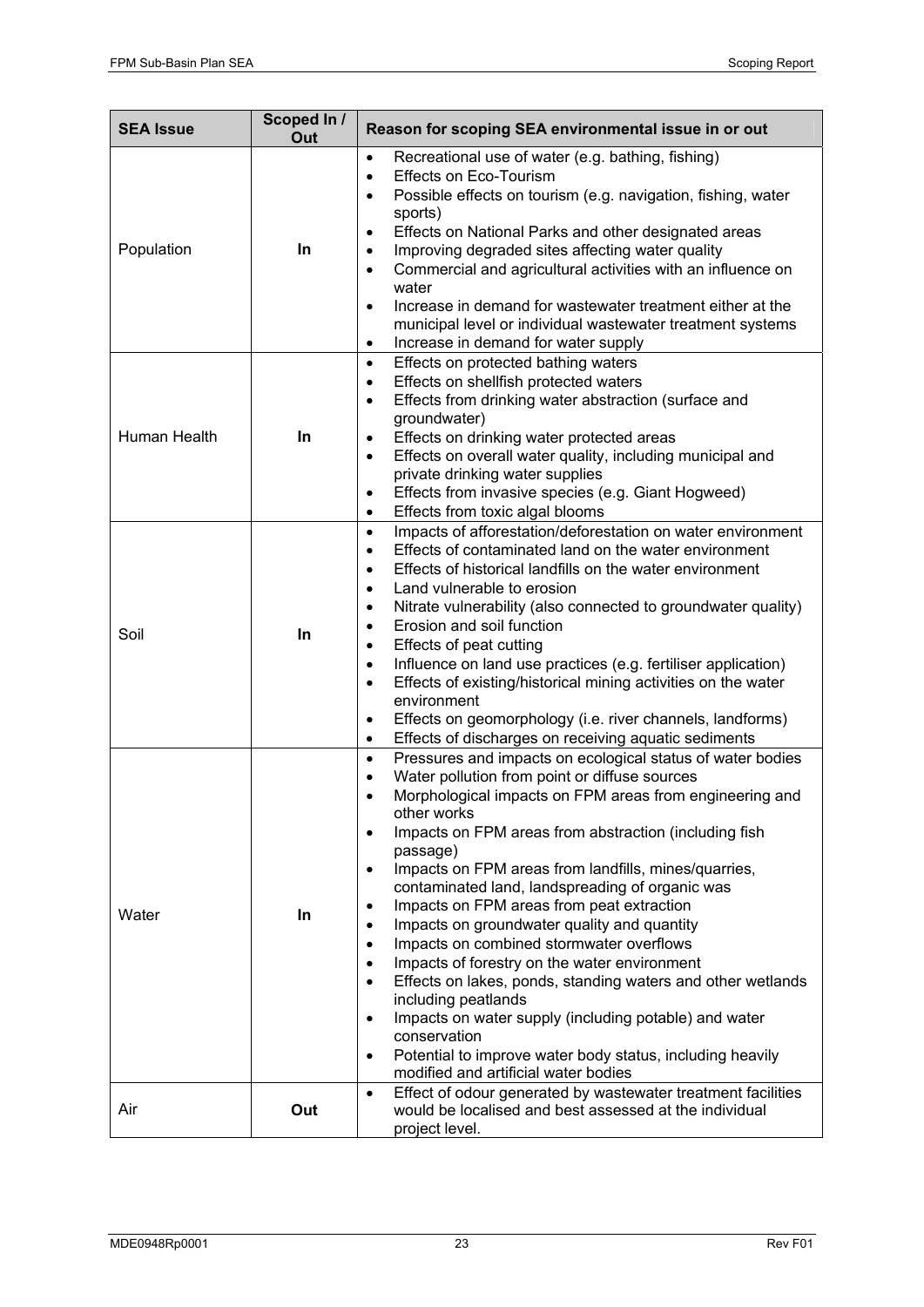| <b>SEA Issue</b>                                             | Scoped In /<br>Reason for scoping SEA environmental issue in or out<br>Out |                                                                                                                                                                                                                                                                                                                                                                                                                                                                                                                                                                                                                                                             |  |
|--------------------------------------------------------------|----------------------------------------------------------------------------|-------------------------------------------------------------------------------------------------------------------------------------------------------------------------------------------------------------------------------------------------------------------------------------------------------------------------------------------------------------------------------------------------------------------------------------------------------------------------------------------------------------------------------------------------------------------------------------------------------------------------------------------------------------|--|
| <b>Climatic Factors</b>                                      | <b>In</b>                                                                  | Climate change mitigation and adaptation, including to<br>$\bullet$<br>effects from severe weather events and coastal zone<br>management<br>Flooding (link to water receptor)<br>Changes in greenhouse gas emissions from water<br>$\bullet$<br>management activities                                                                                                                                                                                                                                                                                                                                                                                       |  |
| <b>Material Assets</b>                                       | <b>In</b>                                                                  | Sustainable use of water (link to water receptor)<br>$\bullet$<br>Impacts from flow regulation,<br>$\bullet$<br>Change in land use based on risk to FPM areas in terms of<br>$\bullet$<br>water quality, quantity and flooding thus reducing value of<br>land either by limiting development potential or requiring a<br>change in land use.<br>Tourism value of FPM areas.<br>$\bullet$<br>Road and bridge construction adjacent to FPM areas<br>$\bullet$<br>Protection of water related assets<br>$\bullet$                                                                                                                                              |  |
| Cultural,<br>Architectural and<br>Archaeological<br>Heritage | In                                                                         | Nationally designated sites within 10m of FPM waterbodies<br>$\bullet$<br>Effects on water based archaeological features<br>$\bullet$<br>Effects on cultural heritage features in the vicinity of<br>$\bullet$<br>floodplains and/or watercourses (i.e. mills, mill races and<br>bridges)<br>Effects on historic ford crossings<br>٠<br>Effects on industrial archaeology (e.g. canals)<br>$\bullet$<br>Potential for disturbance of previously undiscovered<br>$\bullet$<br>archaeological remains near or within water bodies during<br>development of water-related infrastructure (e.g. wastewater<br>treatment facilities, flood defences, crossings). |  |
| Landscape                                                    | Out                                                                        | Effect of isolated infrastructure would be localised and best<br>$\bullet$<br>assessed at the individual project level.                                                                                                                                                                                                                                                                                                                                                                                                                                                                                                                                     |  |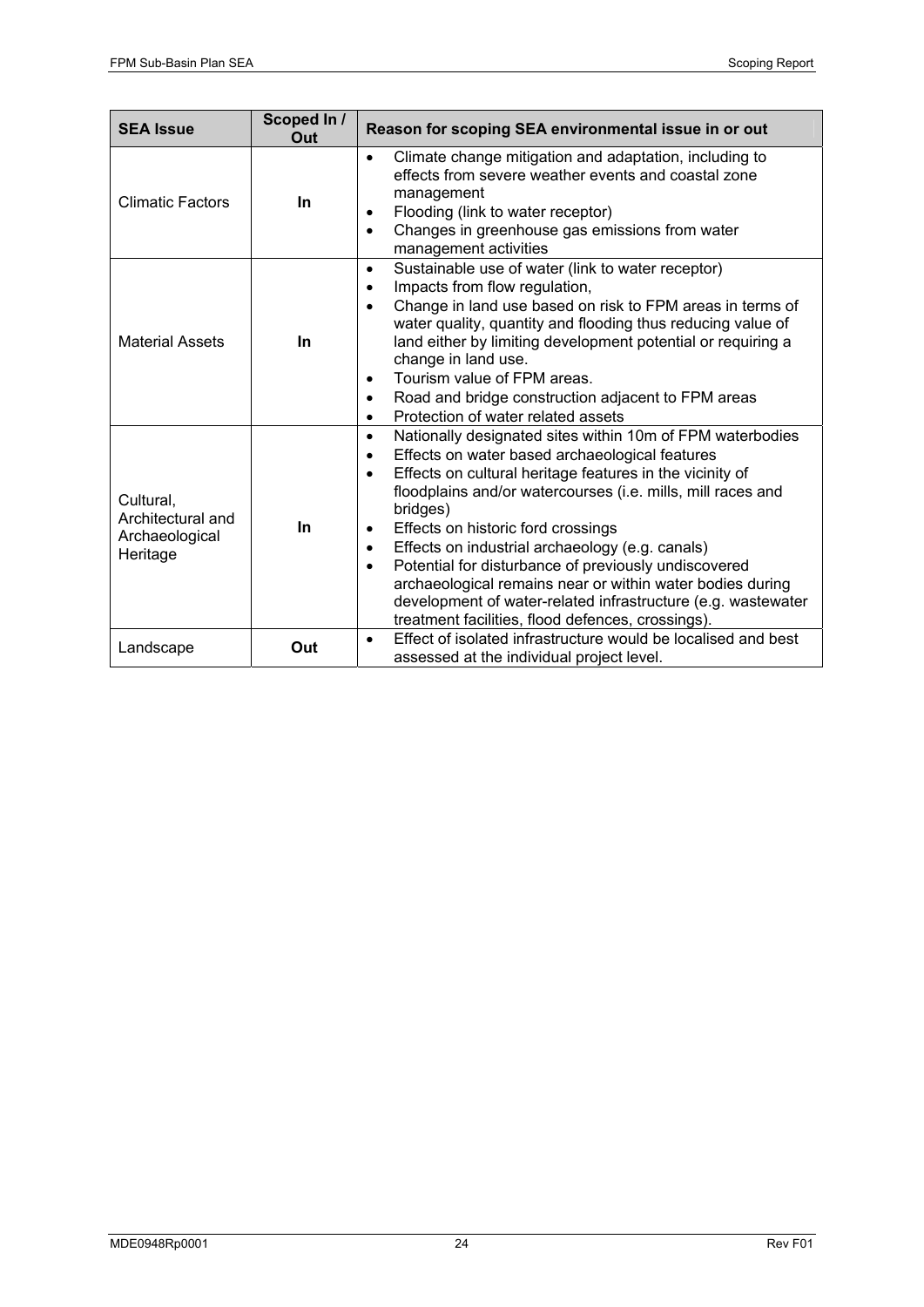## **4 KEY ENVIRONMENTAL CHARACTERISTICS**

The FPM was historically widespread in Ireland. There appear to have been three periods over the last 150 years during which the mussel has faced very serious problems: The first was after the Drainage (Ireland) Act of 1842, when many river catchments were modified and the land adjacent the rivers changed radically. The second period of decline coincided with Ireland's entry into the EEC in 1973, and the intensification of agricultural practices, including an increase in phosphorus and nitrogen loading to river catchments. The third phase of pearl mussel population decline is currently ongoing. Three of the key pressures facing FPM populations in current times relate to:

- Land that was not intensively managed historically but has, in recent years, been improved and repeatedly fertilised for agriculture or forestry and is now a source of fine sediment and/or phosphorus;
- Forestry units which are now reaching maturity and have potential to release large quantities of phosphorus and fine sediments into rivers during and after felling; and
- Recent intensification of development, including land clearance, pressure on sewerage schemes and inappropriate siting of on-site systems for once-off housing, is adding to the nutrient and sediment load.

The FPM rivers in Ireland that are known to have recruited young recently are generally in remote areas, with short rivers and small catchments that historically have not been subject to intensive fertiliser inputs. They are typically areas of low human population density, with few urban areas and any habitation being located low down in the catchments. They are mainly below lakes, which provide an even, buffered source of water through the river. Many of the SAC rivers for *Margaritifera margaritifera* fall into this category.

#### **4.1 ENVIRONMENTAL CONDITIONS SUITABLE FOR FPM**

The habitat of *Margaritifera margaritifera* in Ireland is restricted to near natural, clean flowing waters, often downstream of ultra-oligotrophic lakes. A small number of records are from the lakes themselves. The pearl mussel requires stable cobble and gravel substrate with very little fine material below pea-sized gravel. Adult mussels are two-thirds buried and juveniles up to five to ten years old are totally buried within the substrate. The lack of fine material in the river bed allows for free water exchange between the open river and the water within the substrate. The free exchange of water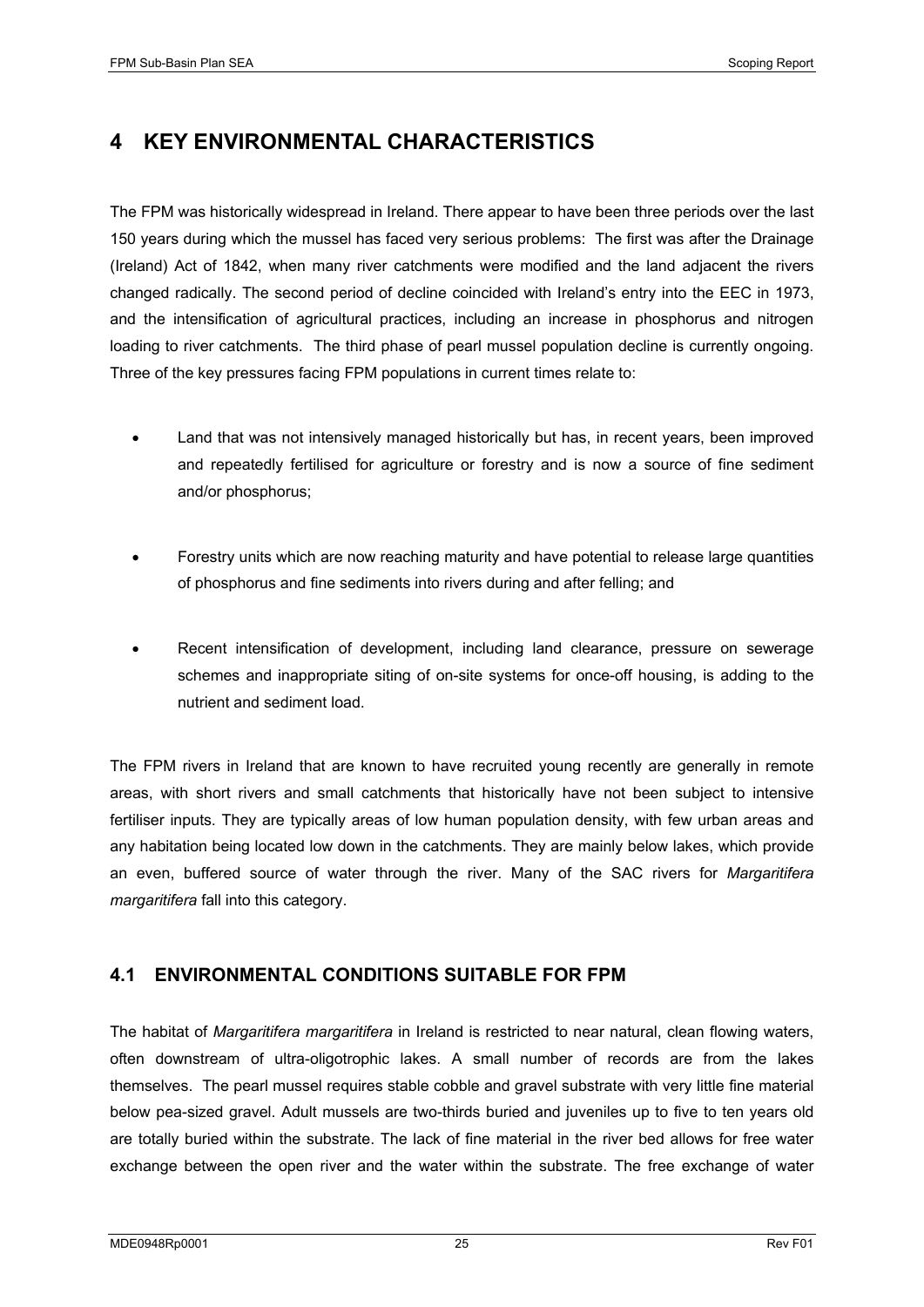means that oxygen levels within the substrate do not fall below those of the open water. This is essential for juvenile recruitment, as this species requires continuous high oxygen levels.

The clean substrate must be free of inorganic silt, organic peat, and detritus, as these can all block oxygen exchange. Organic particles within the substrate can exacerbate the problem by consuming oxygen during the process of decomposition. The habitat must be free of filamentous algal growth and rooted macrophyte growth. Both block the free exchange of water between the river and the substrate and may also cause night time drops in oxygen at the water-sediment interface.

The open water must be of high quality with very low nutrient concentrations, in order to limit algal and macrophyte growth. Nutrient levels must be close to the reference levels for the river they inhabit. Phosphorus must never reach values that could allow for sustained, excessive filamentous algal growth.

The presence of sufficient salmonid fish to carry the larval glochidial stage of the pearl mussel life cycle is also essential.

The conservation targets for sustainable mussel populations include maintenance of free water exchange between the river and the substrate and minimal coverage by algae and weed. The particular emphasis is on maintenance or restoration of juvenile habitat, i.e. the river bed structure required to breed the next generation.

**Table 6** shows the sustainable pearl mussel habitat attributes, with ecological quality objectives for pearl mussel sites as set out in the European Communities Environmental Objectives (Freshwater Pearl Mussel) Regulations 2009.

The targets set out in these Regulations are interim targets that may be revised in line with the results of the monitoring programmes. These targets may be too stringent or not stringent enough – and will be reviewed following analysis of pearl mussel recruitment data with data for nearby diatoms, macroinvertebrates and other monitored elements. It may also be necessary to set Ecological quality Objectives (EQOs) for other water-borne pollutants, e.g. dangerous substances, as more data becomes available.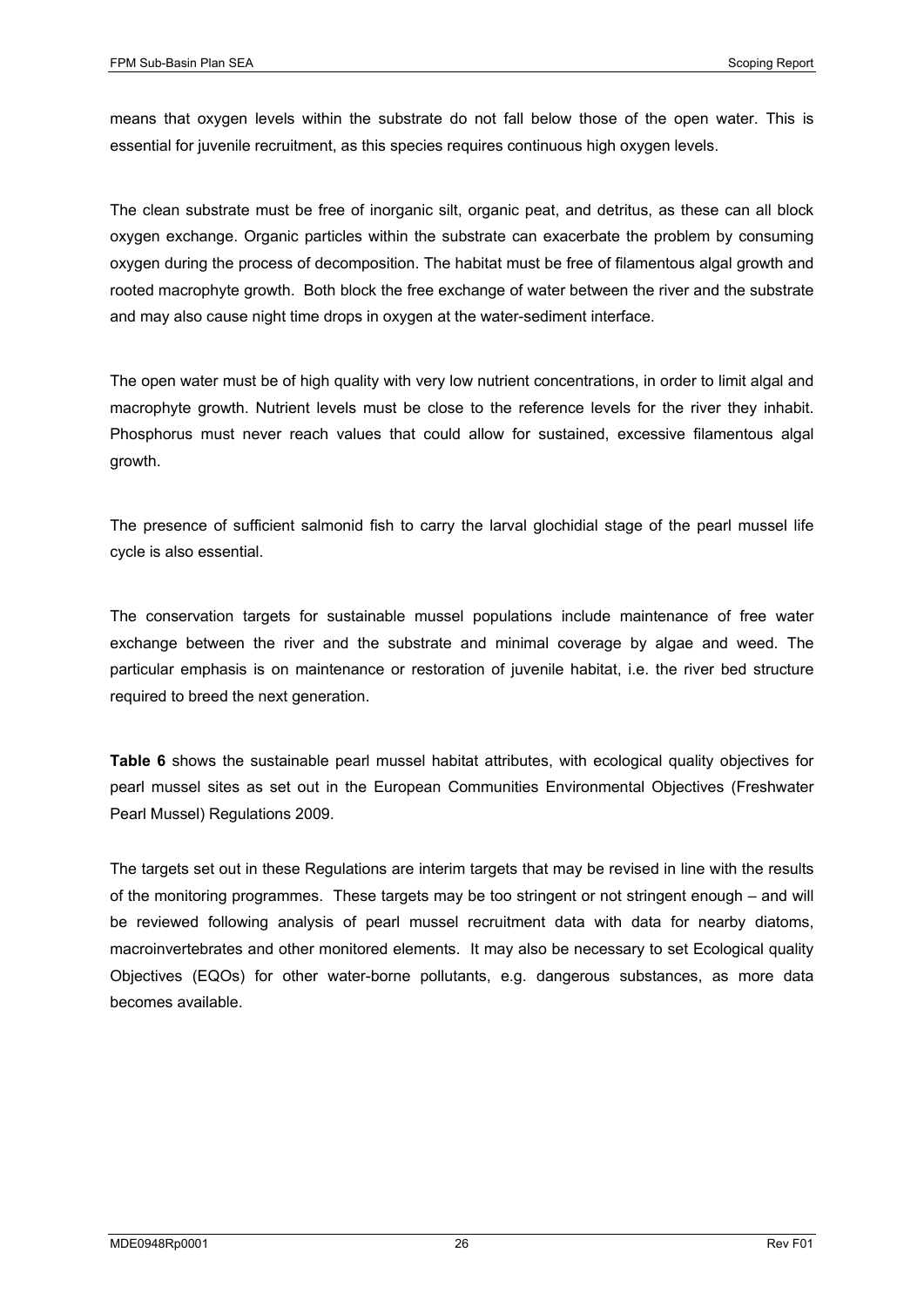| <b>Element</b>                        | <b>Objective</b>                                | <b>Notes</b>                                                                              |  |
|---------------------------------------|-------------------------------------------------|-------------------------------------------------------------------------------------------|--|
| Macroinvertebrates                    | EQR $\geq 0.90$                                 | High status                                                                               |  |
| Filamentous algae<br>(Macroalgae)     | Absent or Trace (<5%)                           | filamentous<br>algae<br>Any<br>should be wispy<br>and<br>ephemeral and never form<br>mats |  |
| Phytobenthos<br>(Diatoms)             | EQR $\geq 0.93$                                 | High status                                                                               |  |
| Macrophytes - rooted higher<br>plants | Absent or Trace (<5%)                           | Rooted macrophytes should<br>be absent or rare within the<br>mussel habitat.              |  |
| Siltation                             | No artificially elevated levels<br>of siltation | No plumes of silt when<br>substratum is disturbed                                         |  |

#### **Table 6: Ecological Quality Objectives (EQO) for Freshwater Pearl Mussel Habitat**

#### **4.2 CURRENT PRESSURES**

The decline of pearl mussel populations in Ireland has mostly occurred from the continuous failure to produce new generations of mussels because of the loss of clean gravel beds, which have become infiltrated by fine sediment and/or over-grown by algae or macrophytes. Key pressures areas include the following categories;

#### **4.2.1 Hydrological and Morphological Pressures**

Engineering activity involving structures within rivers are an issue. As part of the River Basin Management Plan and Programmes of Measures for Morphology, it was recognised that a prior authorisation or registration based system to manage future engineering activities near rivers and lakes would be required. This is in line with the requirements of the WFD required measure - Control on physical modifications to surface waters'. The Department of the Environment, Heritage and Local Government is considering the introduction of new regulations to control physical modifications to surface waters. These may be risk-based with varying levels of authorisation depending on the extent of engineering activity proposed.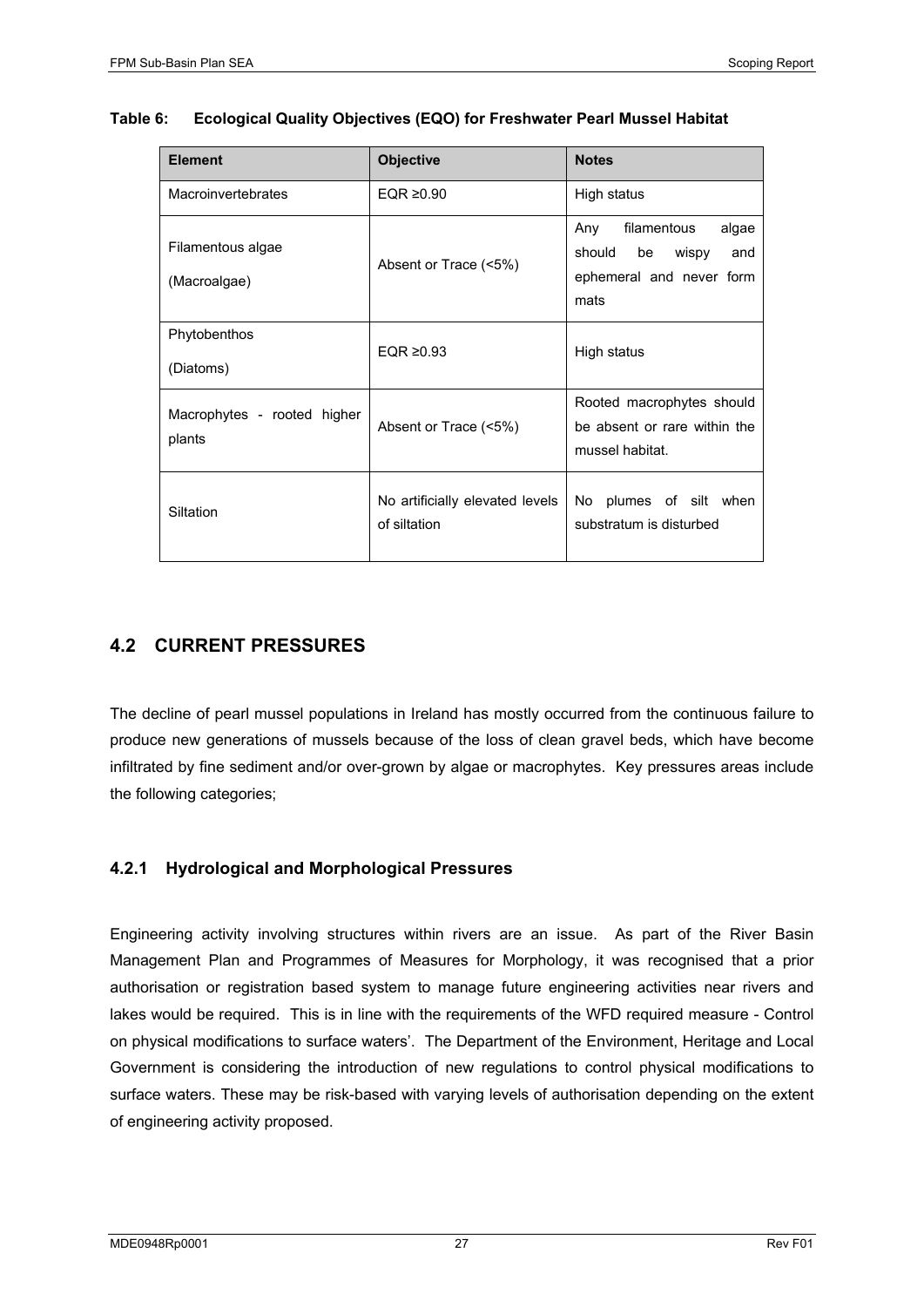The drainage of bog lands and subsequent peat extraction activities result in an increase in the amount of water emanating from sites as both baseflow and storm water, potentially leading to large quantities of peat sediment being discharged to the receiving waters. The potential for run-off of peat sediment is greater during extreme rainfall events<sup>3</sup>. Water abstraction from rivers can cause low flows, which can be directly damaging through drying out of existing or potential mussel habitat, or through temperature increases, silt deposition or nutrient concentration. Water abstraction from managed lakes can cause low flows in the river downstream.

#### **4.2.2 Diffuse Pressures**

#### **Forestry**

Forestry establishment (including drainage and ground preparation), thinning, road construction, harvesting, replanting and all associated management practices are a major potential source of both silt and nutrients in pearl mussel catchments. Establishment of forests (afforestation) generally involves site preparation including drainage, which can give rise to erosion and release of silt into rivers or lakes. Afforestation also occasionally involves the use of herbicide. Fertilisation of forestry at establishment stage and subsequently (often aerial fertilisation) can lead to release of nutrients into the watercourse. Fertilisation is generally a requirement for nutrient poor soils such as peat soils (raised bog, blanket bog, fen peat and cutaway peat). Brash left on site during and following harvesting operations can also release nutrients through decomposition, a process which can continue for a significant number of years. A further significant contributing factor is the extent of the drainage network in the forested areas. Prior to 1990, forests were established with extensive drainage networks draining directly to surface water courses and lakes, and without the benefit of buffer strips. Recent research related to forestry operations, such as harvesting, indicates these forest stands, where planted on peat type soils, pose the greatest threat in terms of sedimentation and nutrient loss.

#### **Agriculture**

Agricultural practices that contribute to increases in nutrient or silt to the river can be damaging to pearl mussels. Any practice that leads to exposure of bare ground can increase the fine sediment and nutrient load to the river. The cumulative effects of such practices can have very severe impacts on the FPM.

Liming of land has a negative effect on pearl mussel populations, through direct toxic effects, and through increased growth rates leading to shortened life expectancy and, thus, loss of reproductive

 $\overline{a}$ 

 $3$  Shannon IRBD, 2008: Freshwater Morphology Programmes of Measures and Standards Study, Review of Best Practice **Measures**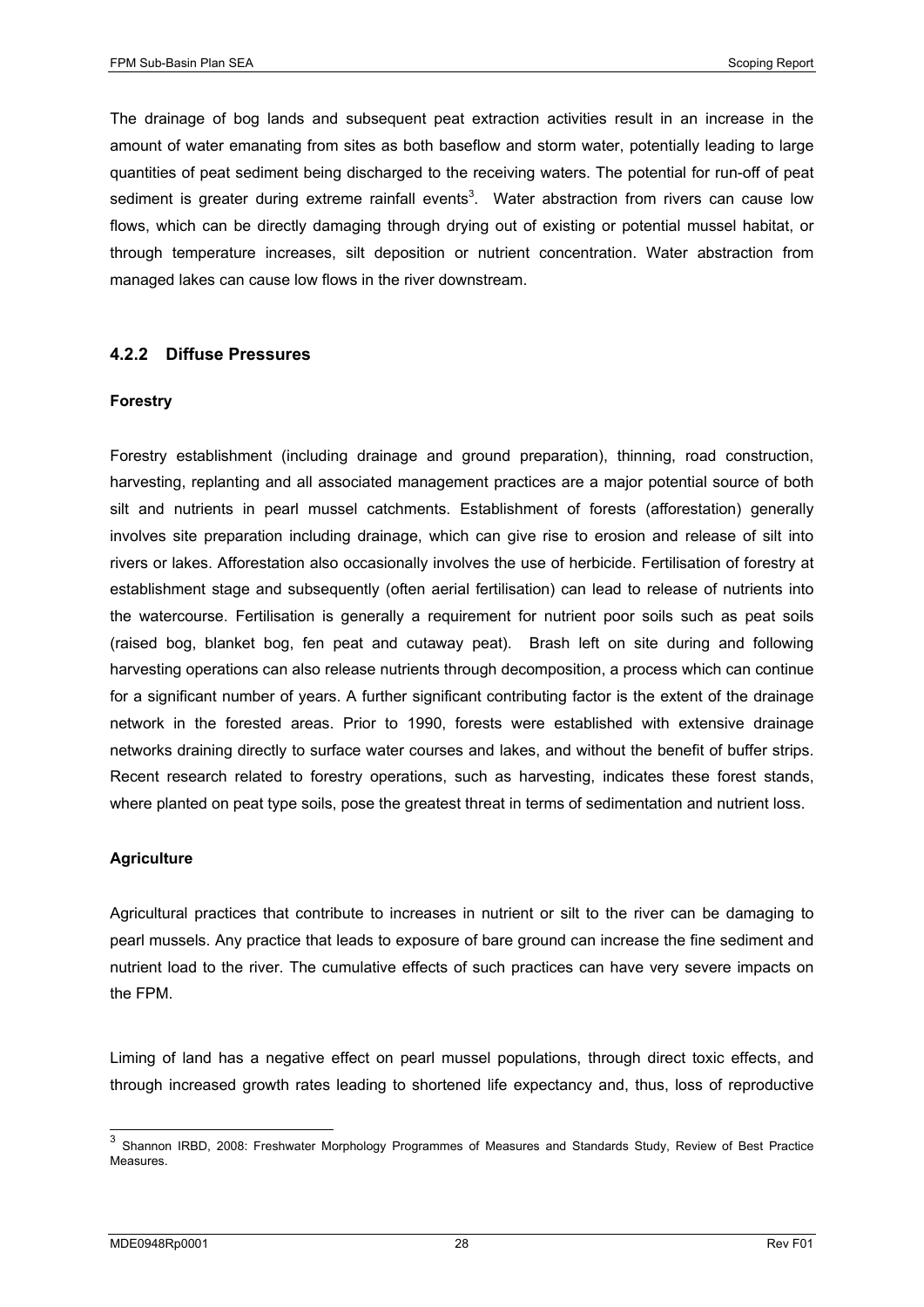years (Bauer et al. 1991<sup>4</sup>, Skinner et al. 2003<sup>5</sup>). While in some countries, acidification problems are so severe that liming is considered to have a more positive than negative effect (Henrikson et al. 1995<sup>6</sup>), water chemistry data from declining Irish pearl mussel rivers indicate high peaks of calcium and conductivity levels that are likely to have been caused by liming.

Pearl mussels continued to thrive until recent years in catchments with very extensive agricultural practices. The intensification of agriculture, particularly with slurry and artificial fertilisers has led to cumulative effects that have had very severe consequences for pearl mussel reproductive success.

Toxic products have also resulted in the deaths of adult and juvenile mussels and, in one extreme case, the loss of an entire pearl mussel population. Pesticides such as sheep dip products are probably the most severe, but evidence from American surveys of glochidial stages of Unionid mussels have demonstrated lethal effects from very low doses and environmentally relevant concentrations of chlorpyrifos and permithrin, the fungicides chlorothalonil, pyraclostrobin and propiconazole and glyphosate (Bringolf et al., 2007a, b, c). Of particular concern are the severe deleterious effects of the latter substances in combination with surfactant blends. The end product including the surfactants, can result in a much more toxic product than that of the individual ingredients.

#### **On-Site Wastewater Treatment Systems**

On-site wastewater treatment systems and other small effluent systems can be significant sources of nutrients to rivers. Losses from such systems typically behave as diffuse nutrient sources; however, more serious leaks and inappropriate systems can cause point source pollution damage.

#### **4.2.3 Point Source Pressures**

Point sources discharging nutrients, such as wastewater treatment plants, can contribute very significant nutrient and organic loads to rivers. Quarry dust and effluent can cause problems with silt pollution and, in some cases, lime pollution. Landfills and landfill leachate can be sources of surface and groundwater contamination that can find pathways to the river. Storm water drainage can also be a source of silt and pollutants.

 4 Bauer G., Hochwald, S. & Silkenat, W. (1991). Spatial distribution of freshwater mussels: the role of host fish and metabolic rate. *Freshwater Biology* 26, 377-386.

Skinner, A., Young, M. & Hastie, L. (2003). *Ecology of the Freshwater Pearl Mussel.* Conserving Natura 2000 Rivers. Ecology Series No. 2. English Nature, Peterborough.

<sup>6</sup> Henriksen, A., Posch, M., Hultberg, H. & Lien, L. (1995). Critical loads of acidity for surface waters - Can the ANC(limit) be considered variable? *Water Air and Soil Pollution* 85, 2419-2424.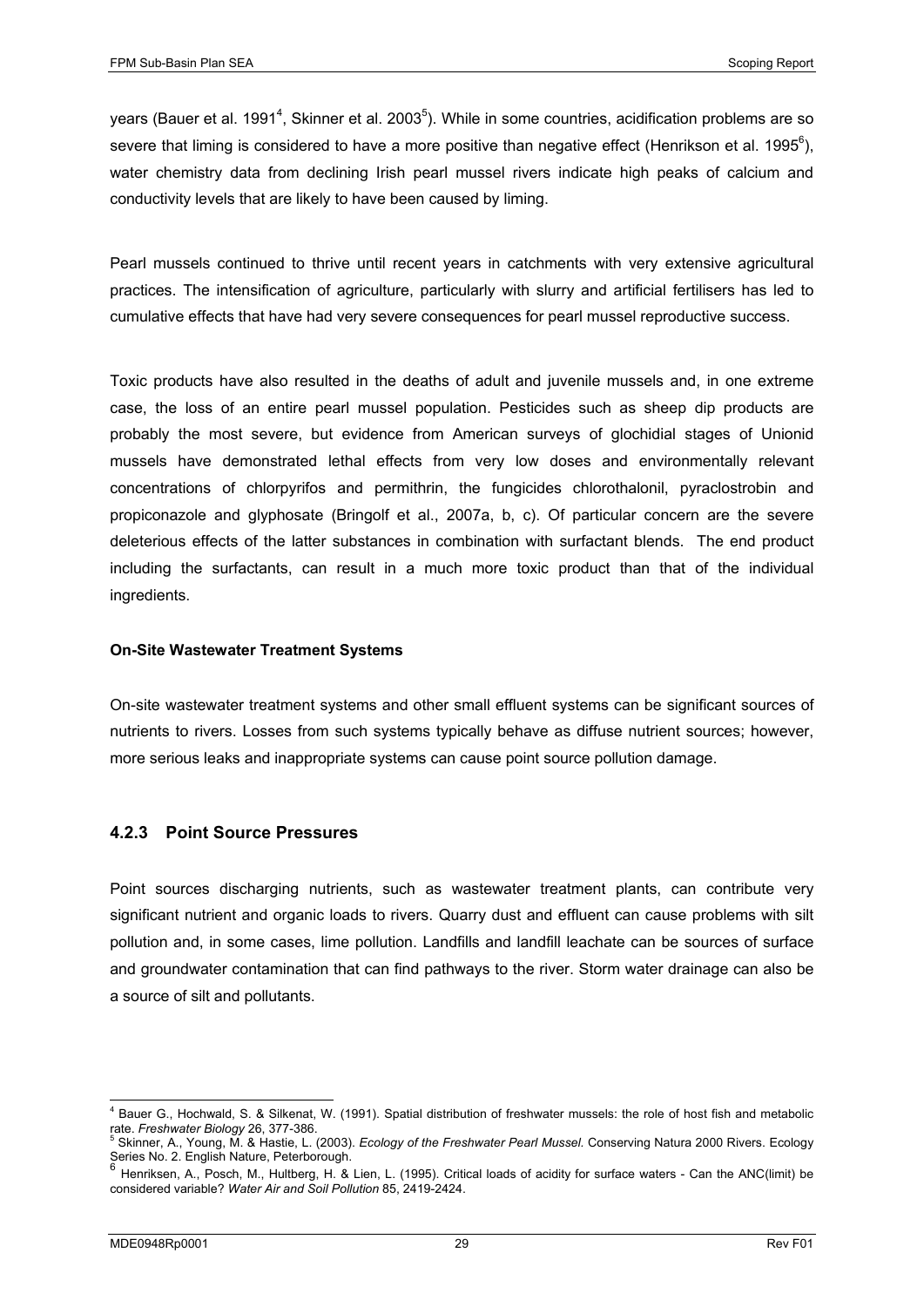## **5 INTENDED APPROACH TO ASSESSMENT**

The preceding sections have identified the environmental characteristics and key environmental issues relating to the FPM Sub-Basin Management Plans and the key influences from external plans, policies and strategies. This section uses that information to set out a series of draft SEA Objectives, Indicators and associated Targets. These will be used in the Environmental Report to predict the likely environmental effects of the FPM Sub-Basin Management Plans and, subsequently, monitor implementation of these plans. The use of these objectives ensures that following this scoping stage the SEA focuses only on those issues that are most relevant and significant to the study and the FPM Sub-Basin Management Plans.

#### **5.1 DRAFT SEA OBJECTIVES**

Set out in **Table 7** are the draft SEA Objectives that are being considered to test the potential environmental impacts of the Freshwater Pearl Mussel Sub-Basin Management Plans. These objectives are based on the objectives used in the SEA for the River Basin Management Plans and Programmes of Measures and on the current understanding of the key environmental issues identified. The use of environmental objectives similar to the ones used in the River Basin Management Plans is intended to ensure compatibility with these related sub-plans and in recognition of the relationship between the RBMP and these Sub-basin Plans.

The Detailed Assessment Criteria are examples of the issues that will be considered during the assessment of whether the Freshwater Pearl Mussel Sub-Basin Management Plans, including the proposed alternatives, meet the proposed SEA Objectives. It should be noted that these are draft objectives (**Table 7**) only and may be refined or developed further during the study.

| Table 7: | <b>Draft SEA Environmental Objectives</b> |  |
|----------|-------------------------------------------|--|
|          |                                           |  |

| <b>Objective</b>                                                                    | Detailed Assessment Criteria* -<br>To what extent will the Freshwater Pearl Mussel Sub-Basin<br><b>Management Plans:</b>                                                     | <b>Related to SEA</b><br>Topic(s) |
|-------------------------------------------------------------------------------------|------------------------------------------------------------------------------------------------------------------------------------------------------------------------------|-----------------------------------|
|                                                                                     | Provide effective protection of European and nationally<br>٠<br>designated biodiversity sites?                                                                               |                                   |
| <b>Objective 1</b><br>Prevent damage to<br>terrestrial, aquatic and                 | Sustain, enhance or where relevant prevent the loss of<br>٠<br>ecological networks or parts thereof which provide<br>significant connectivity between areas of biodiversity? | Biodiversity,                     |
| soil biodiversity.<br>particularly EU<br>designated sites and<br>protected species. | Avoid loss of relevant habitats, species or their sustaining<br>٠<br>resources in national and European designated ecological<br>sites?                                      | Flora and Fauna<br>(BFF)          |
|                                                                                     | Support delivery of WFD and RBMP?<br>٠                                                                                                                                       |                                   |
|                                                                                     | Reduce water related impacts by alien species?<br>٠                                                                                                                          |                                   |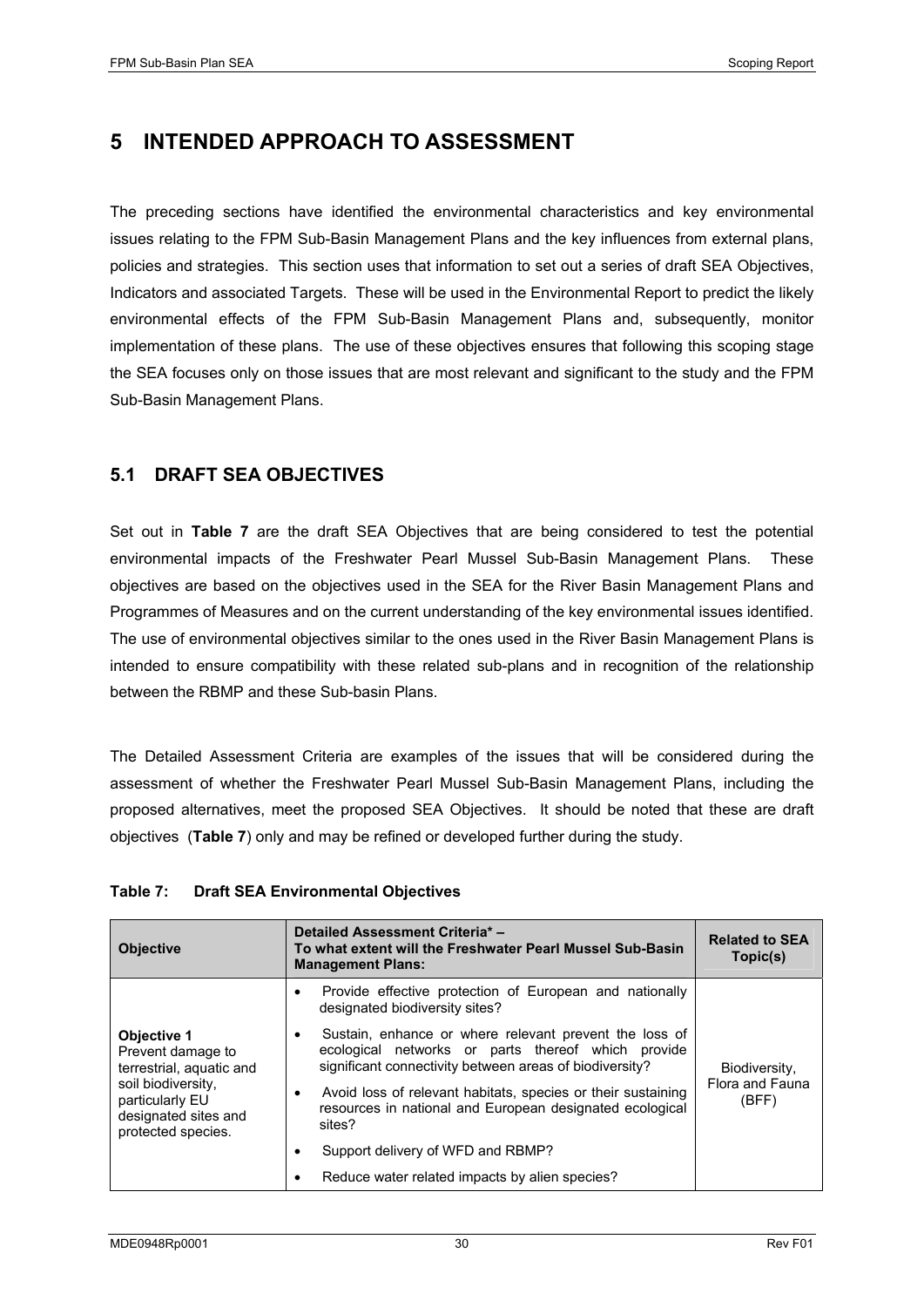| <b>Objective</b>                                                                                                                                                                                                          | Detailed Assessment Criteria* -<br>To what extent will the Freshwater Pearl Mussel Sub-Basin<br><b>Management Plans:</b>                                                                                                                                                                                                                                                | <b>Related to SEA</b><br>Topic(s) |  |
|---------------------------------------------------------------------------------------------------------------------------------------------------------------------------------------------------------------------------|-------------------------------------------------------------------------------------------------------------------------------------------------------------------------------------------------------------------------------------------------------------------------------------------------------------------------------------------------------------------------|-----------------------------------|--|
|                                                                                                                                                                                                                           | Guide land use planning?<br>$\bullet$                                                                                                                                                                                                                                                                                                                                   |                                   |  |
| Objective 2                                                                                                                                                                                                               | Ensure adequate water and wastewater<br>treatment<br>$\bullet$<br>infrastructure capacity is in place?                                                                                                                                                                                                                                                                  | Population<br>(P)                 |  |
| Contribute to sustainable<br>development.                                                                                                                                                                                 | Improve water quality / quantity?<br>$\bullet$                                                                                                                                                                                                                                                                                                                          |                                   |  |
|                                                                                                                                                                                                                           | Improve the provision of treatment services to those areas<br>$\bullet$<br>where deficiencies exist at present?                                                                                                                                                                                                                                                         |                                   |  |
| Objective 3<br>Protect and reduce risk to<br>human health in<br>undertaking water<br>management activities.                                                                                                               | Protect<br>drinking<br>water<br>areas<br>(including<br>private<br>$\bullet$<br>abstractions), bathing waters, economic shellfish waters<br>and fisheries?                                                                                                                                                                                                               | Human Health<br>(HH)              |  |
| Objective 4                                                                                                                                                                                                               | Accelerate or reduce erosion?<br>$\bullet$                                                                                                                                                                                                                                                                                                                              |                                   |  |
| Avoid damage to the<br>function and quality of the                                                                                                                                                                        | Result in impacts on the productivity of agricultural land?<br>$\bullet$                                                                                                                                                                                                                                                                                                | Soil                              |  |
| soil resource in the FPM<br>catchments.                                                                                                                                                                                   | Safeguard soil quality, quantity and function?<br>$\bullet$                                                                                                                                                                                                                                                                                                             | (S)                               |  |
| Objective 5<br>Prevent deterioration of<br>the status of FPM<br>designated water bodies<br>with regard to quality,<br>quantity and improve<br>water body status to at<br>least good status, as<br>appropriate to the WFD. | Provide effective protection of drinking water sources, as<br>$\bullet$<br>required by the WFD?                                                                                                                                                                                                                                                                         |                                   |  |
|                                                                                                                                                                                                                           | Reduce the impacts from point source pollution, diffuse<br>$\bullet$<br>pollution,<br>abstraction,<br>impoundment,<br>flow<br>source<br>regulation, direct discharges to groundwater, priority<br>substance pollution, physical modifications, accidental<br>pollution incidents and other activities with an impact on the<br>status of water, as required by the WFD? | Water<br>(W)                      |  |
|                                                                                                                                                                                                                           | Reduce impact from physical modifications on habitat and<br>$\bullet$<br>fish passage?                                                                                                                                                                                                                                                                                  |                                   |  |
|                                                                                                                                                                                                                           | Provide effective protection of "protected areas" as defined<br>$\bullet$<br>in the WFD?                                                                                                                                                                                                                                                                                |                                   |  |
|                                                                                                                                                                                                                           | Contribute toward achieving the basic ("good / high<br>$\bullet$<br>status") objectives of the WFD?                                                                                                                                                                                                                                                                     |                                   |  |
| Objective 7<br>Minimise contribution to                                                                                                                                                                                   | Contribute to reducing<br>GHG<br>emission<br>from<br>water<br>$\bullet$<br>management activities?                                                                                                                                                                                                                                                                       |                                   |  |
| climate change by<br>emission of greenhouse<br>gasses associated with<br>Plan implementation.                                                                                                                             | Provide for measures that are vulnerable to climate<br>$\bullet$<br>change?                                                                                                                                                                                                                                                                                             | <b>Climatic Factors</b><br>(C)    |  |
|                                                                                                                                                                                                                           | Encourage improved energy efficiency?<br>$\bullet$                                                                                                                                                                                                                                                                                                                      |                                   |  |
| Objective 10                                                                                                                                                                                                              |                                                                                                                                                                                                                                                                                                                                                                         |                                   |  |
| Support economic<br>activities within the                                                                                                                                                                                 | Result in a loss of land available for economic activity?<br>$\bullet$                                                                                                                                                                                                                                                                                                  |                                   |  |
| District without conflicting<br>with the objectives of the<br>WFD or the FPM<br>Regulations.                                                                                                                              | Result in significant changes to an existing economic<br>$\bullet$<br>activity, which would render it unviable?                                                                                                                                                                                                                                                         | <b>Material Assets</b><br>(MA1)   |  |
| Objective 11<br>Protect water as an<br>economic resource.                                                                                                                                                                 | Provide for efficient and sustainable use of water for<br>$\bullet$<br>consumption, as a tourism and recreational resource and<br>for other economic activities, e.g. commercial aquaculture?                                                                                                                                                                           | <b>Material Assets</b><br>(MA 2)  |  |
|                                                                                                                                                                                                                           | Maintain the economic benefit of water associated with<br>$\bullet$<br>navigation and trade activities?                                                                                                                                                                                                                                                                 |                                   |  |
| <b>Objective 12</b><br>Avoid damage to cultural<br>heritage resources in the<br>FPM Catchments.                                                                                                                           | Interfere with archaeological, architectural or cultural<br>$\bullet$<br>heritage features?                                                                                                                                                                                                                                                                             | <b>Cultural Heritage</b><br>(CH)  |  |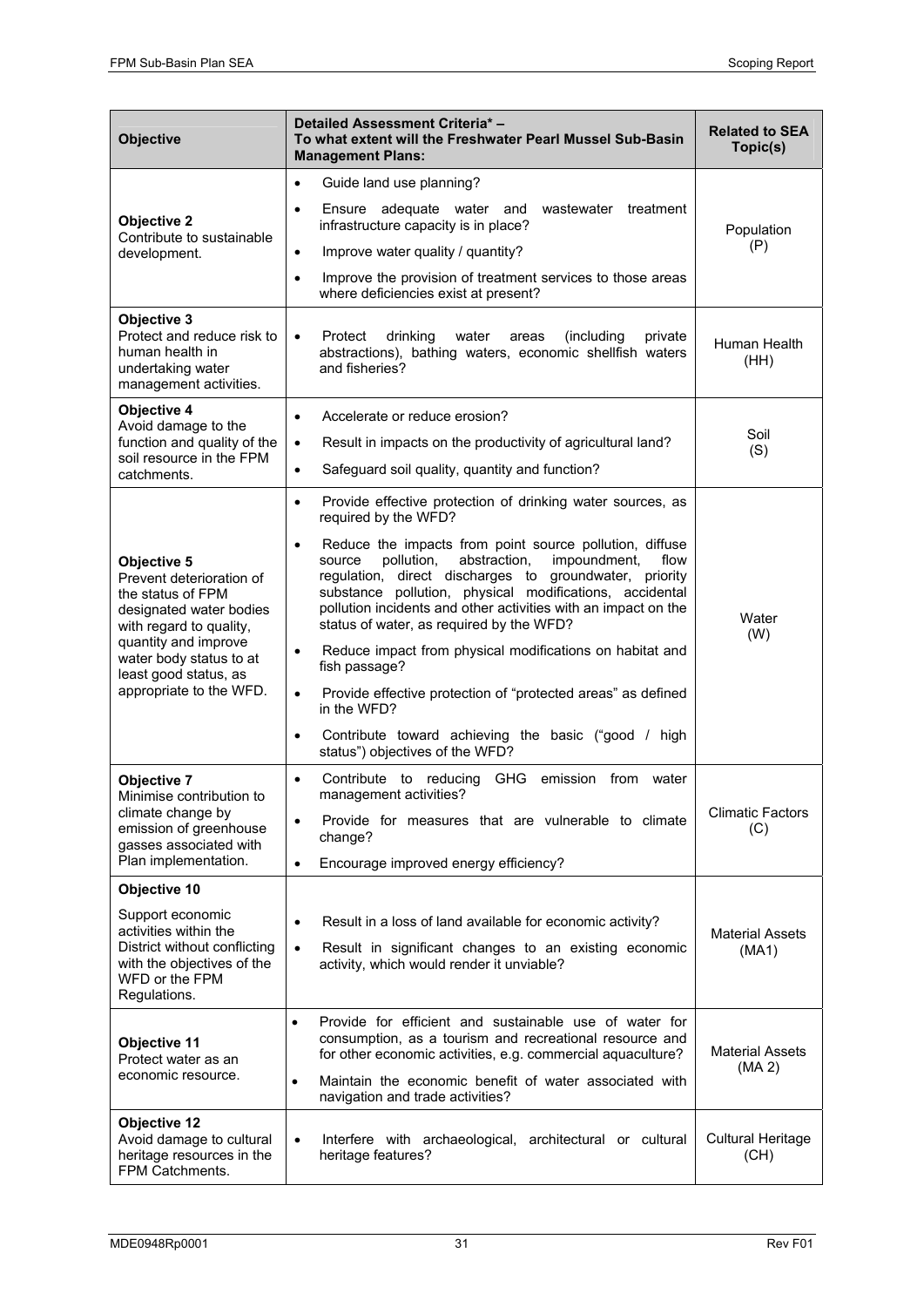#### **5.2 DRAFT INDICATORS AND TARGETS**

Targets will be considered over the duration of the baseline data collection and assessment, and through the consultation process, in order to meet the strategic environmental objectives of the Freshwater Pearl Mussel Sub-Basin Management Plans. In each case, any target that is set must be attributable to the implementation of the Freshwater Pearl Mussel Sub-Basin Management Plans. The indicators will also be selected bearing in mind the availability of data and the feasibility of making direct links between any changes in the environment and the implementation of the Plans. Similar to the environmental objectives, the targets and indicators will be based in the first instance on those already in use for the RBMP and POM SEAs. These indicators will be developed during the study, including in response to comments received on this Scoping Document.

#### **5.3 IMPACTS, MITIGATION AND MONITORING**

In line with the requirements in the legislation the likely significant effects on the environment will be assessed. This includes reference to secondary, cumulative, synergistic, short, medium and long term, permanent and temporary, positive and negative effects as well as the interrelationships between the environmental issue areas. Where possible and practical, assessment of these impacts will be quantitative. Any problems encountered during the assessment of impacts, including technical difficulties and/or lack of information, will be highlighted and described, as appropriate.

All potential positive and negative impacts will be presented individually. In addition, a summary of the overall balanced potential effect will be presented for each environmental issue area.

With regard to cumulative impacts, the use and application of Geographical Information Systems (GIS) should be considered, where possible, at the various key stages in the SEA process. GIS could along with other methodologies and depending on the availability of relevant spatial data, assist in determining the cumulative vulnerability of various environmental resources nationally for all of the Freshwater Pearl Mussel Sub-Basin Management Plans.

Where significant adverse impacts are identified during the SEA process, relevant and appropriate mitigation measures will be provided in the Environmental Report. In order to ensure implementation of the recommended measures, monitoring arrangements will be provided and will include, where feasible, details as to the frequency of monitoring, and analysis and reporting on monitoring. As part of the monitoring programme, relevant and appropriate thresholds will be included to determine when remedial action is required for the particular aspect of the environment being monitored.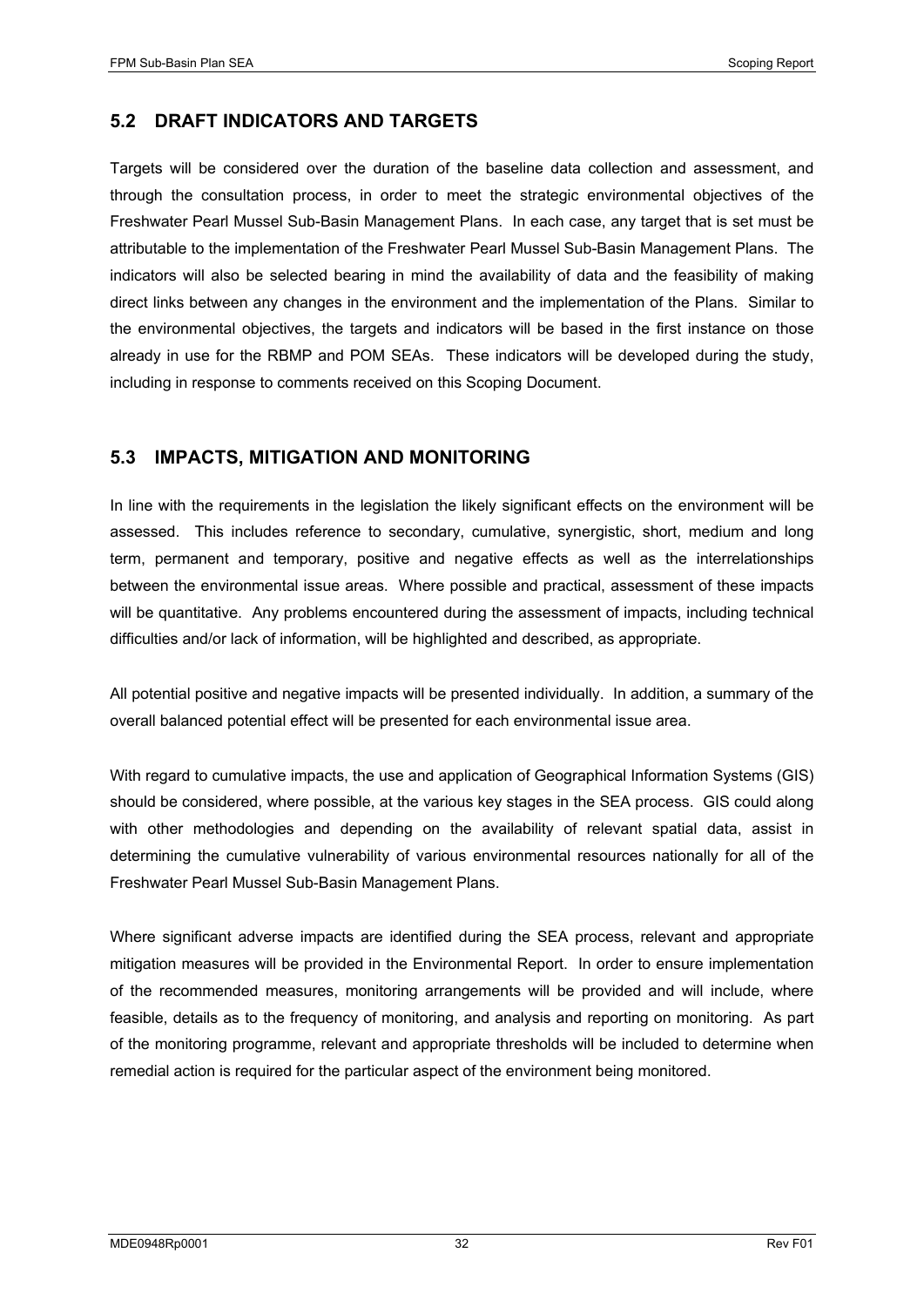#### **5.4 APPROPRIATE ASSESSMENT**

The Habitats Directive (Council Directive 92/43/EEC on the conservation of natural habitats and of wild fauna and flora) obliges member states to designate Special Areas of Conservation (SAC) to protect and conserve habitats and species of importance in a European Union context. Article 6 is one of the most important articles of the Habitats Directive in determining the relationship between conservation and site use. Article 6(3) requires that "Any plan or project not directly connected with or necessary to the conservation of a site but likely to have a significant effect thereon, either individually or in combination with other plans or projects, shall be subject to appropriate assessment of its implications for the site in view of the site's conservation objectives."

The Freshwater Pearl Mussel Sub-Basin Management Plans are directly connected to the conservation of the FPM within the 27 catchments designated SAC for FPM. However, it is recognised that there is potential to indirectly impact on other listed species in these SAC as a result of measures to protect and conserve the FPM. It has therefore been determined that the Freshwater Pearl Mussel Sub-Basin Management Plans will undergo screening for appropriate assessment in a parallel process to the SEA.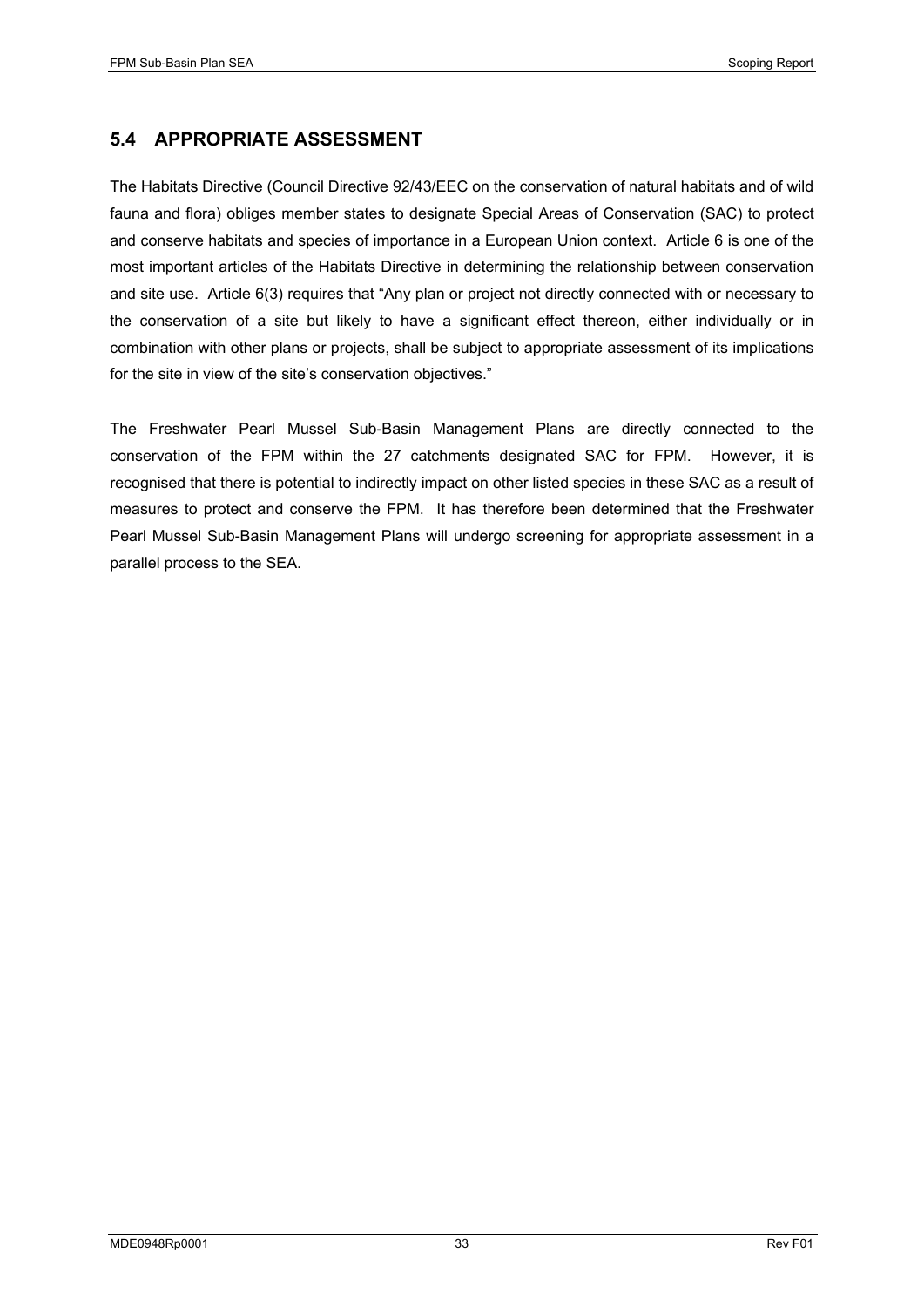## **6 ALTERNATIVES**

A key purpose of scoping is to set out sufficient details about the proposed methodological framework for the assessment of environmental effects to allow the consultees to form a view on this matter. **Table 8** contains an example of the assessment framework that is proposed for use during the SEA. It is proposed to use an objectives-led assessment which will involve comparing the proposed alternatives against each of the SEA Objectives for each of the identified issue areas (e.g. agriculture, forestry, physical modifications, abstraction, local issues). The following is an example only and is provided as an indication of how the assessment will be carried out.

#### **Table 8: Alternatives Compared to Draft SEA Objectives for Generic Activity (EXAMPLE ONLY)**

| <b>Draft SEA Objectives</b>                                                                                                                                                                                             | <b>Alternative 1</b><br>(Business as<br>Usual) | <b>Alternative 2</b><br>(No Activity<br>Allowed) | <b>Alternative 3</b><br><b>(Continued Activity</b><br>with stricter<br>controls) |
|-------------------------------------------------------------------------------------------------------------------------------------------------------------------------------------------------------------------------|------------------------------------------------|--------------------------------------------------|----------------------------------------------------------------------------------|
| <b>Objective 1</b><br>Prevent damage to terrestrial, aquatic and<br>soil biodiversity, particularly EU designated<br>sites and protected species                                                                        |                                                |                                                  |                                                                                  |
| <b>Objective 2</b><br>Contribute to sustainable development.                                                                                                                                                            |                                                |                                                  |                                                                                  |
| <b>Objective 3</b><br>Protect and reduce risk to human health in<br>undertaking water management activities                                                                                                             |                                                |                                                  |                                                                                  |
| <b>Objective 4</b><br>Avoid damage to the function and quality of<br>the soil resource in the FPM catchments                                                                                                            |                                                |                                                  |                                                                                  |
| <b>Objective 5</b><br>Prevent deterioration of the status of FPM<br>designated water bodies with regard to<br>quality, quantity and improve water body<br>status to at least good status, as appropriate<br>to the WFD. |                                                |                                                  |                                                                                  |
| <b>Objective 6</b><br>Minimise contribution to climate change by<br>emission of greenhouse gasses associated<br>with Plan implementation                                                                                |                                                |                                                  |                                                                                  |
| Objective 7<br>Support economic activities within the<br>District without conflicting with the objectives<br>of the WFD or the FPM Regulations                                                                          |                                                |                                                  |                                                                                  |
| <b>Objective 8</b>                                                                                                                                                                                                      |                                                |                                                  |                                                                                  |
| Protect water as an economic resource.                                                                                                                                                                                  |                                                |                                                  |                                                                                  |
| Objective 9                                                                                                                                                                                                             |                                                |                                                  |                                                                                  |
| Avoid damage to cultural heritage resources<br>in the FPM Catchments.                                                                                                                                                   |                                                |                                                  |                                                                                  |